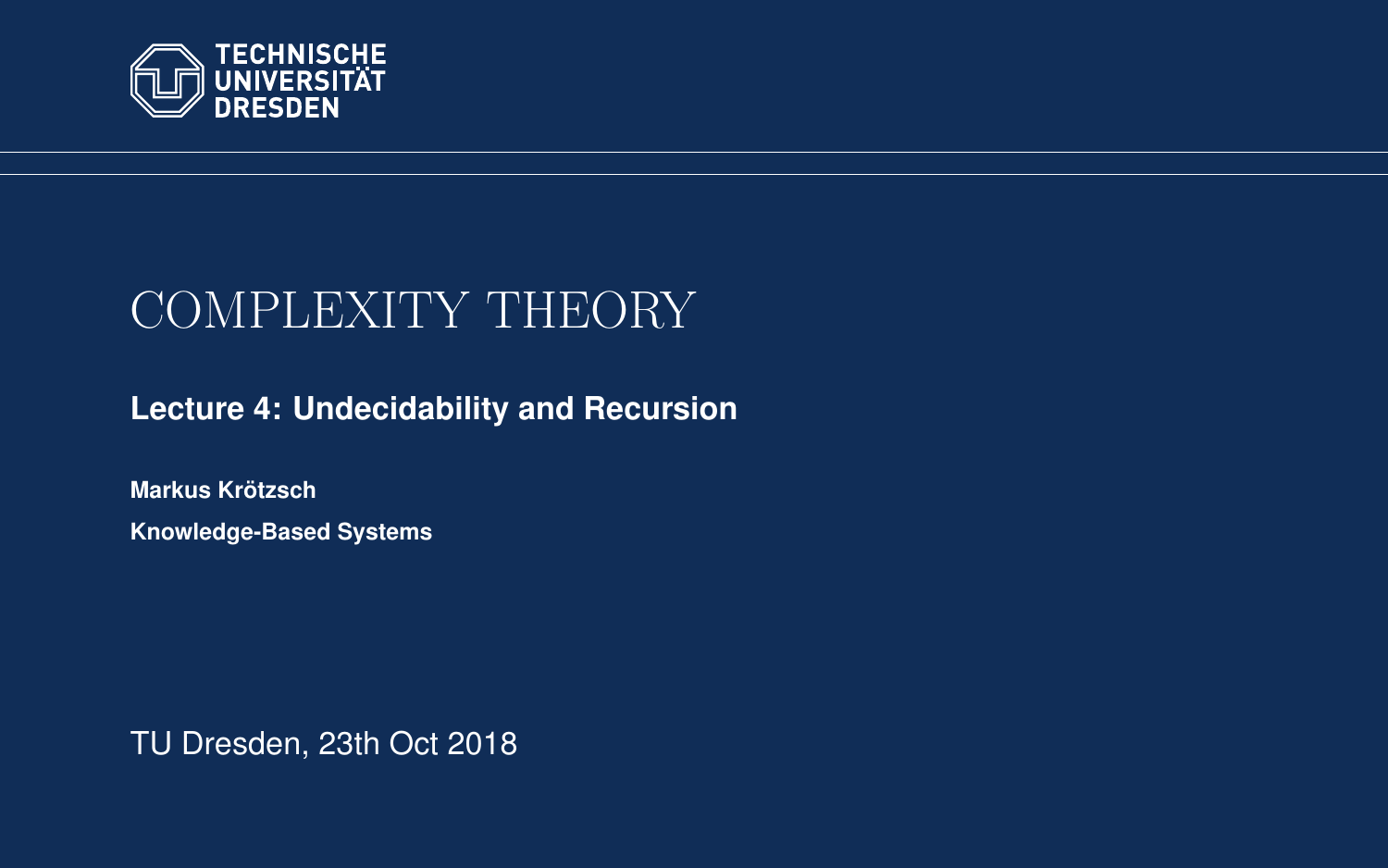### Undecidability so far

We have seen several undecidable problems for TMs:

- The Halting Problem: recognise TM-word pairs where the TM halts
- The Non-Halting Problem: recognise TM-word pairs where the TM does not halt
- <span id="page-1-0"></span>• The  $\varepsilon$ -Halting Problem: recognise TMs that halt on the empty input

Many further TM-related problems are undecidable ...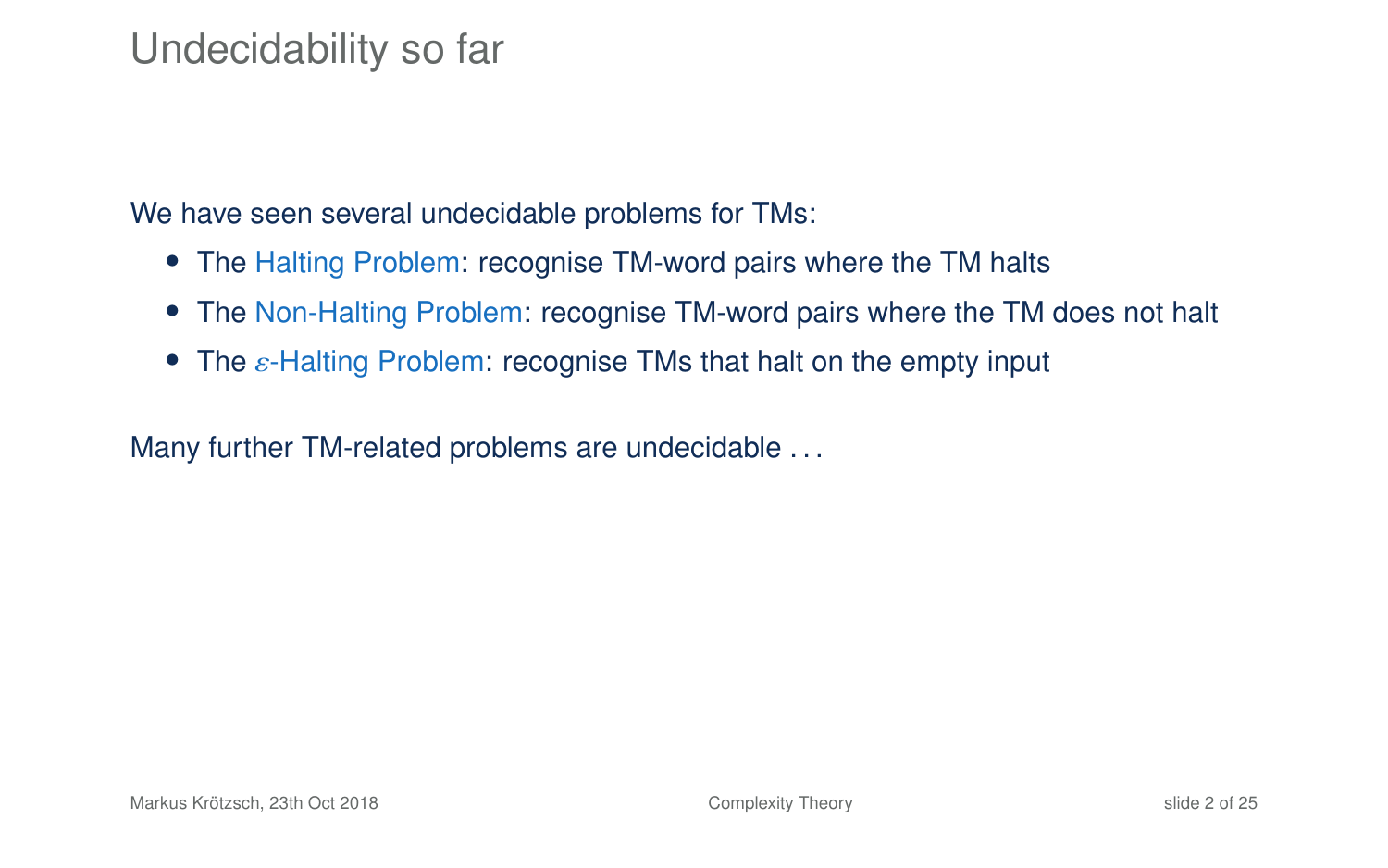### Undecidability so far

We have seen several undecidable problems for TMs:

- The Halting Problem: recognise TM-word pairs where the TM halts
- The Non-Halting Problem: recognise TM-word pairs where the TM does not halt
- The  $\varepsilon$ -Halting Problem: recognise TMs that halt on the empty input

Many further TM-related problems are undecidable . . .

. . . but we can use a shortcut to proving many of them:

**Theorem 4.1 (Rice's Theorem, informal):** Any interesting property related to the language recognised by a given TM is undecidable.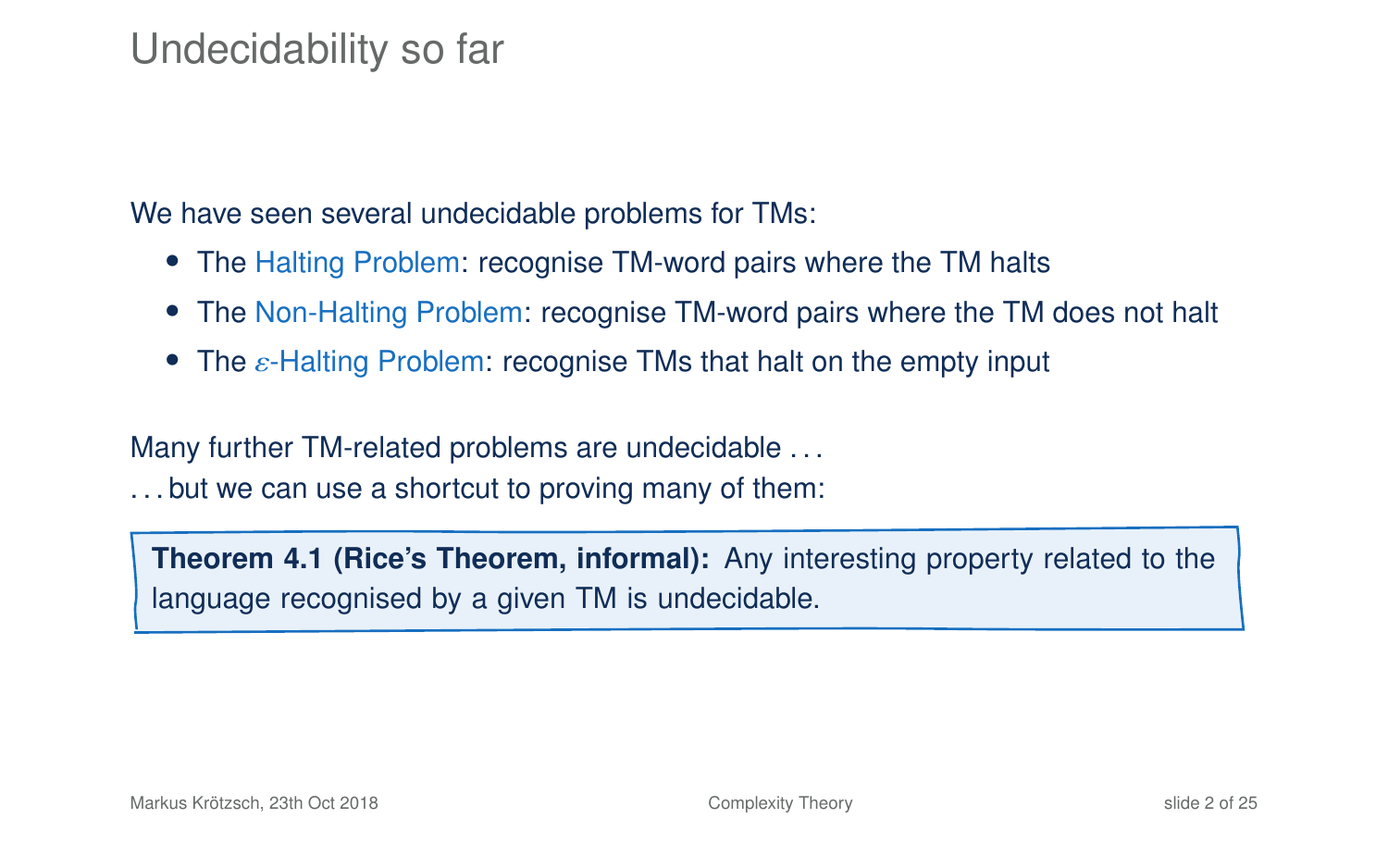### Rice's Theorem

We can make this formal as follows:

**Definition 4.2:** Let  $P$  be a set of languages. A language **L** has the property  $P$  if **L** ∈  $P$ . Property  $P$  is a non-trivial property of recognisable languages if there are TM-recognisable languages that have it and others that do not have it.

**Theorem 4[.1](#page-1-0) (Rice's Theorem):** If  $P$  is a non-trivial property of recognisable languages, then the following problem is undecidable:

 $P$ -ness = { $\langle M \rangle$  | **L** $(M) \in P$ }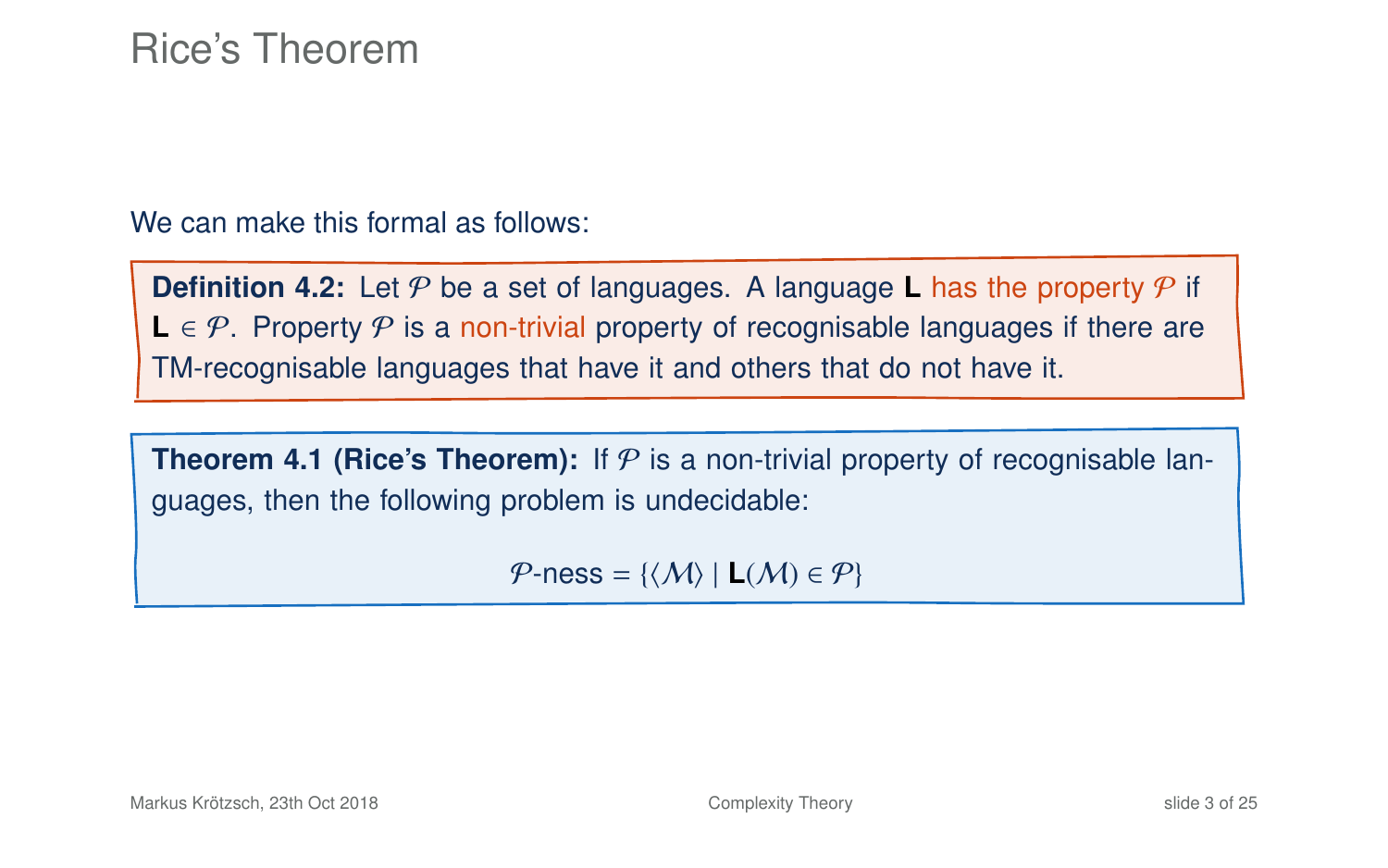**Theorem 4[.1](#page-1-0) (Rice's Theorem):** If  $P$  is a non-trivial property of recognisable languages, then the following problem is undecidable:

 $P$ -ness = { $\langle M \rangle$  | **L** $(M) \in P$ }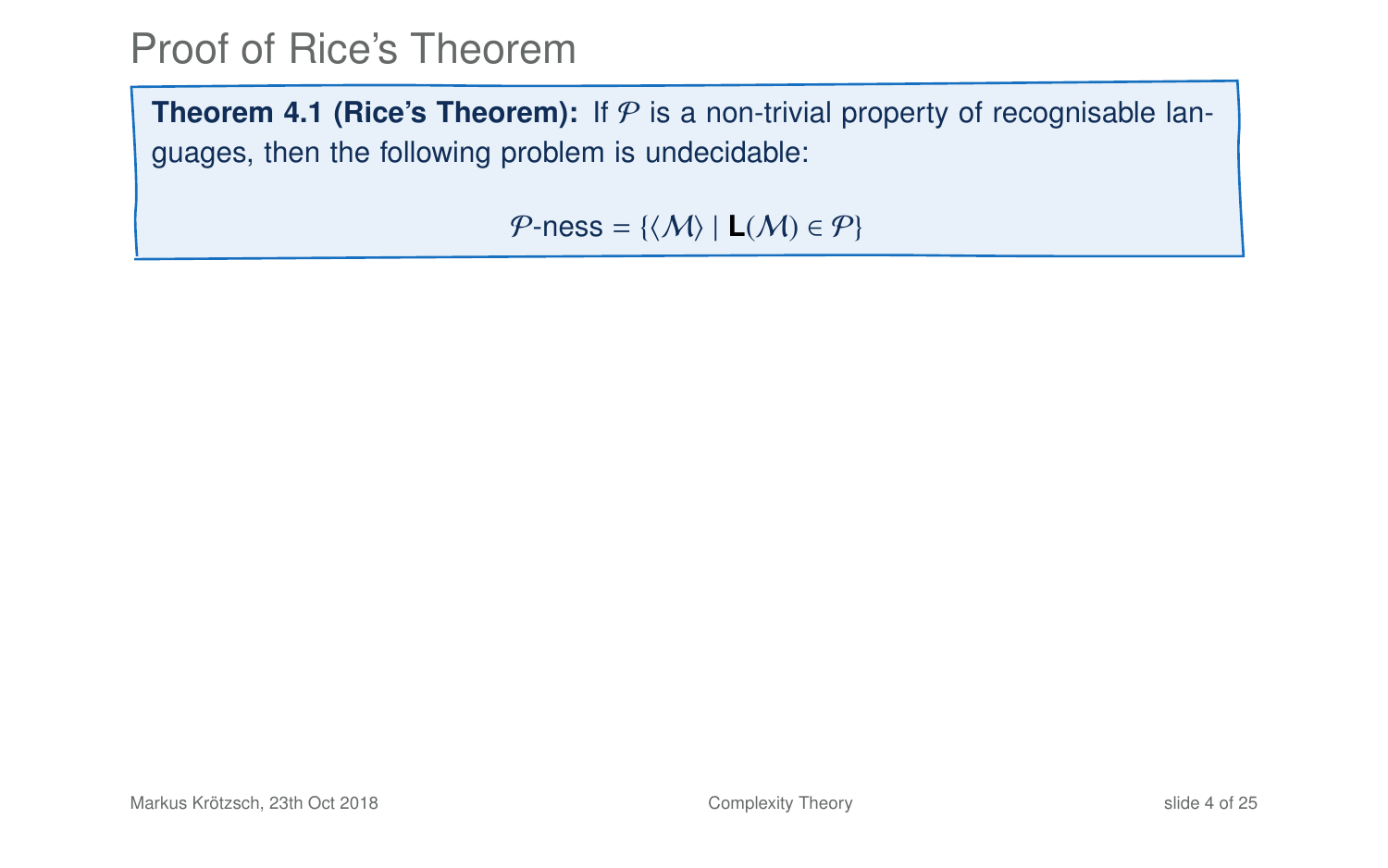**Theorem 4[.1](#page-1-0) (Rice's Theorem):** If  $P$  is a non-trivial property of recognisable languages, then the following problem is undecidable:

 $P$ -ness = { $\langle M \rangle$  | **L** $(M) \in P$ }

**Proof:** We reduce ε-Halting to *P*-ness.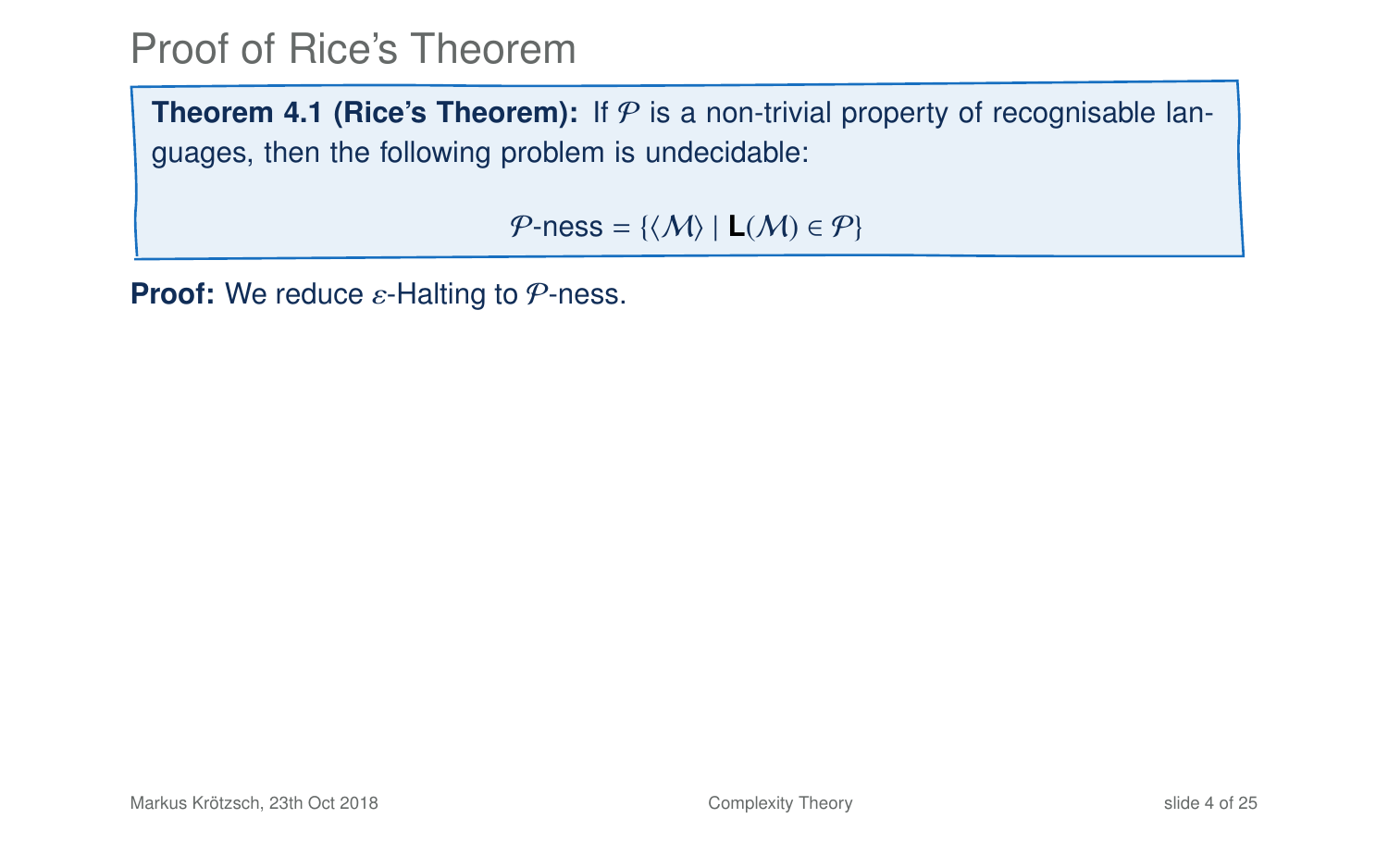**Theorem 4[.1](#page-1-0) (Rice's Theorem):** If  $P$  is a non-trivial property of recognisable languages, then the following problem is undecidable:

 $P$ -ness = { $\langle M \rangle$  | **L** $(M) \in P$ }

**Proof:** We reduce ε-Halting to *P*-ness.

• Assume w.l.o.g. that  $\emptyset \notin \mathcal{P}$  (otherwise do the proof for  $\overline{\mathcal{P}}$ )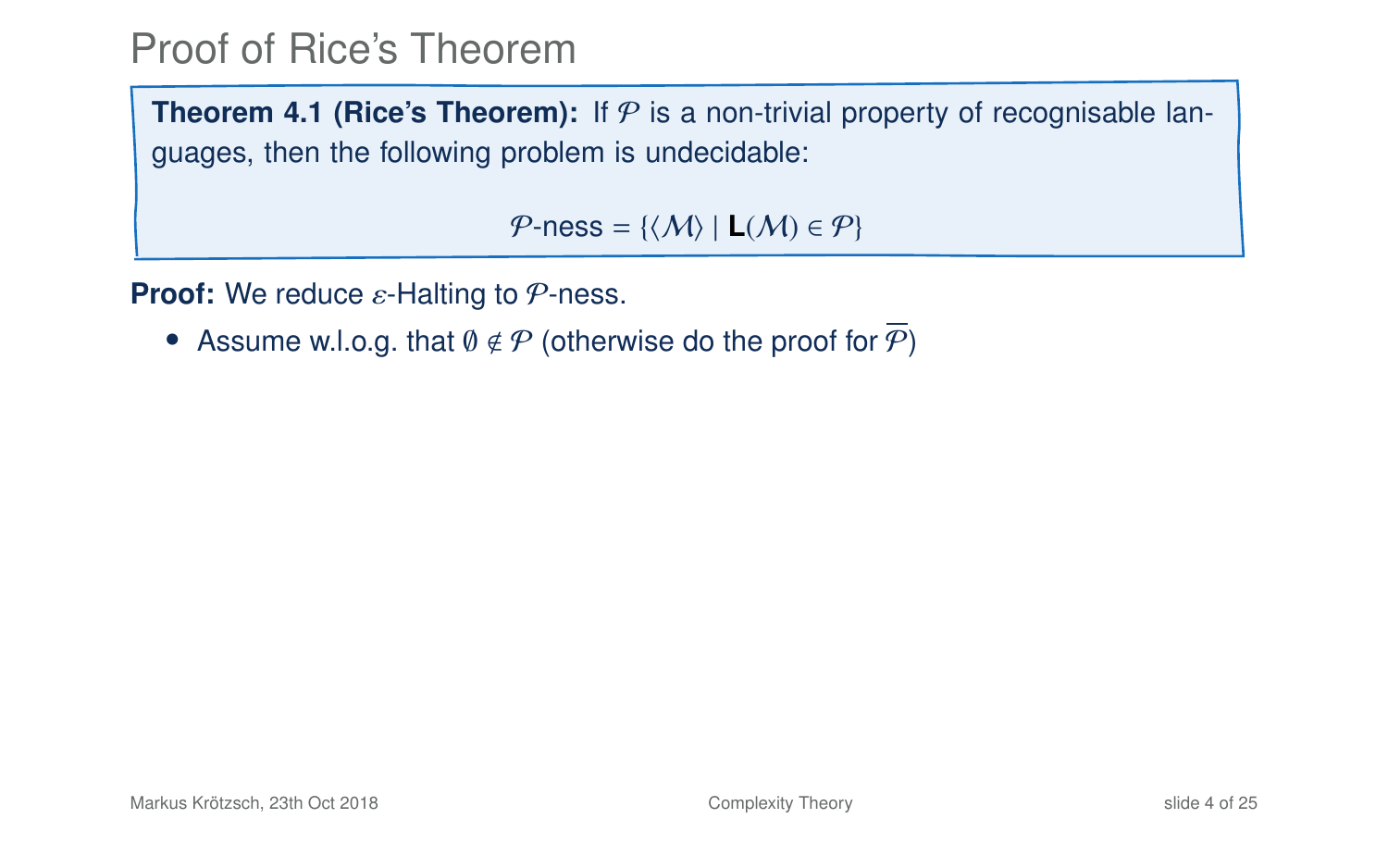**Theorem 4[.1](#page-1-0) (Rice's Theorem):** If  $P$  is a non-trivial property of recognisable languages, then the following problem is undecidable:

 $P$ -ness = { $\langle M \rangle$  | **L** $(M) \in P$ }

**Proof:** We reduce ε-Halting to *P*-ness.

- Assume w.l.o.g. that  $\emptyset \notin \mathcal{P}$  (otherwise do the proof for  $\mathcal{P}$ )
- Let M**<sup>L</sup>** be some TM that recognises a language **L** ∈ P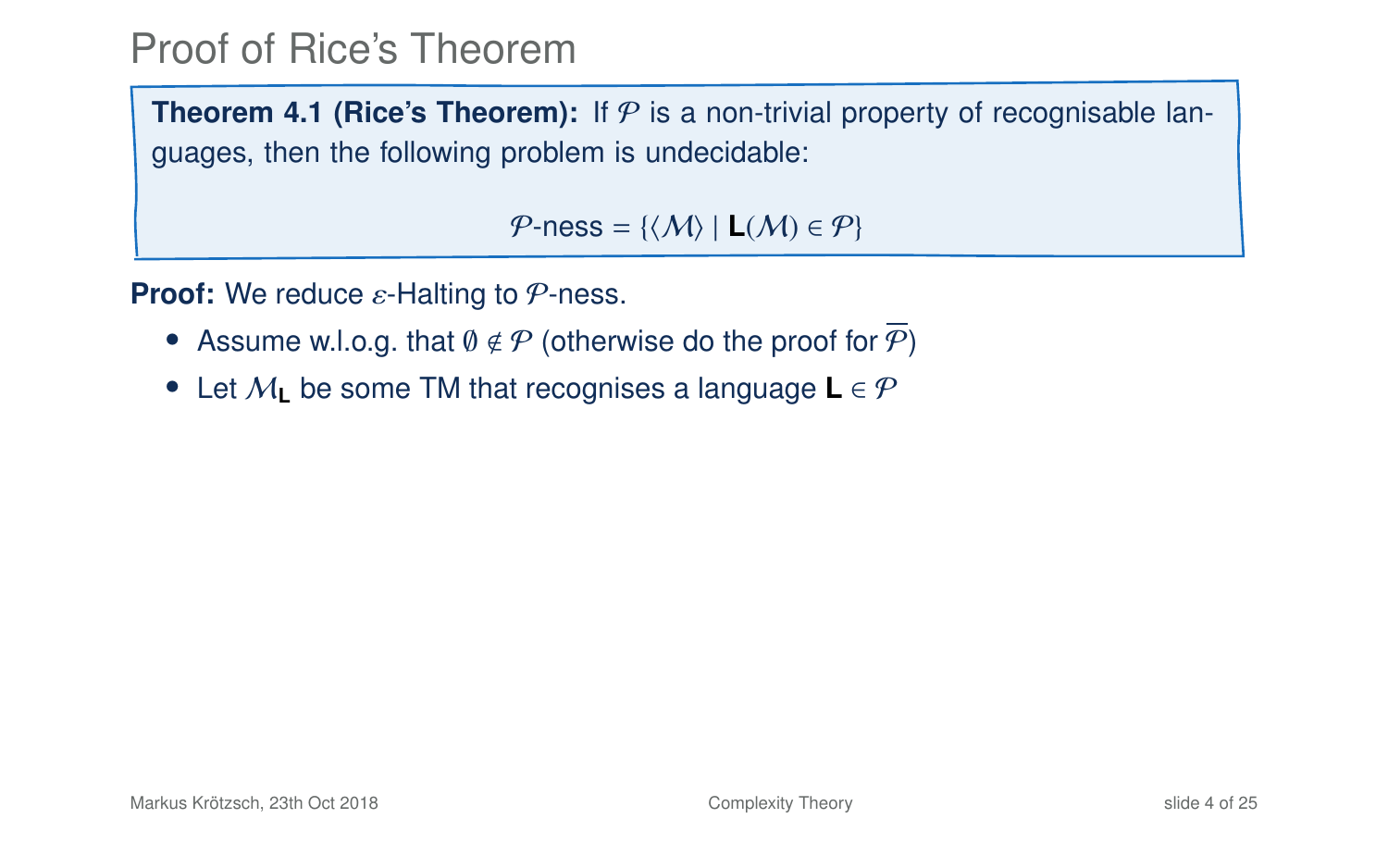**Theorem 4[.1](#page-1-0) (Rice's Theorem):** If  $P$  is a non-trivial property of recognisable languages, then the following problem is undecidable:

 $P$ -ness = { $\langle M \rangle$  | **L** $(M) \in P$ }

**Proof:** We reduce ε-Halting to *P*-ness.

- Assume w.l.o.g. that  $\emptyset \notin \mathcal{P}$  (otherwise do the proof for  $\mathcal{P}$ )
- Let M**<sup>L</sup>** be some TM that recognises a language **L** ∈ P
- Given any TM  $M$ , compute a TM  $M^*$  that behaves as follows:

On input  $w \in \Sigma^*$ : (1) Simulate *M* on input  $\varepsilon$ 

(2) If M halts, simulate  $M_{\rm I}$  on  $w$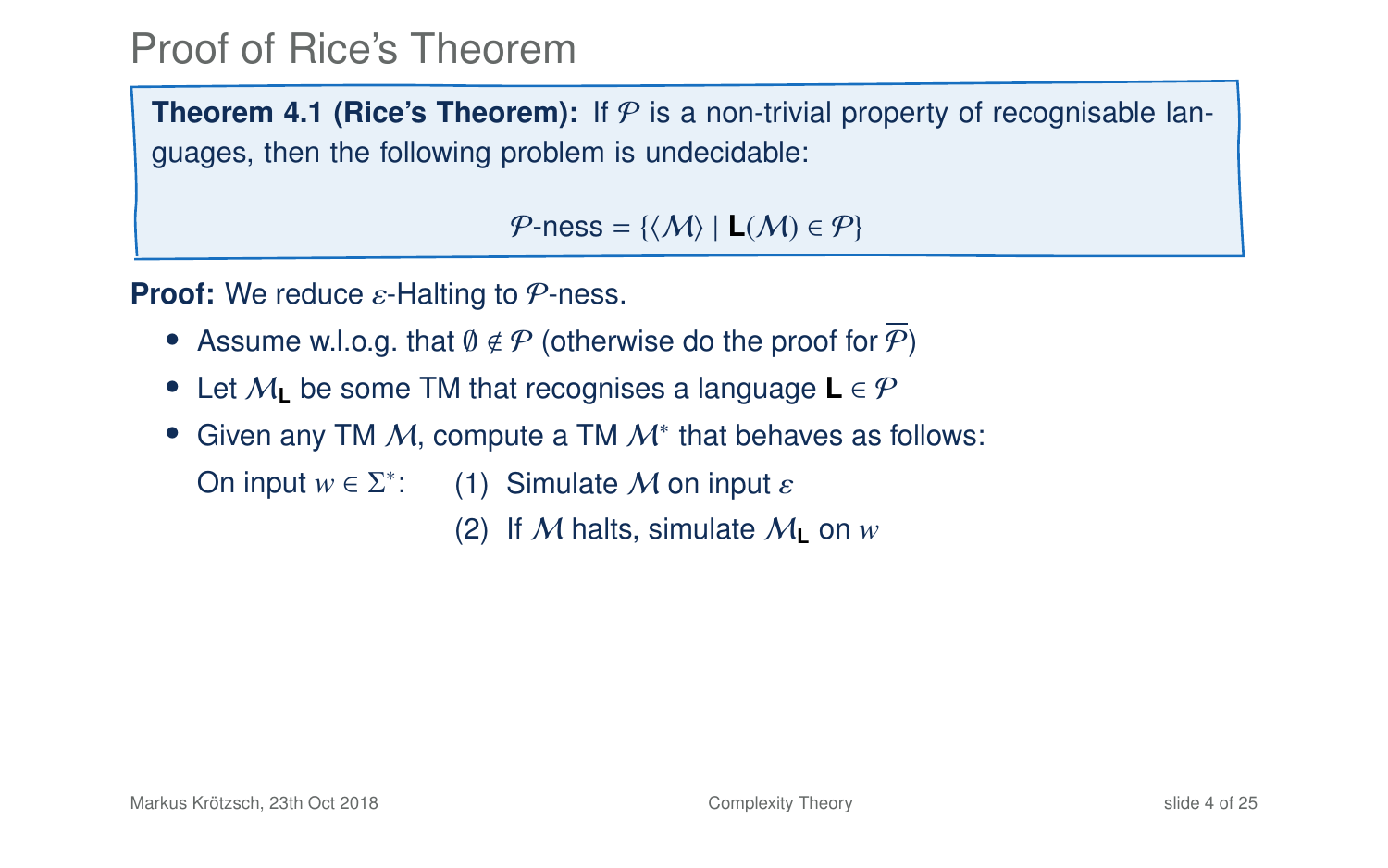**Theorem 4[.1](#page-1-0) (Rice's Theorem):** If  $P$  is a non-trivial property of recognisable languages, then the following problem is undecidable:

 $P$ -ness = { $\langle M \rangle$  | **L** $(M) \in P$ }

**Proof:** We reduce ε-Halting to *P*-ness.

- Assume w.l.o.g. that  $\emptyset \notin \mathcal{P}$  (otherwise do the proof for  $\mathcal{P}$ )
- Let M**<sup>L</sup>** be some TM that recognises a language **L** ∈ P
- Given any TM  $M$ , compute a TM  $M^*$  that behaves as follows:

On input  $w \in \Sigma^*$ : (1) Simulate *M* on input  $\varepsilon$ 

(2) If M halts, simulate  $M_{\rm I}$  on  $w$ 

• Then  $L(M^*) = L \in \mathcal{P}$  if M halts on  $\varepsilon$ , and **L**( $\mathcal{M}^*$ ) = 0  $\notin \mathcal{P}$  if M does not halt on  $\varepsilon$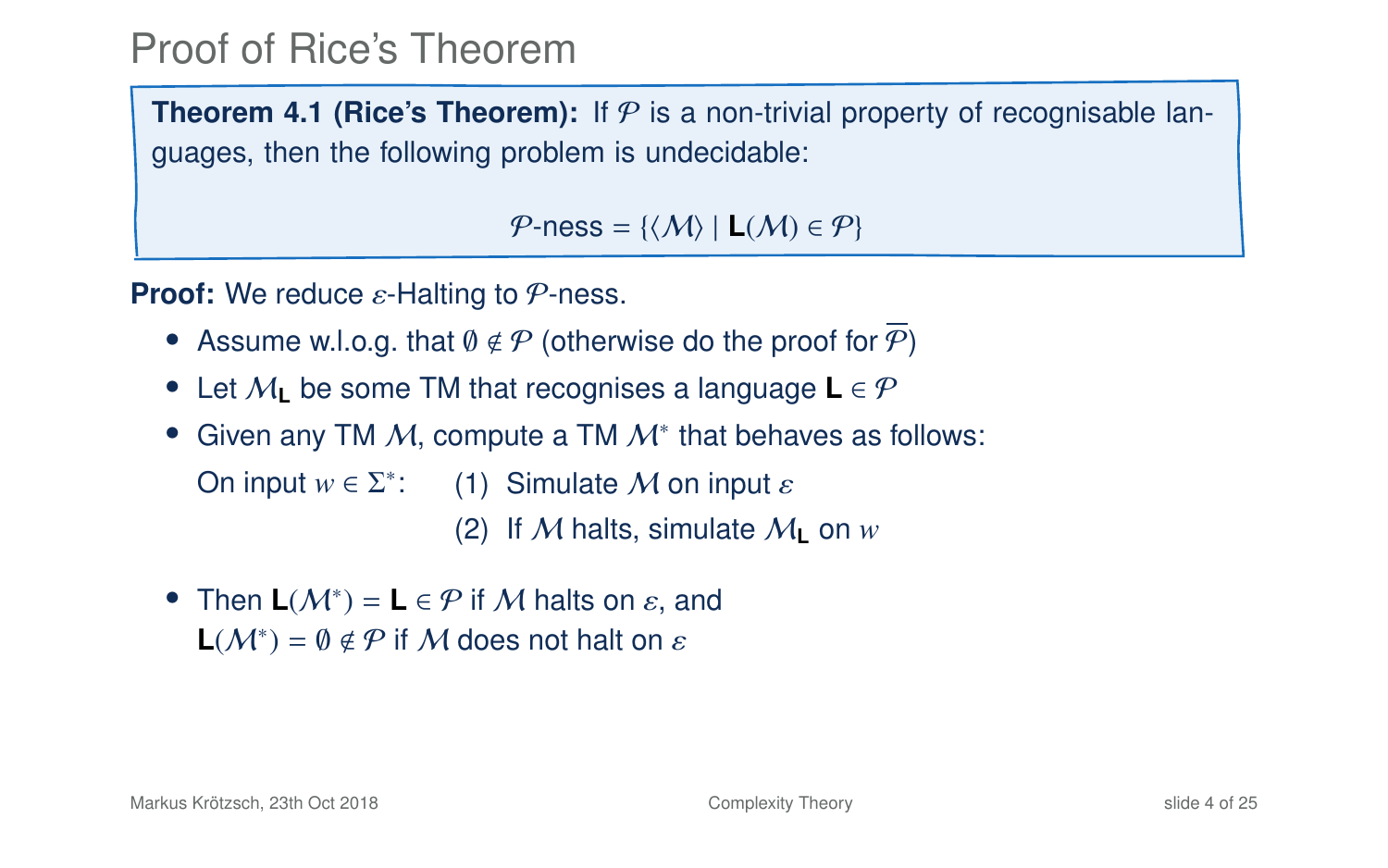**Theorem 4[.1](#page-1-0) (Rice's Theorem):** If  $P$  is a non-trivial property of recognisable languages, then the following problem is undecidable:

 $P$ -ness = { $\langle M \rangle$  | **L** $(M) \in P$ }

**Proof:** We reduce ε-Halting to *P*-ness.

- Assume w.l.o.g. that  $\emptyset \notin \mathcal{P}$  (otherwise do the proof for  $\mathcal{P}$ )
- Let M**<sup>L</sup>** be some TM that recognises a language **L** ∈ P
- Given any TM  $M$ , compute a TM  $M^*$  that behaves as follows:

On input  $w \in \Sigma^*$ : (1) Simulate *M* on input  $\varepsilon$ 

(2) If M halts, simulate  $M_{\rm I}$  on  $w$ 

• Then  $L(M^*) = L \in \mathcal{P}$  if M halts on  $\varepsilon$ , and **L**( $M^*$ ) =  $\emptyset \notin \mathcal{P}$  if  $M$  does not halt on  $\varepsilon$ 

For the required Turing reduction, we construct a TM that:

(Step 1) checks if the input is a TM encoding  $\langle M \rangle$  and rejects otherwise,

(Step 2) returns the result of the check  $\langle M^* \rangle \in \mathcal{P}$ . This would decide  $\varepsilon$ -Halting.  $\square$ 

Markus Krötzsch, 23th Oct 2018 [Complexity Theory](#page-0-0) slide 4 of 25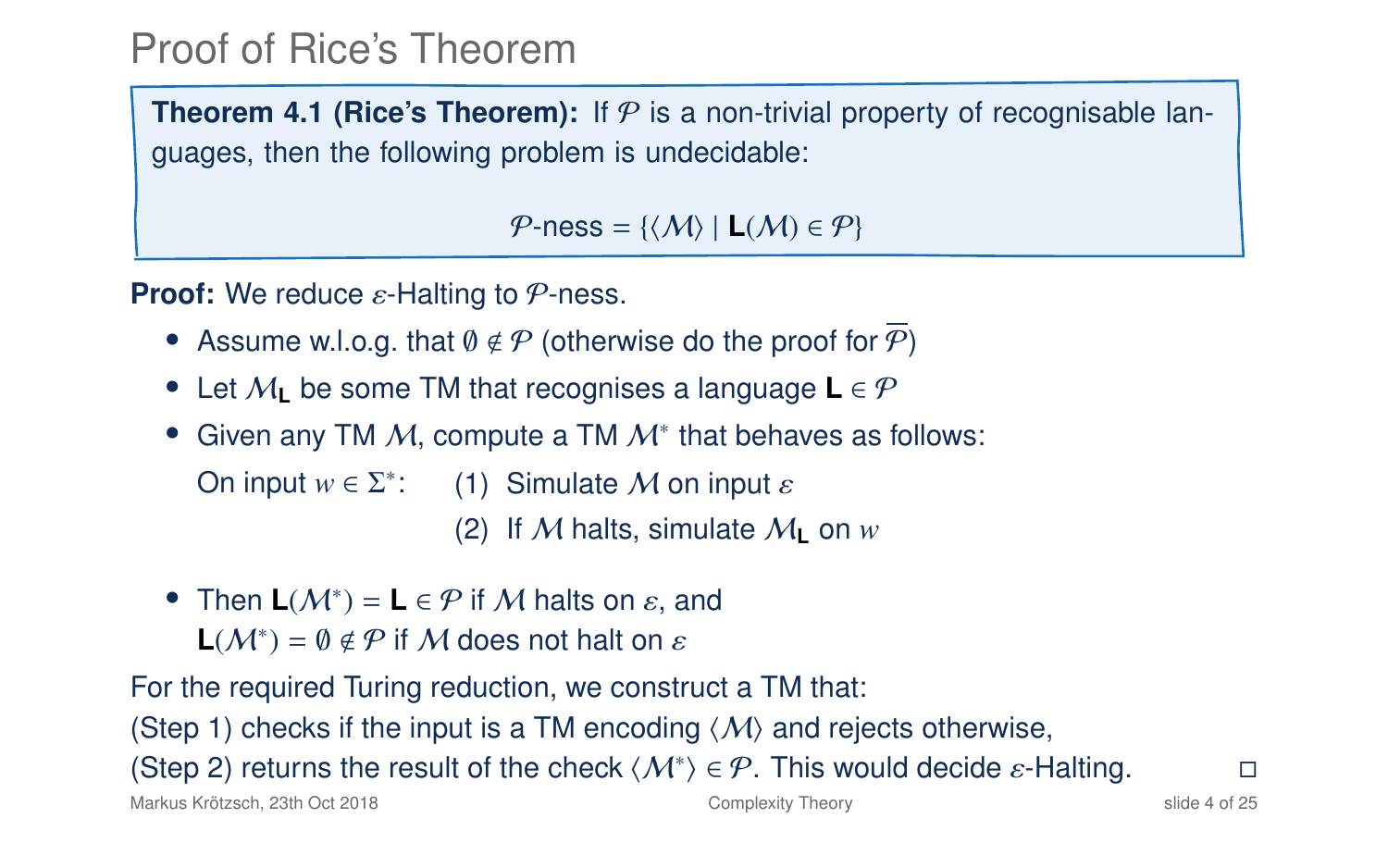# Using Rice's Theorem

#### Here are some simple results that Rice gives us:

**Corollary 4.3:** Given an arbitrary TM M, it is undecidable whether the language recognised by M has any of the following properties:

- emptiness
- finiteness
- decidability
- regularity
- context-freedom
- contains any given word *w* (word problem for TMs)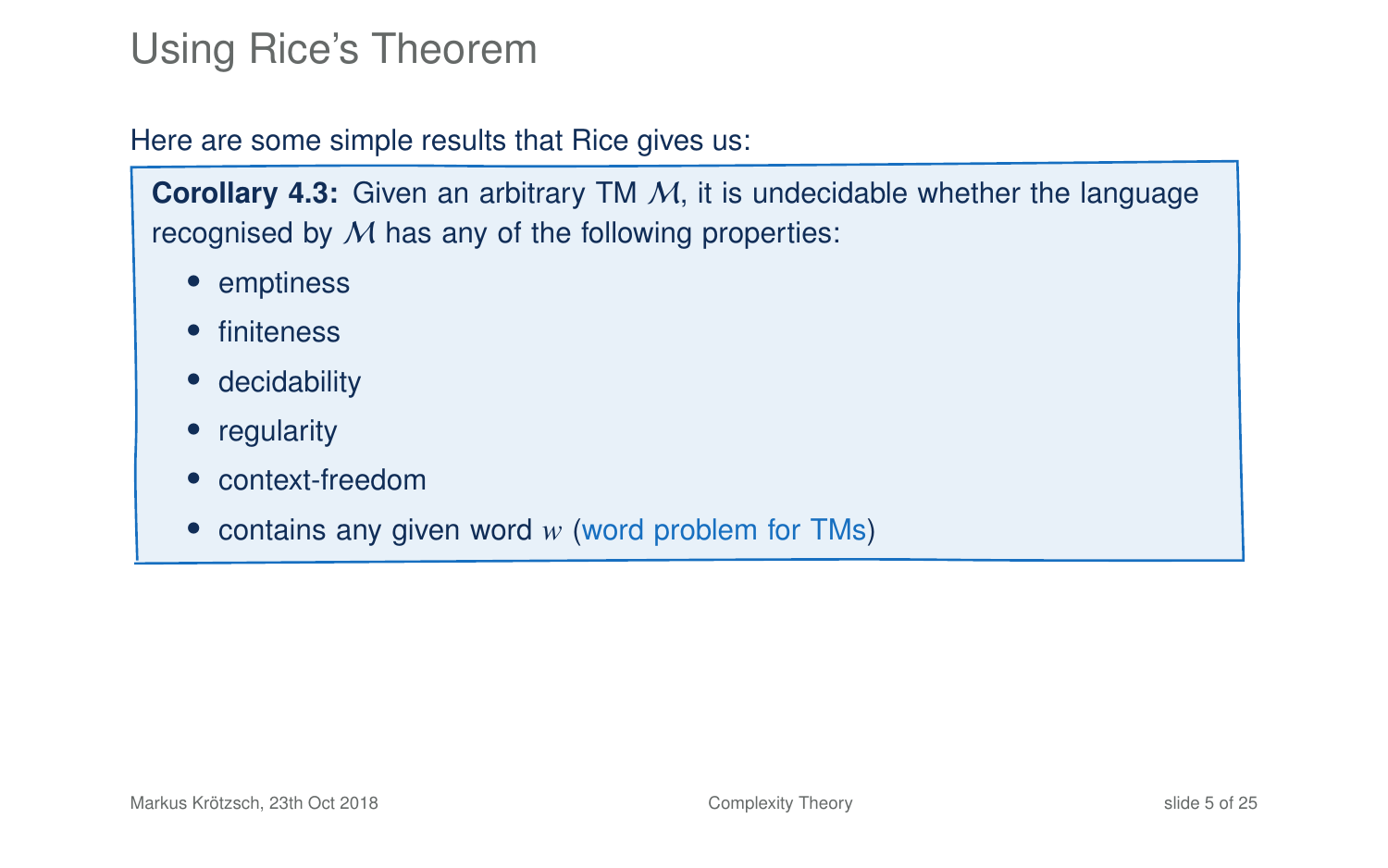# Using Rice's Theorem

Here are some simple results that Rice gives us:

**Corollary 4.3:** Given an arbitrary TM M, it is undecidable whether the language recognised by  $M$  has any of the following properties:

- emptiness
- finiteness
- decidability
- regularity
- context-freedom
- contains any given word *w* (word problem for TMs)

**Attention:** There are of course many non-trivial properties of TMs that can be decided, and which do not relate ot their language:

**Example 4.4:** It is decidable if a TM has at least three states.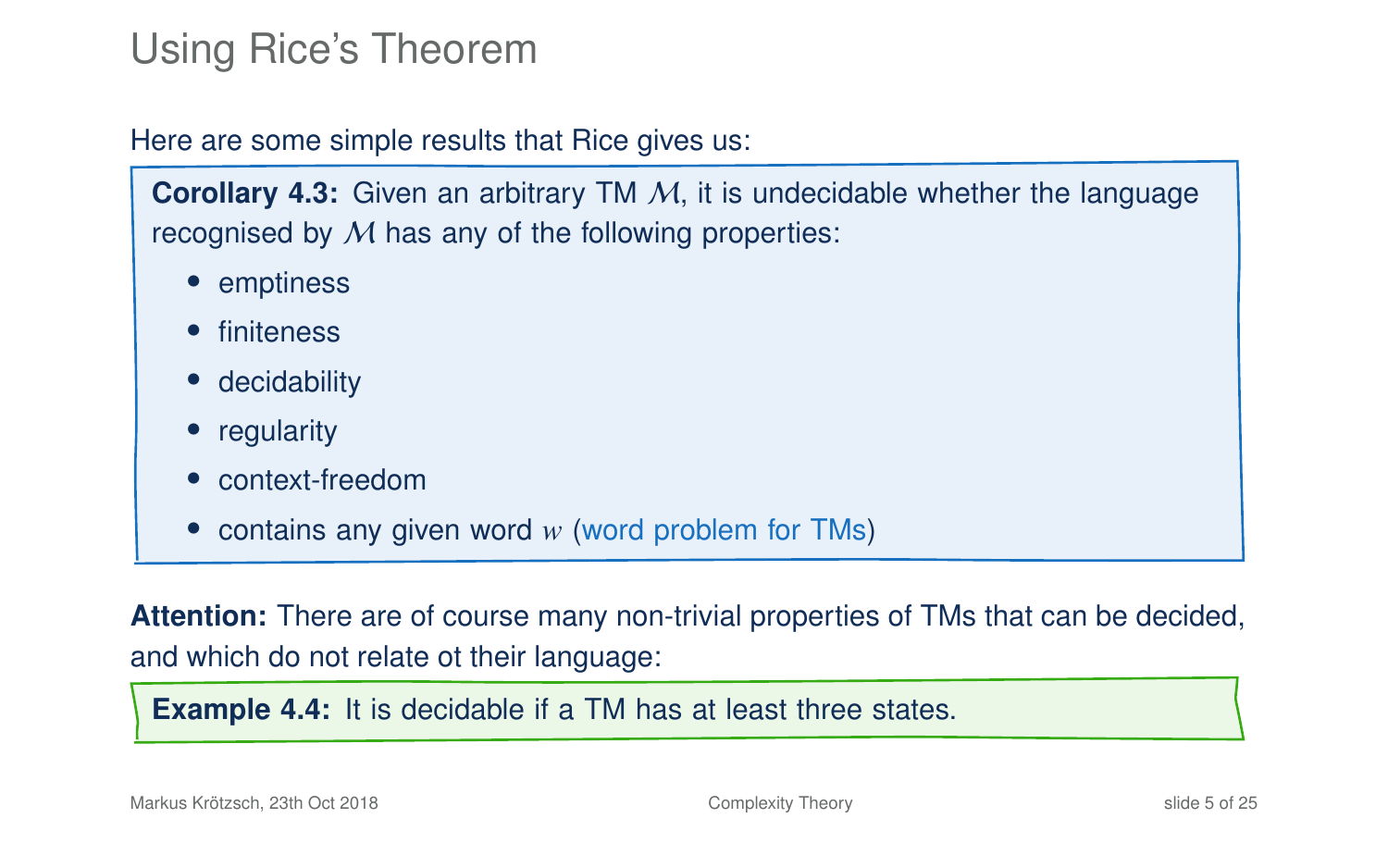## Semi-decidability and Co-semi-decidability

We can distinguish the following two cases:

- (1) **L** is Turing-recognisable: **L** is semi-decidable
- (2) **L** is Turing-recognisable: **L** is co-semi-decidable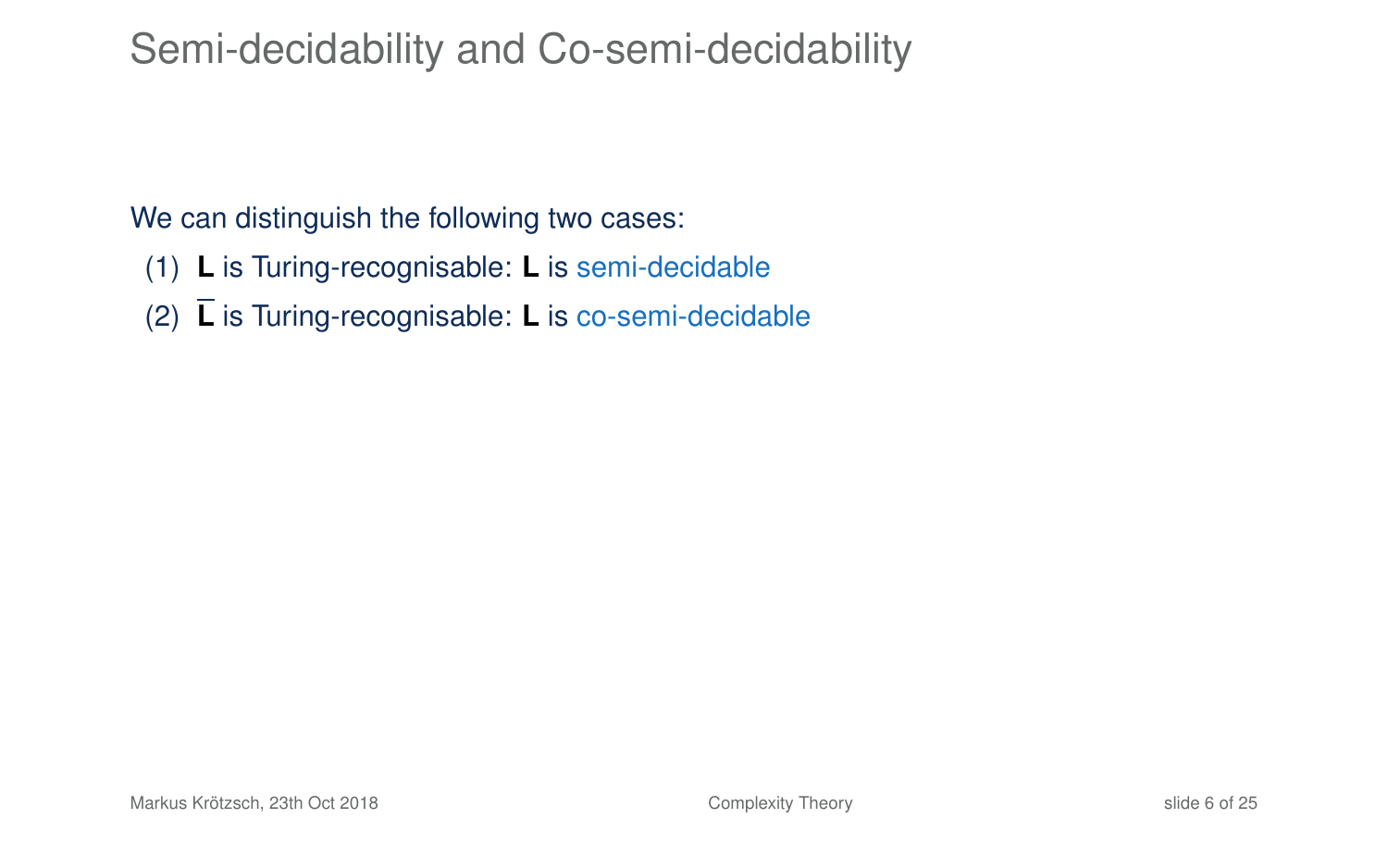## Semi-decidability and Co-semi-decidability

We can distinguish the following two cases:

- (1) **L** is Turing-recognisable: **L** is semi-decidable
- (2) **L** is Turing-recognisable: **L** is co-semi-decidable

We have seen examples for both:

**Theorem 4.5:** The Halting Problem is semi-decidable.

**Proof:** Use the universal TM to simulate an input TM, and accept if it halts.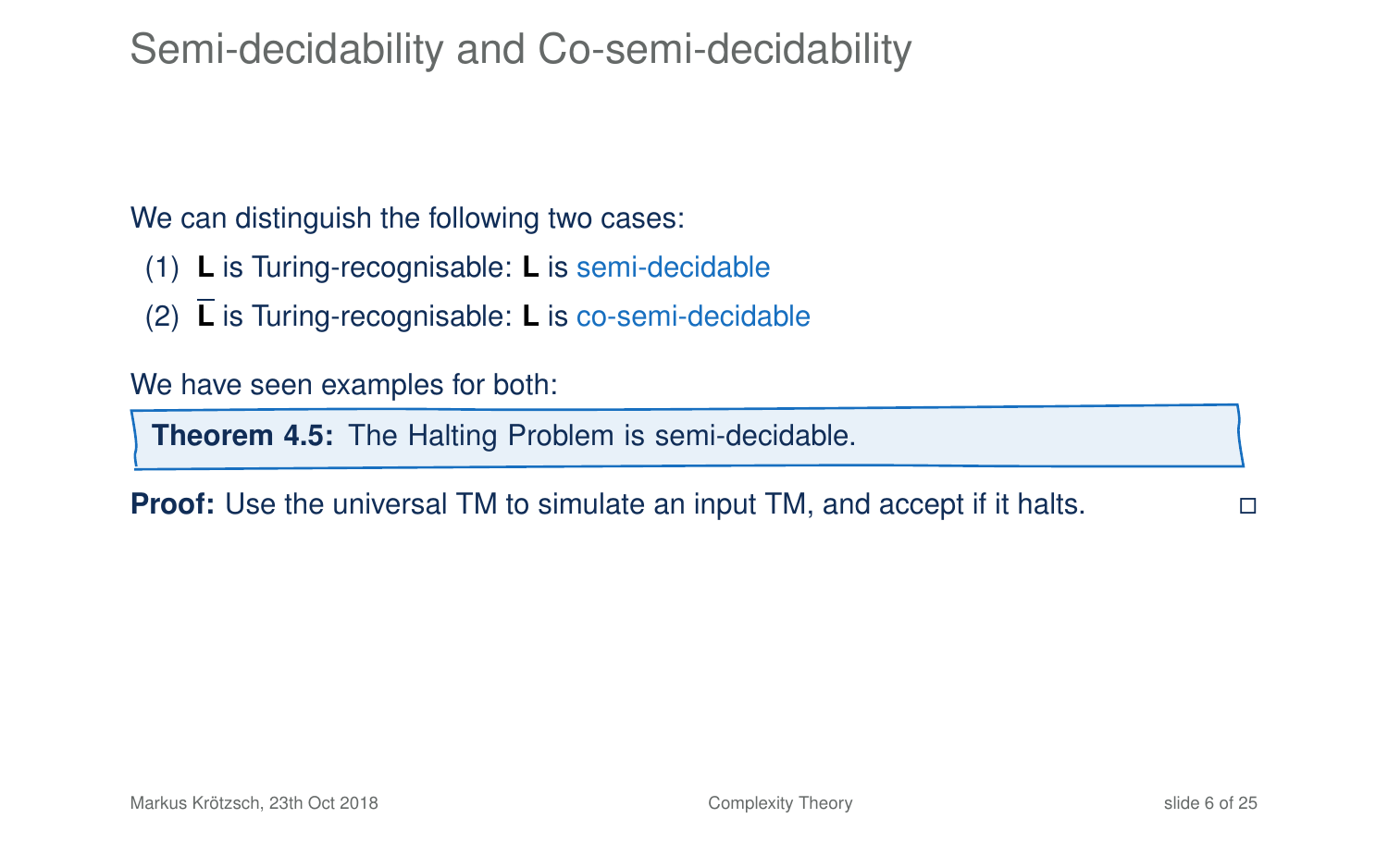### Semi-decidability and Co-semi-decidability

We can distinguish the following two cases:

- (1) **L** is Turing-recognisable: **L** is semi-decidable
- (2) **L** is Turing-recognisable: **L** is co-semi-decidable

We have seen examples for both:

**Theorem 4.5:** The Halting Problem is semi-decidable.

**Proof:** Use the universal TM to simulate an input TM, and accept if it halts.

**Corollary 4.6:** The Non-Halting Problem is co-semi-decidable.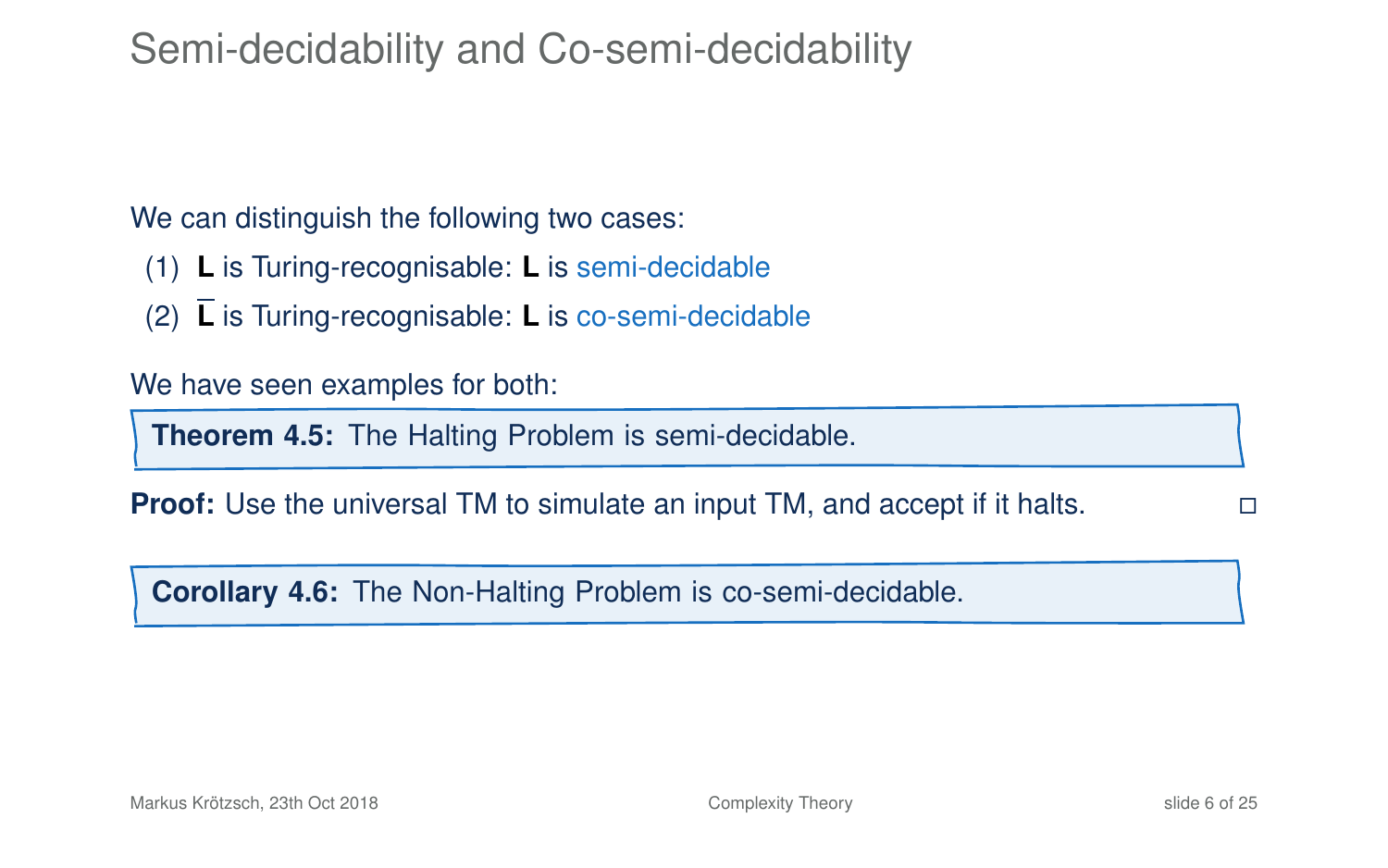### Semi-decidable + Co-semi-decidable = Decidable

An easy but important observation:

**Theorem 4.7:** If **L** is semi-decidable and co-semi-decidable, then **L** is decidable.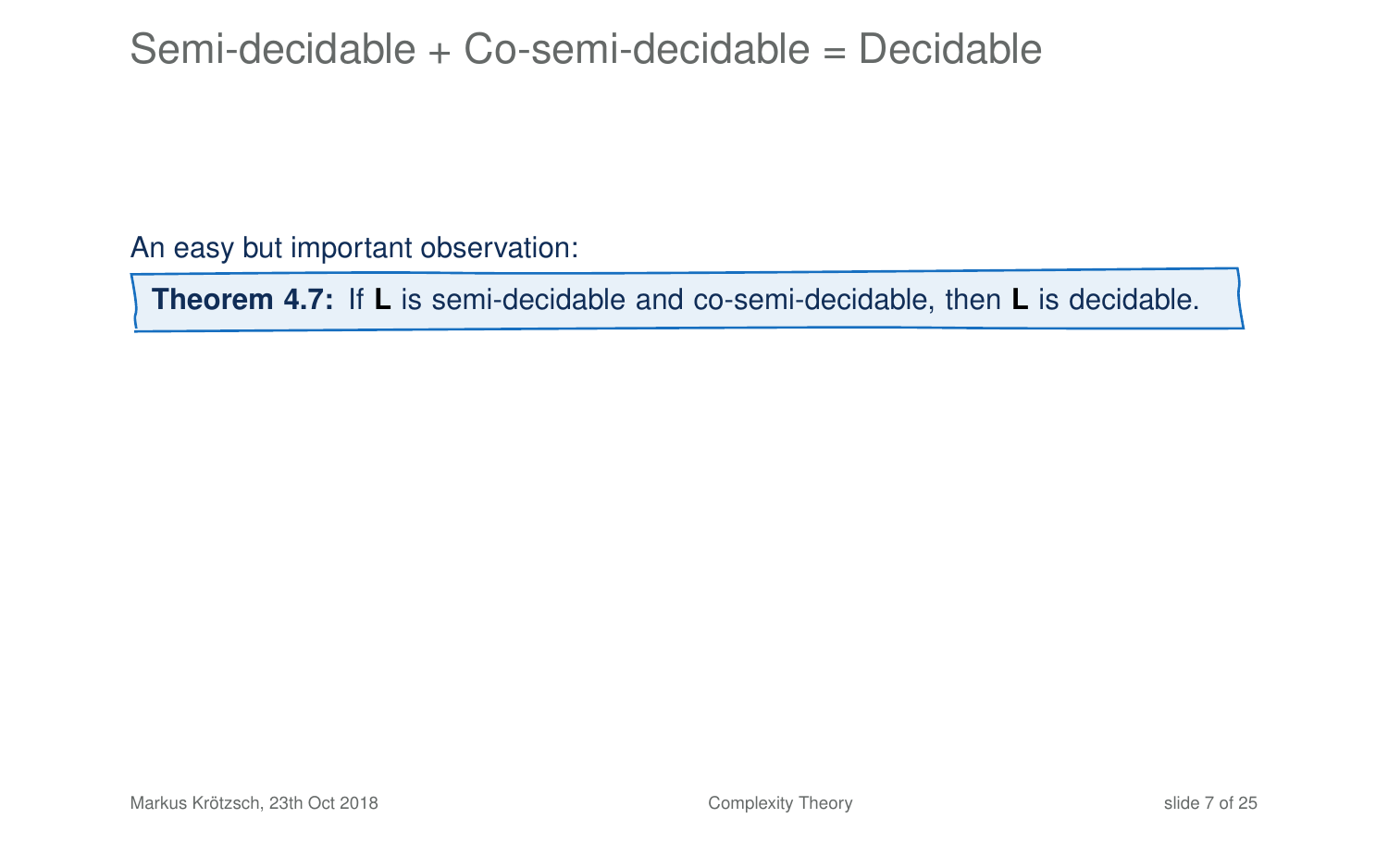### Semi-decidable + Co-semi-decidable = Decidable

An easy but important observation:

**Theorem 4.7:** If **L** is semi-decidable and co-semi-decidable, then **L** is decidable.

**Proof:** On input *w*, simulate, in parallel, a recogniser for **L** and a recogniser for **L**. At least one of them eventually must halt, so we can decide if  $w \in L$ .  $□$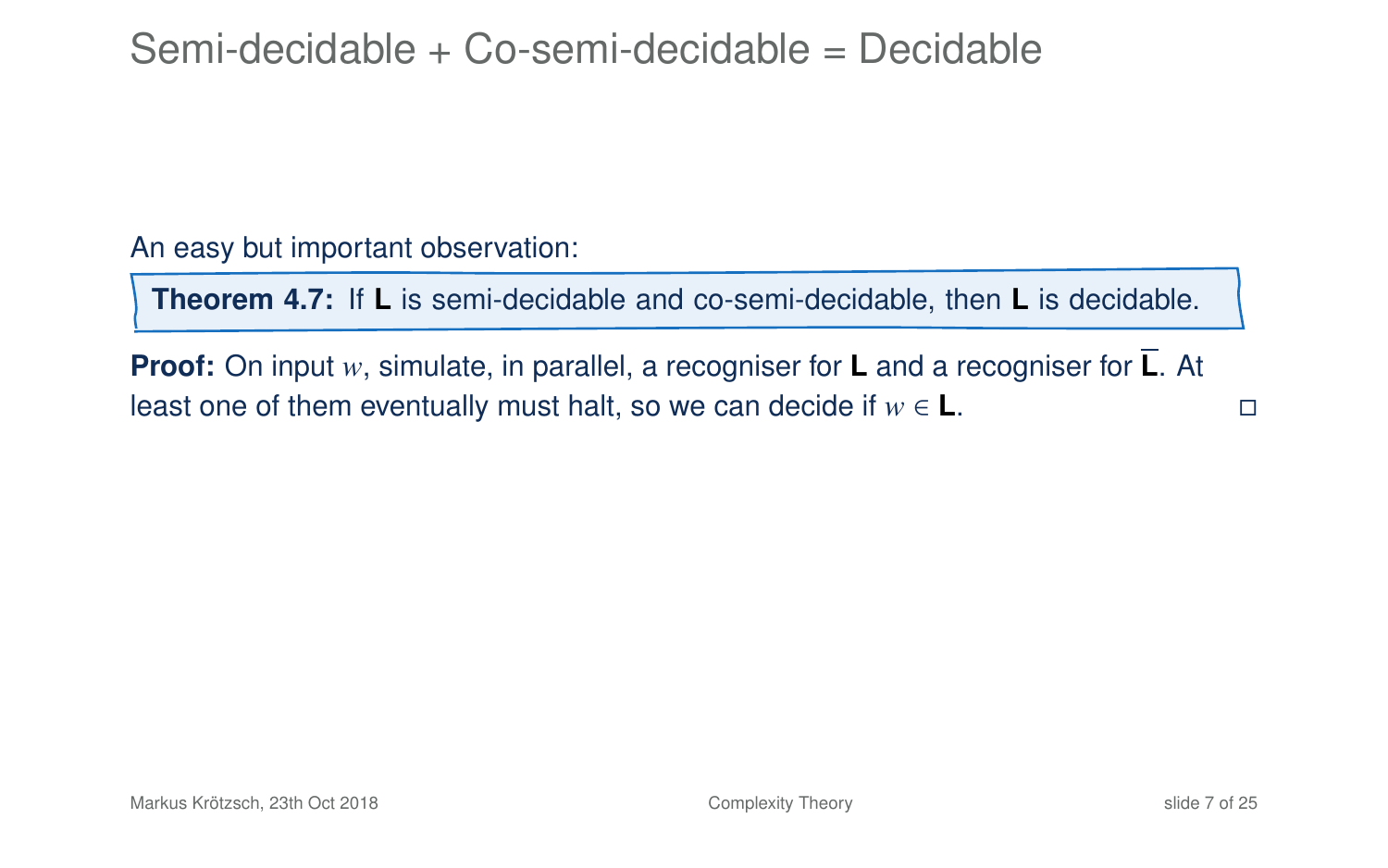### Semi-decidable + Co-semi-decidable = Decidable

An easy but important observation:

**Theorem 4.7:** If **L** is semi-decidable and co-semi-decidable, then **L** is decidable.

**Proof:** On input *w*, simulate, in parallel, a recogniser for **L** and a recogniser for **L**. At least one of them eventually must halt, so we can decide if  $w \in L$ .  $□$ 

We thus obtain an example of a problem that is not Turing-recognisable.

**Corollary 4.8:** The Non-Halting Problem is not Turing-recognisable.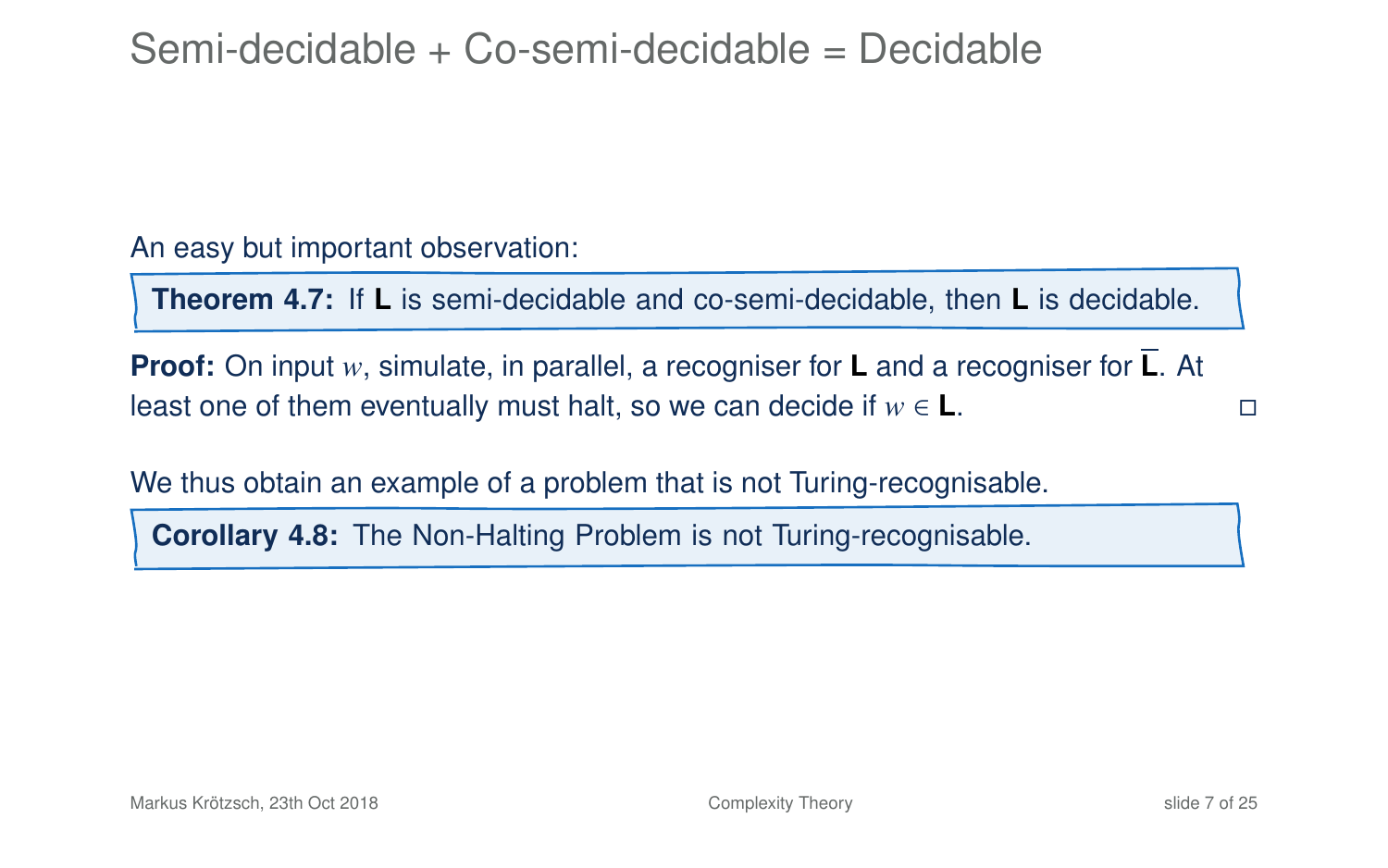# Turing reductions and semi-decidability

#### **Observation:**

- If **Q** is decidable and **P**  $\leq_T$  **Q**, then **P** is decidable (Theorem 3.17)
- But: if **Q** is semi-decidable and **P** ≤*<sup>T</sup>* **Q**, then **P** may or may not be semi-decidable

**Reason:** An oracle for Halting is as good as an oracle for Non-Halting, since we are free to complement the answer in an oracle machine.

This is a general insight: complementing oracles has no effect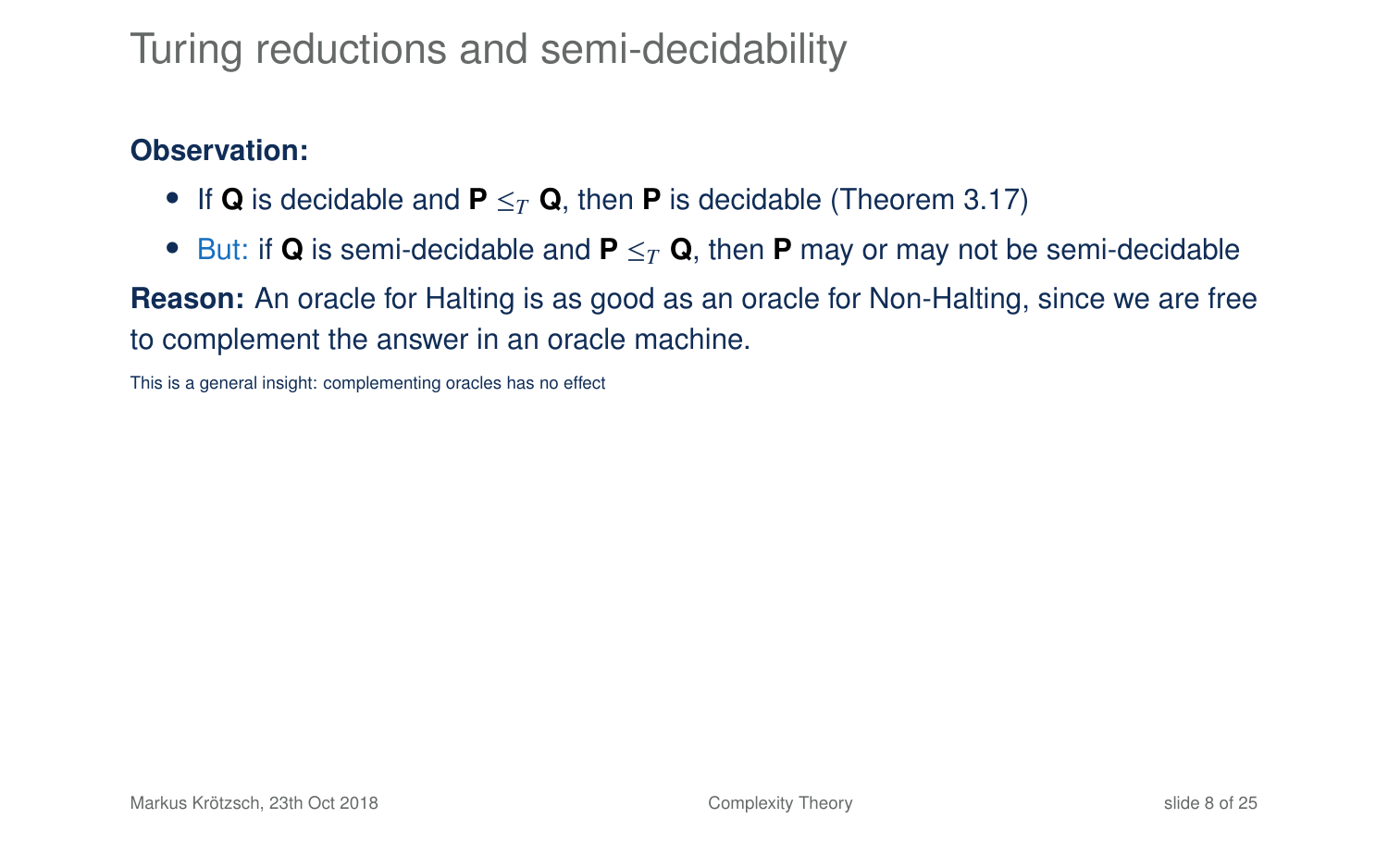# Turing reductions and semi-decidability

#### **Observation:**

- If **Q** is decidable and **P** ≤*<sup>T</sup>* **Q**, then **P** is decidable (Theorem 3.17)
- But: if **Q** is semi-decidable and **P** ≤*<sup>T</sup>* **Q**, then **P** may or may not be semi-decidable

**Reason:** An oracle for Halting is as good as an oracle for Non-Halting, since we are free to complement the answer in an oracle machine.

This is a general insight: complementing oracles has no effect

To preserve (co-)semi-decidability, one needs a more restricted form of reduction:

**Definition 4.9:** A language **P** is many-one reducible to a language **Q**, written **P**  $\leq_m$  **Q** if there exists a total computable function  $f : \Sigma^* \to \Sigma^*$  such that, for all  $w \in \Sigma^*$ :  $w \in \mathbf{P}$  if and only if  $f(w) \in \mathbf{Q}$ .

This is sometimes called a mapping-reduction or an m-reduction.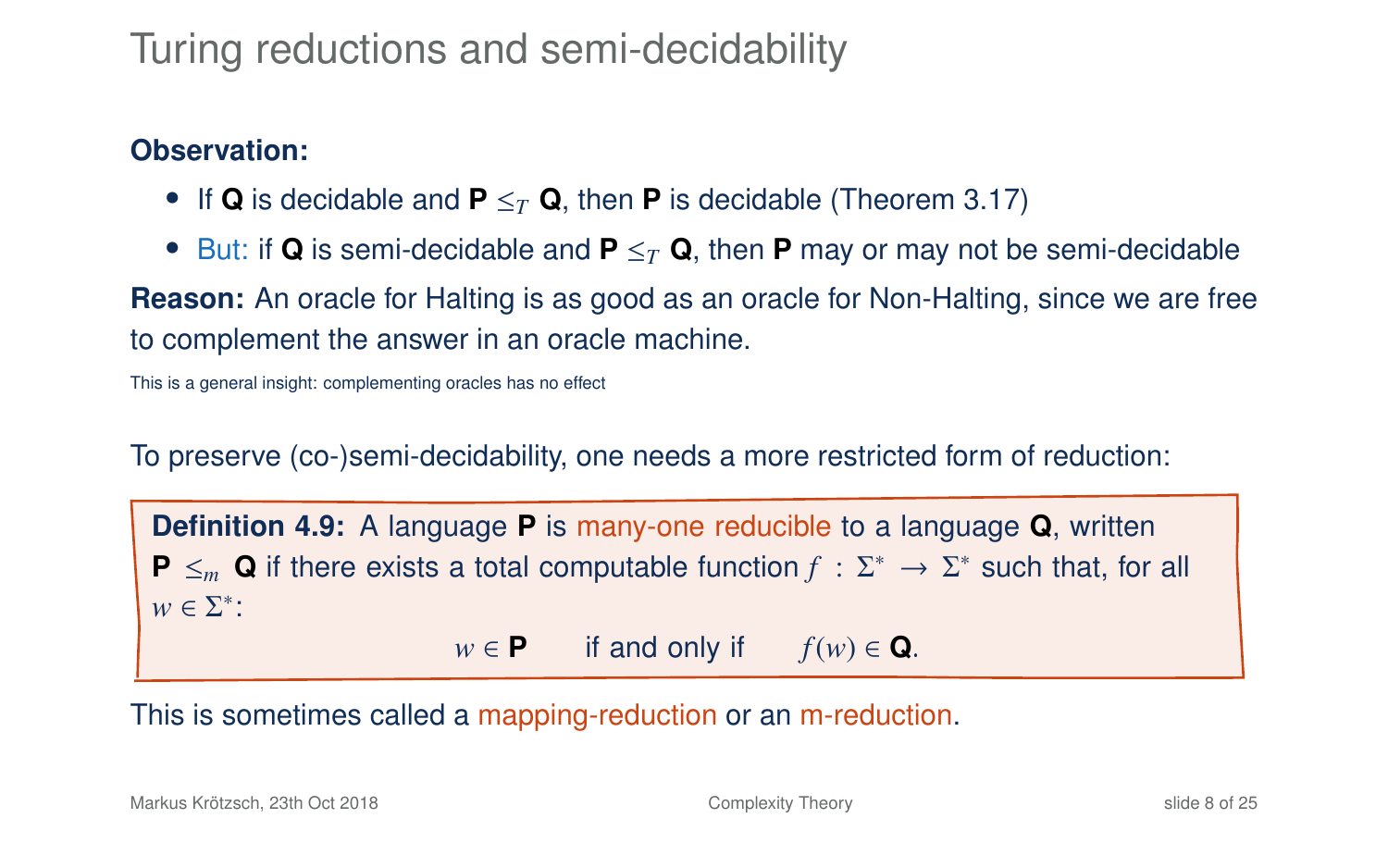Many-one reductions are special kinds of Turing reductions:

**Theorem 4.10:** If  $P \leq_m Q$  then  $P \leq_T Q$ .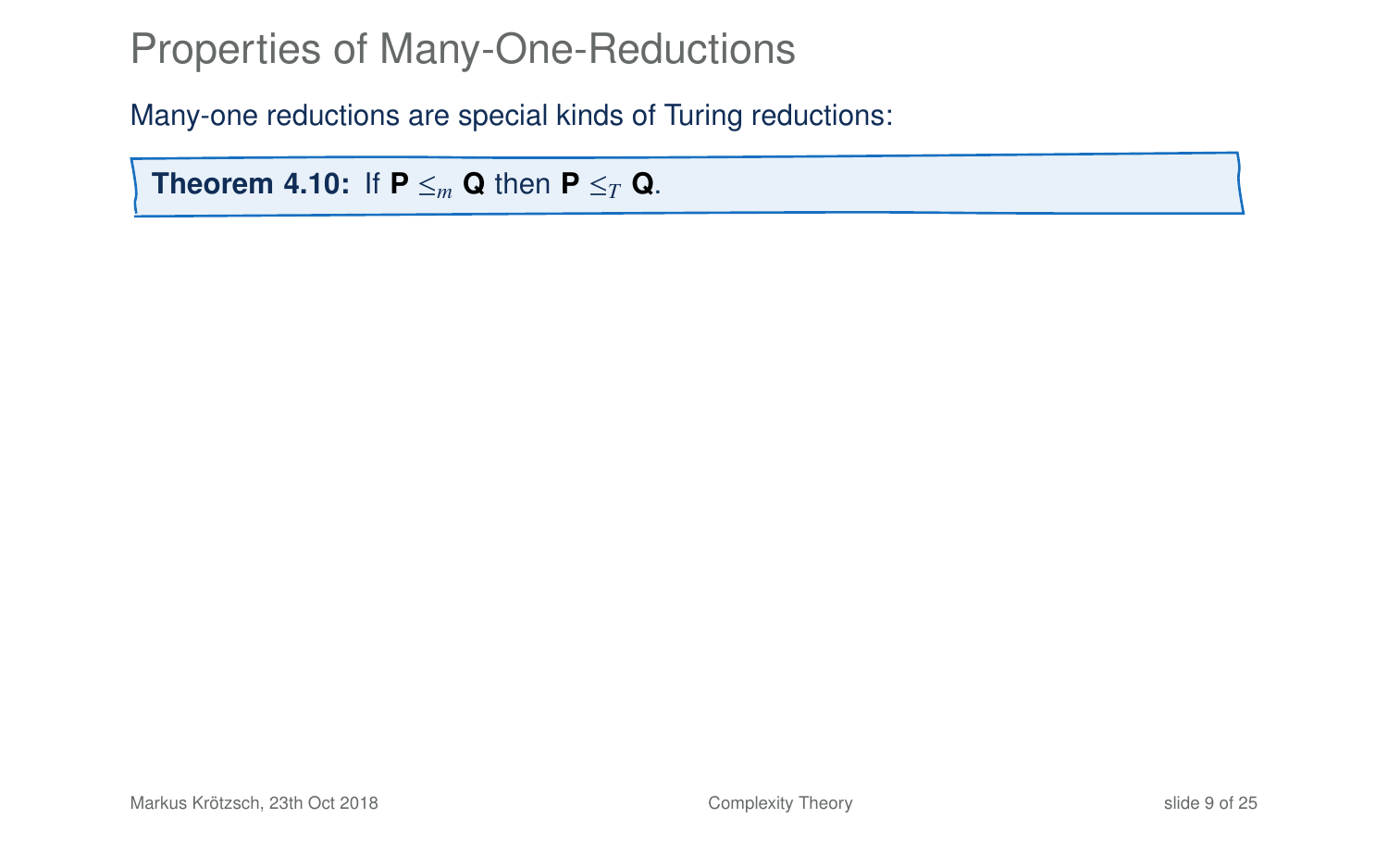Many-one reductions are special kinds of Turing reductions:

**Theorem 4.10:** If  $P \leq_m Q$  then  $P \leq_T Q$ .

**Proof:** We obtain an OTM with oracle **Q** that recognises **P** as follows:

- On input *w*, compute *f*(*w*)
- Call the oracle and return its result (yes  $=$  accept; no  $=$  reject)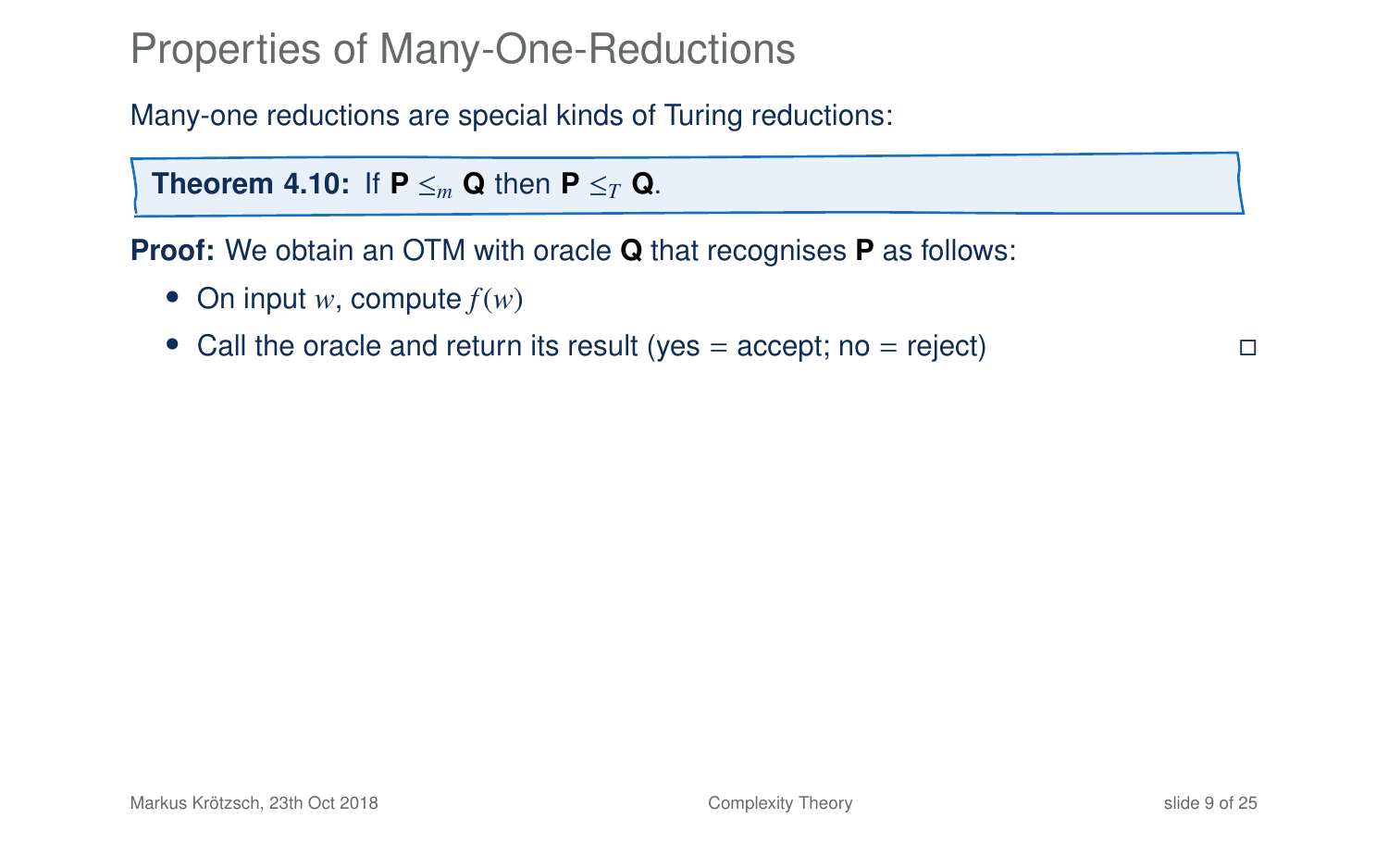Many-one reductions are special kinds of Turing reductions:

**Theorem 4.10:** If  $P \leq_m Q$  then  $P \leq_T Q$ .

**Proof:** We obtain an OTM with oracle **Q** that recognises **P** as follows:

- On input *w*, compute *f*(*w*)
- Call the oracle and return its result (yes  $=$  accept; no  $=$  reject)

An easy consequence of Theorem 3.17 therefore is:

**Corollary 4.11:** If  $P \leq m$  **Q** and **Q** is decidable, then **P** is decidable.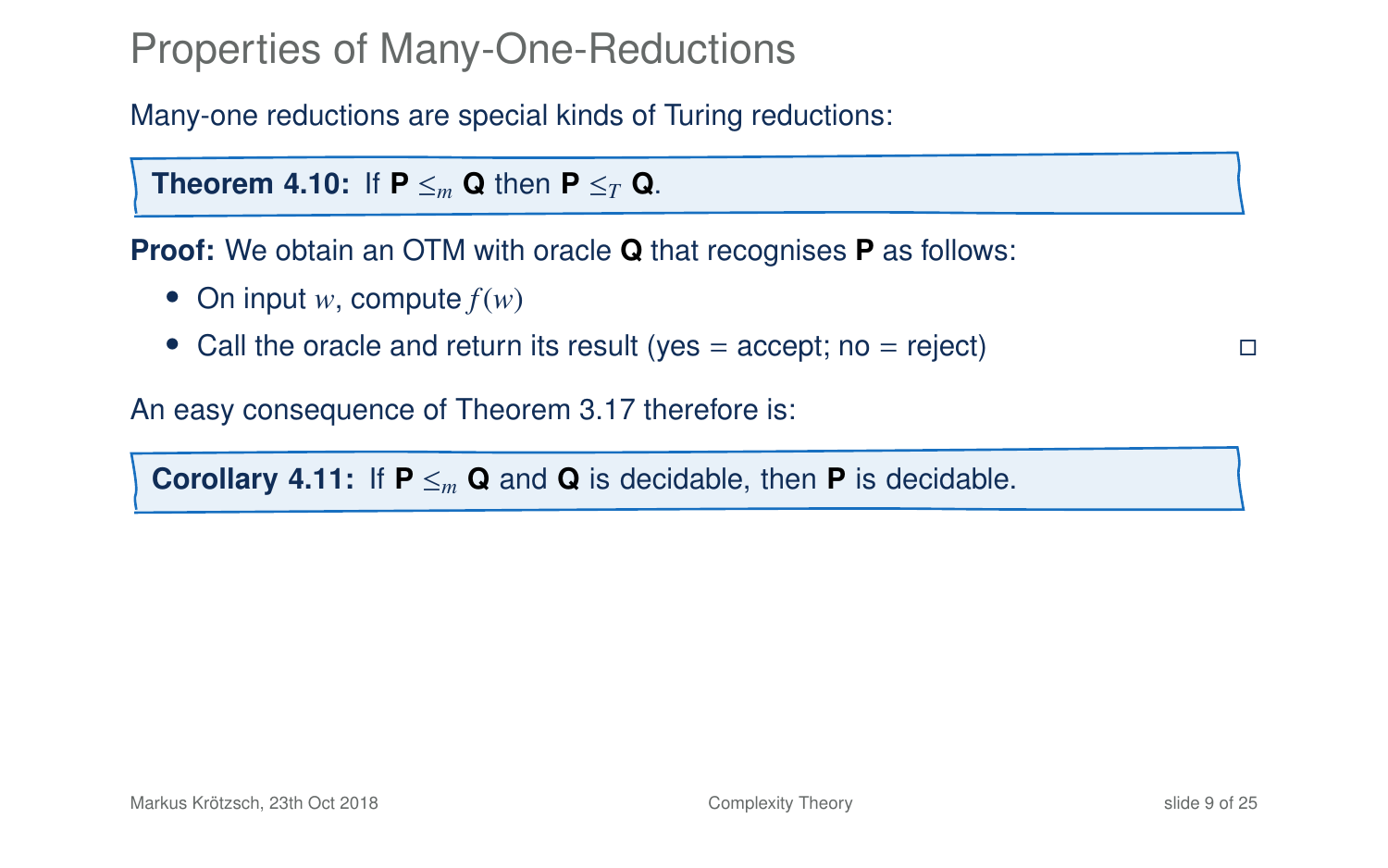Many-one reductions are special kinds of Turing reductions:

**Theorem 4.10:** If  $P \leq_m Q$  then  $P \leq_T Q$ .

**Proof:** We obtain an OTM with oracle **Q** that recognises **P** as follows:

- On input *w*, compute *f*(*w*)
- Call the oracle and return its result (yes  $=$  accept; no  $=$  reject)

An easy consequence of Theorem 3.17 therefore is:

**Corollary 4.11:** If  $P \leq m$  **Q** and **Q** is decidable, then **P** is decidable.

However, now we also have the following:

**Theorem 4.12:** If  $P \leq_m Q$  and Q is semi-decidable, then P is semi-decidable.

**Proof:** Given a TM that recognises **Q**, we obtain a TM that recognises **P** as follows:

- On input *w*, compute *f*(*w*)
- Simulate the TM for **Q** and return the result (if any)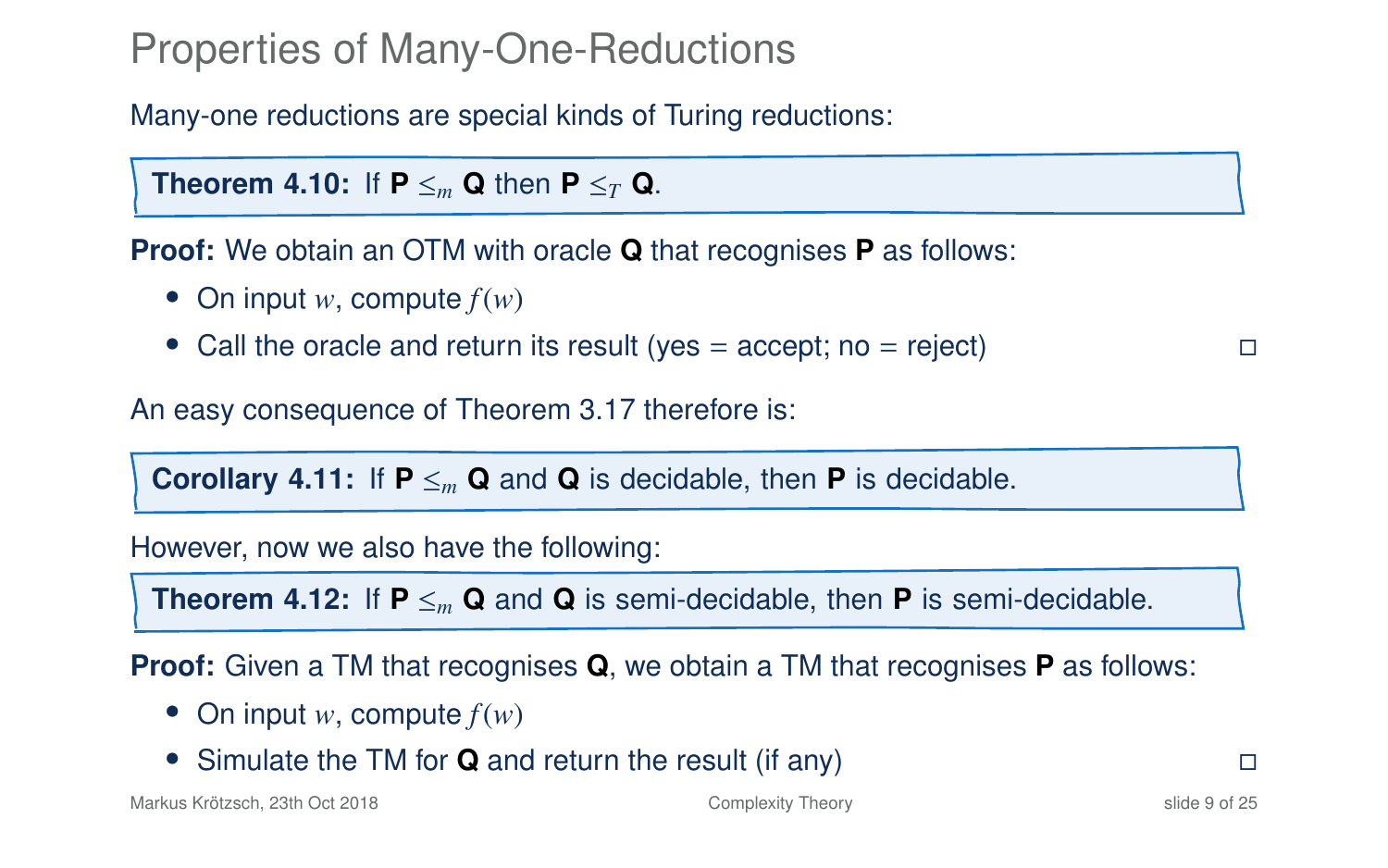Some of our previous Turing-reductions can easily be described as many-one, e.g., Halting can be many-one reduced to  $\varepsilon$ -Halting. Here is another example:

**Definition 4.13:** Two TMs M and N are equivalent if  $L(M) = L(N)$ .

**Theorem 4.14:** Equivalence of Turing machines is undecidable.

(Note that we could also get this from Rice's Theorem, but we want to try out our new machinery.)

**Proof:** We define *f* such that  $w \in \varepsilon$ -Halting iff  $f(w) \in \text{Equivalence}$ .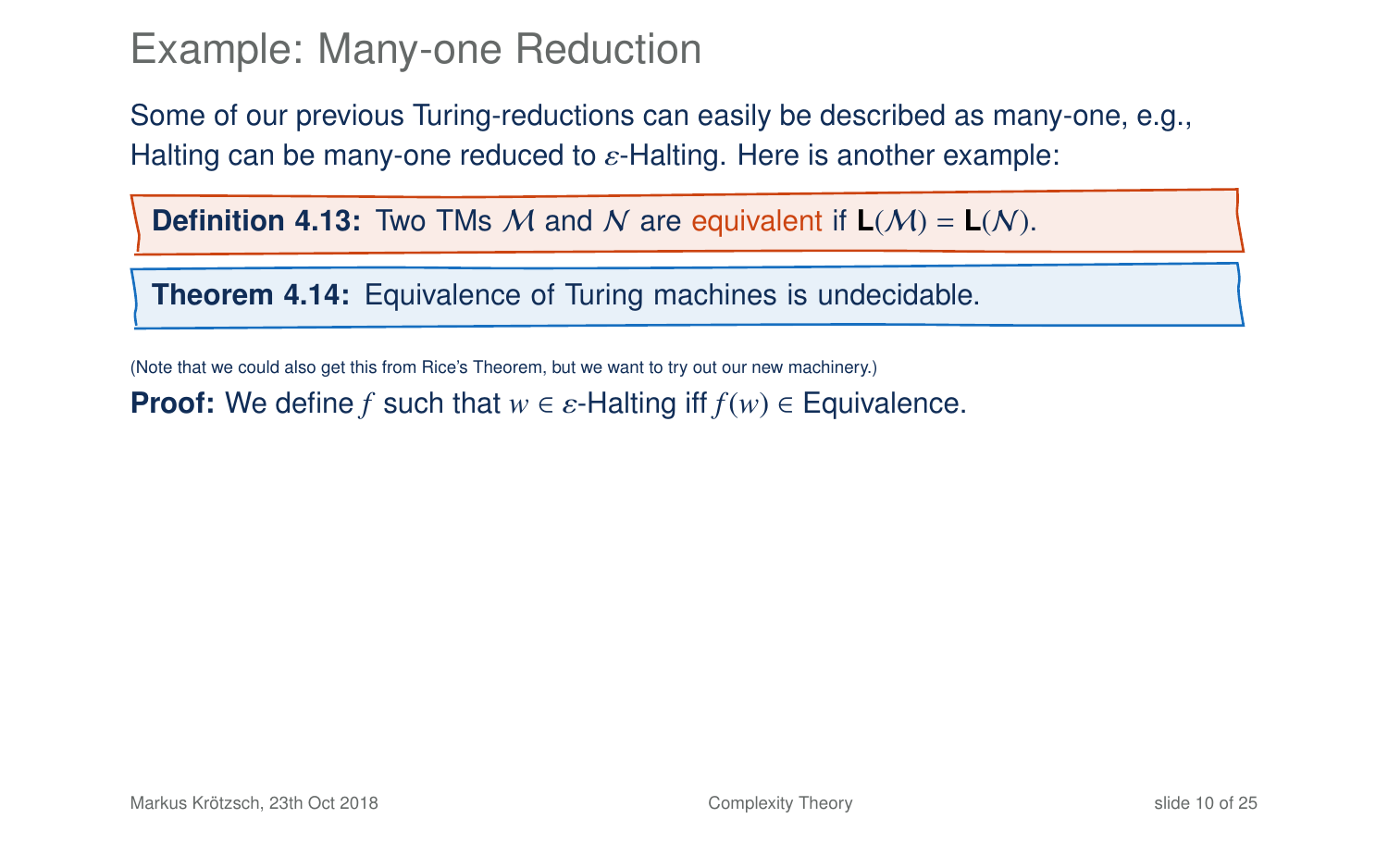Some of our previous Turing-reductions can easily be described as many-one, e.g., Halting can be many-one reduced to  $\varepsilon$ -Halting. Here is another example:

**Definition 4.13:** Two TMs M and N are equivalent if  $L(M) = L(N)$ .

**Theorem 4.14:** Equivalence of Turing machines is undecidable.

(Note that we could also get this from Rice's Theorem, but we want to try out our new machinery.)

**Proof:** We define *f* such that  $w \in \varepsilon$ -Halting iff  $f(w) \in \text{Equivalence}$ .

Let  $M_a$  be a TM that accepts all inputs.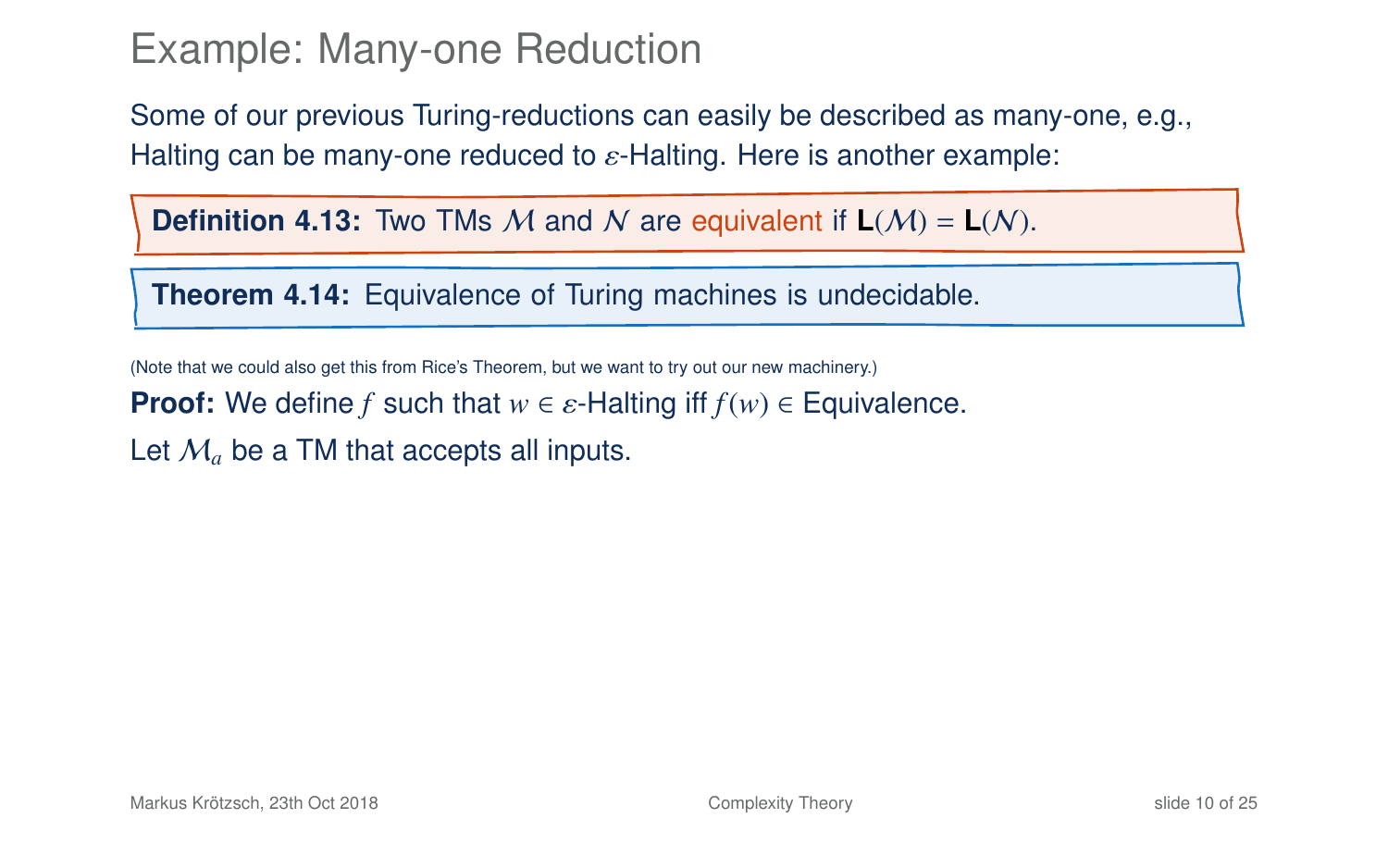Some of our previous Turing-reductions can easily be described as many-one, e.g., Halting can be many-one reduced to  $\varepsilon$ -Halting. Here is another example:

**Definition 4.13:** Two TMs M and N are equivalent if  $L(M) = L(N)$ .

**Theorem 4.14:** Equivalence of Turing machines is undecidable.

(Note that we could also get this from Rice's Theorem, but we want to try out our new machinery.)

**Proof:** We define *f* such that  $w \in \varepsilon$ -Halting iff  $f(w) \in \text{Equivalence}$ .

Let  $M_a$  be a TM that accepts all inputs.

For a TM  $M$ , we define the following TM  $M^*$ :

- Simulate  $M$  on the empty input.
- If M halts, accept.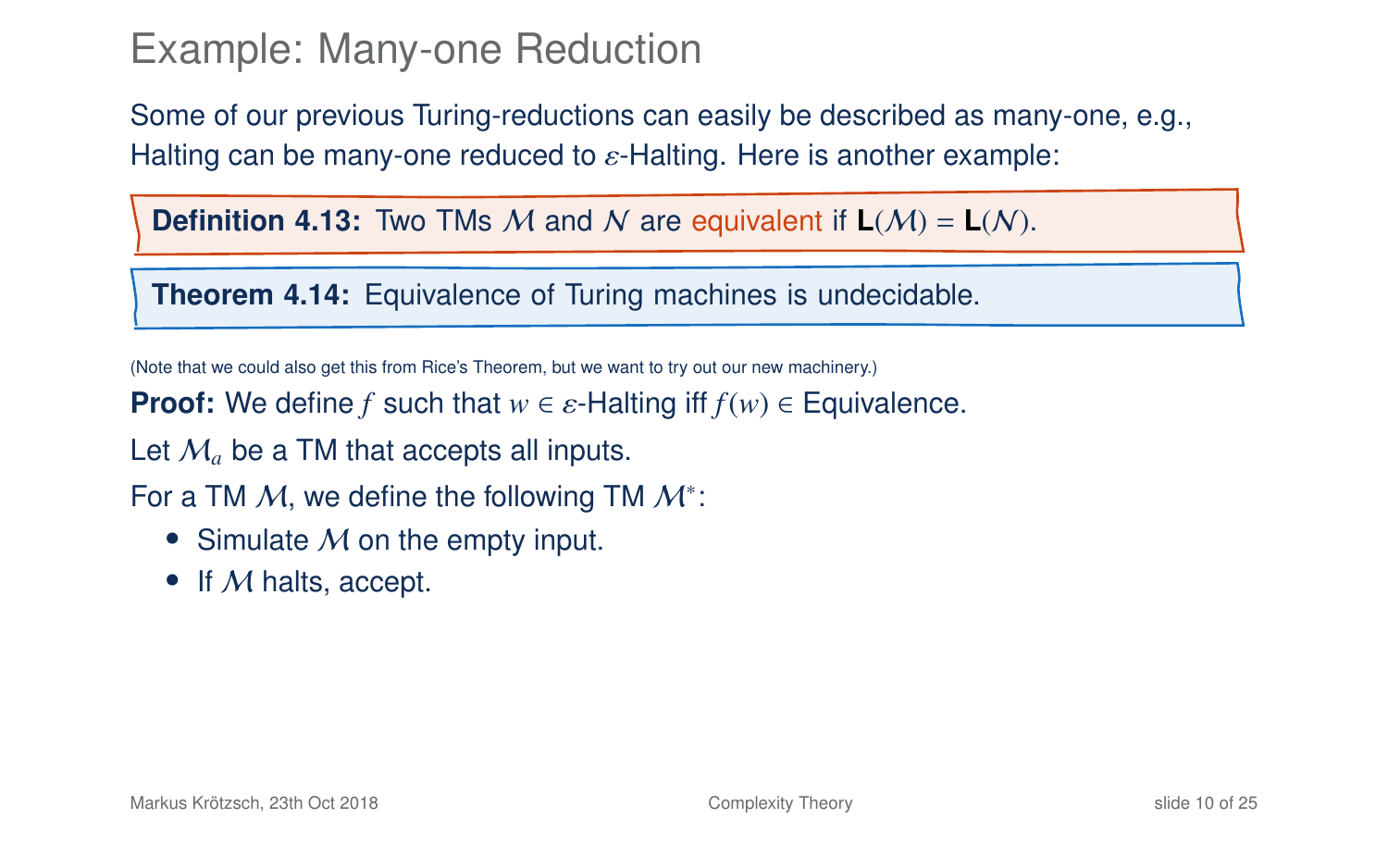Some of our previous Turing-reductions can easily be described as many-one, e.g., Halting can be many-one reduced to  $\varepsilon$ -Halting. Here is another example:

**Definition 4.13:** Two TMs M and N are equivalent if  $L(M) = L(N)$ .

**Theorem 4.14:** Equivalence of Turing machines is undecidable.

(Note that we could also get this from Rice's Theorem, but we want to try out our new machinery.)

**Proof:** We define *f* such that  $w \in \varepsilon$ -Halting iff  $f(w) \in \text{Equivalence}$ .

Let  $M_a$  be a TM that accepts all inputs.

For a TM  $M$ , we define the following TM  $M^*$ :

- Simulate  $M$  on the empty input.
- If M halts, accept.

Then  $\mathcal{M}^*$  is equivalent to  $\mathcal{M}_a$  iff  $\mathcal M$  halts on the empty input. We define f:

$$
f(w) = \begin{cases} \langle M^*, M_a \rangle & \text{if } w = \langle M \rangle \\ \varepsilon & \text{(an invalid input) if } w \text{ is no encoded TM} \end{cases}
$$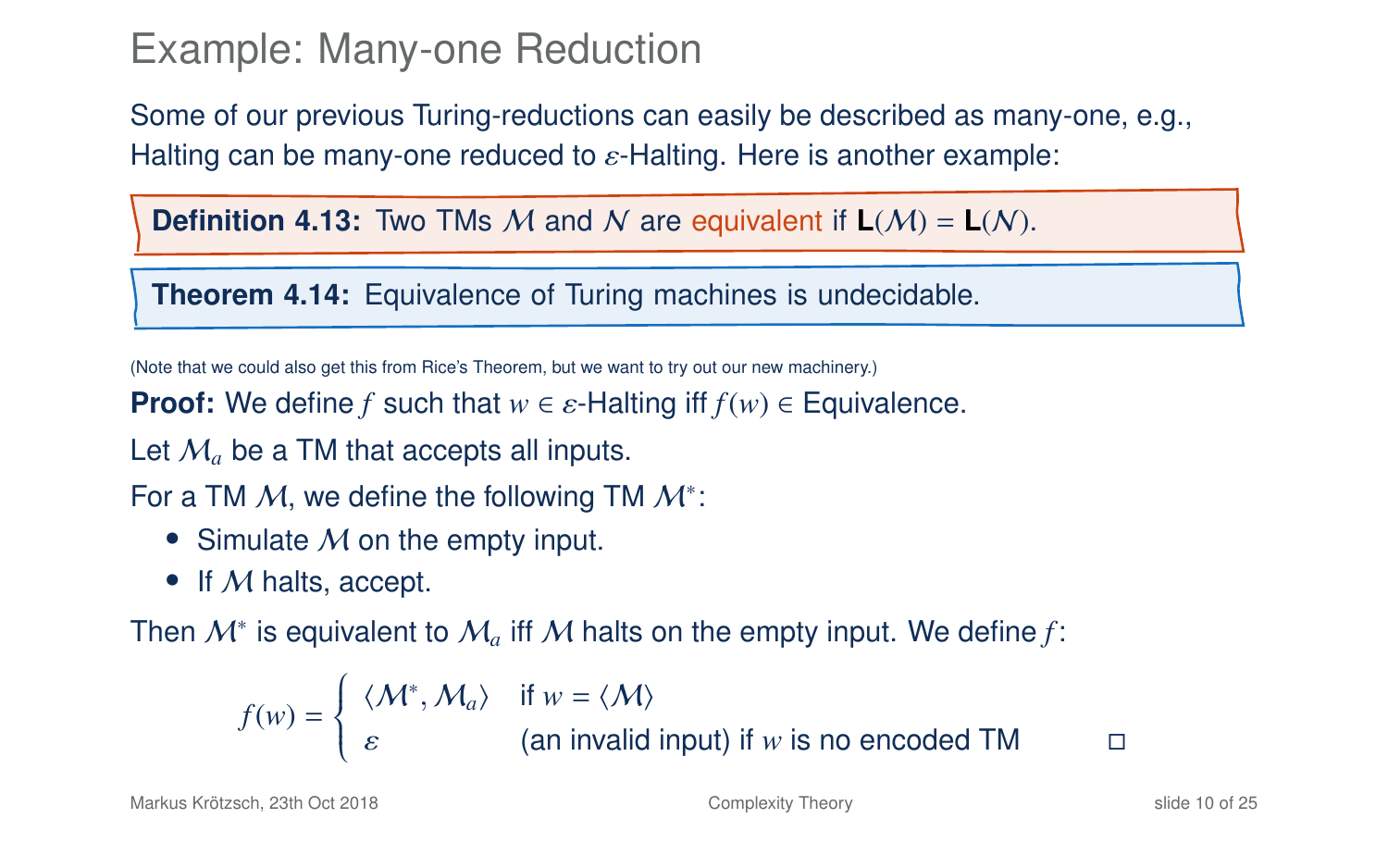### Equivalence is Hard

We can show a somewhat stronger result:

**Theorem 4.15:** Equivalence of Turing machines is neither semi-decidable nor cosemi-decidable.

**Proof:** We have already shown ε-Halting  $\leq_m$  Equivalence. Since we know that ε-Halting is not co-semi-decidable (similar to Halting), we conclude that Equivalence is neither.

However, we can also show that <sup>ε</sup>-Halting <sup>≤</sup>*<sup>m</sup>* Equivalence.

- Note that the TM  $\mathcal{M}^*$  defined on the previous slide either accepts all inputs (if  $\mathcal M$ halts on  $\varepsilon$ ) or none (if it doesn't)
- Equivalence to  $\mathcal{M}_a$  corresponds to  $\varepsilon$ -Halting
- On the other hand, equivalence to a TM  $M<sub>0</sub>$ , which rejects all inputs, corresponds to  $\varepsilon$ -non-Halting

We can therefore use the reduction *f* :

$$
f(w) = \begin{cases} \langle \mathcal{M}^*, \mathcal{M}_0 \rangle & \text{if } w = \langle \mathcal{M} \rangle \\ \langle \mathcal{M}_0, \mathcal{M}_0 \rangle & \text{(an invalid input) if } w \text{ is no encoded TM} \end{cases}
$$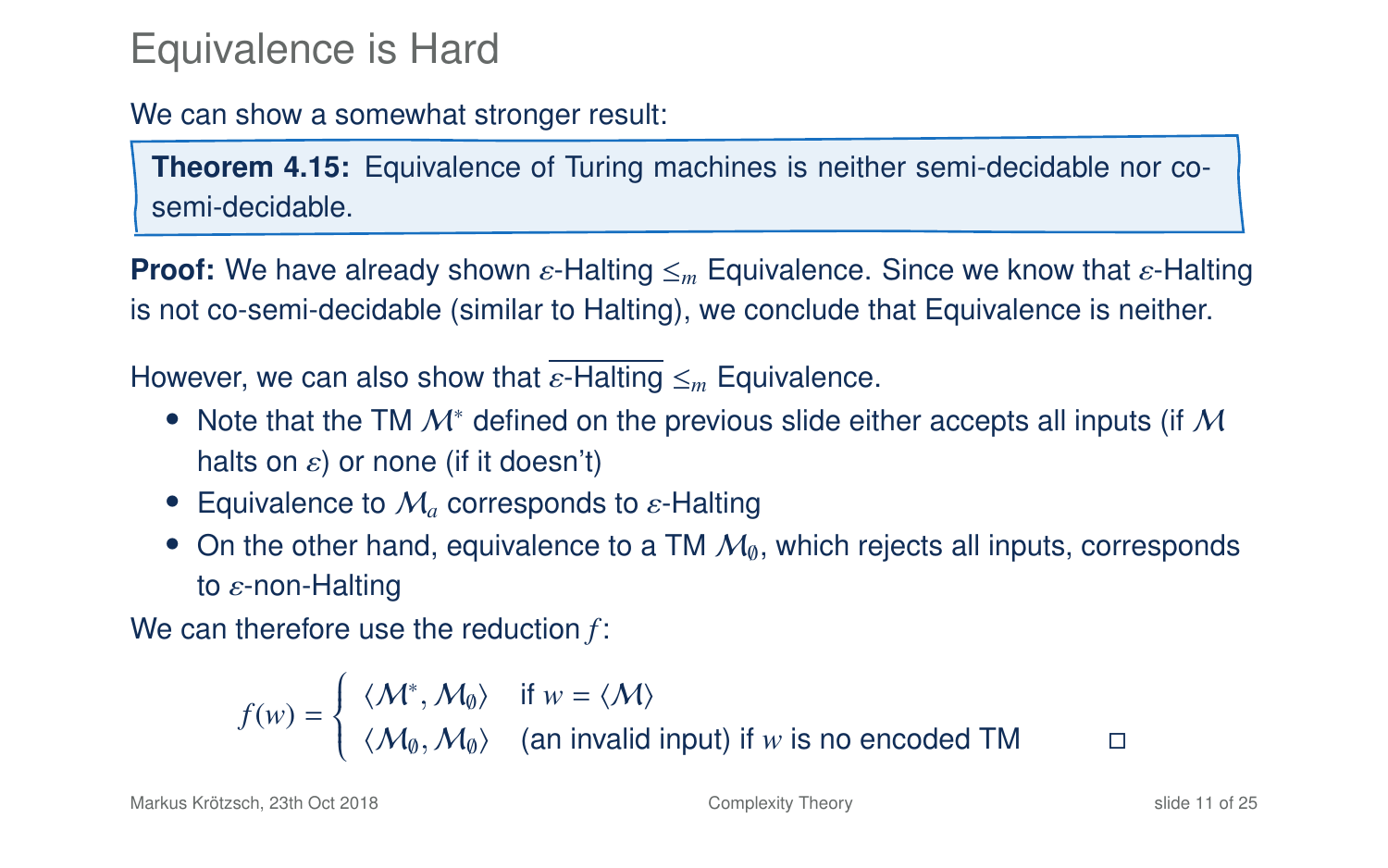# **Recursion**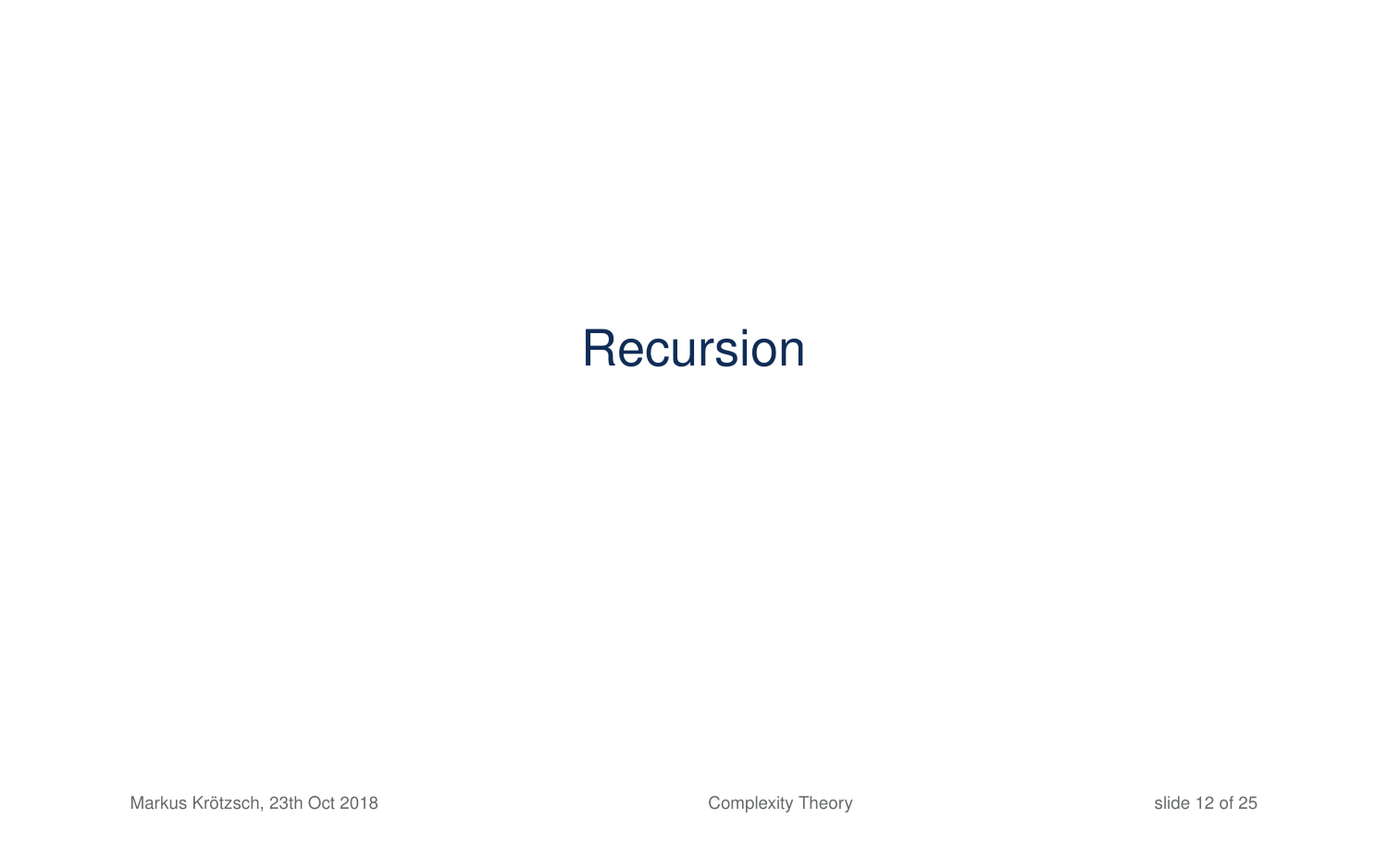#### **A Paradox in the Study of Life:**

- (1) Living things are machines.
- (2) Living things can reproduce.
- (3) Machines cannot reproduce.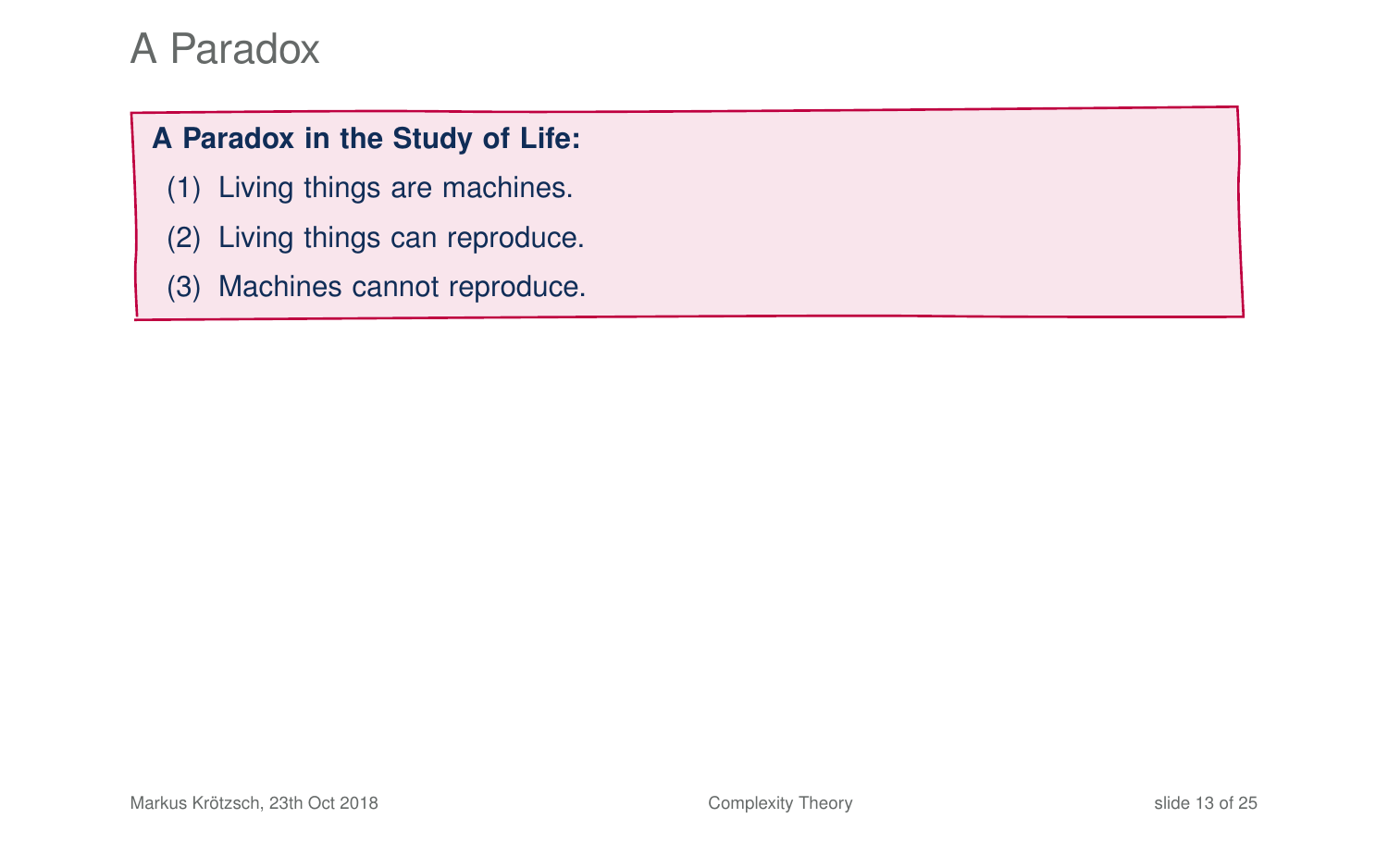#### **A Paradox in the Study of Life:**

- (1) Living things are machines.
- (2) Living things can reproduce.
- (3) Machines cannot reproduce.

#### Rationale: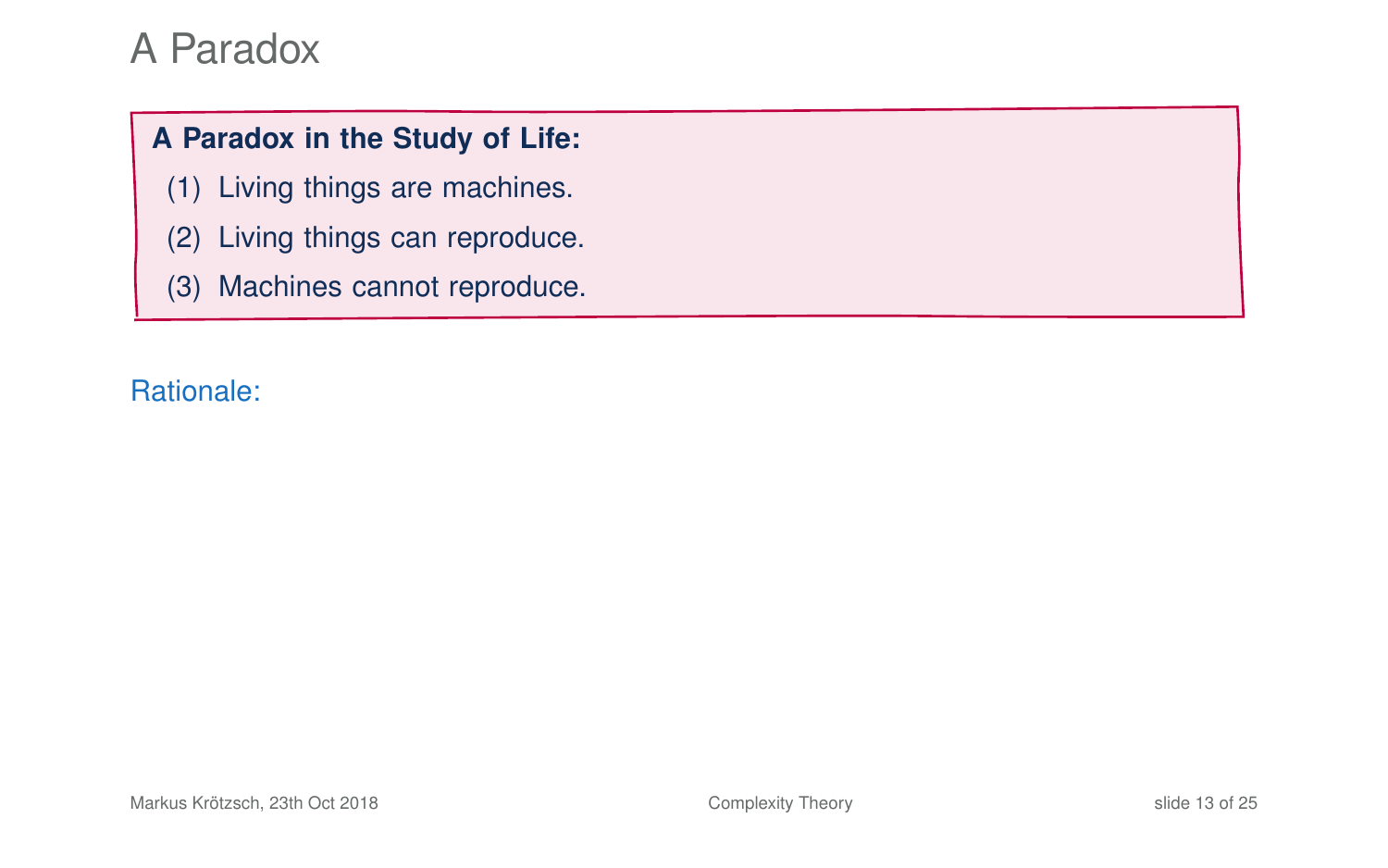#### **A Paradox in the Study of Life:**

- (1) Living things are machines.
- (2) Living things can reproduce.
- (3) Machines cannot reproduce.

Rationale:

(1) Viewpoint of modern biology.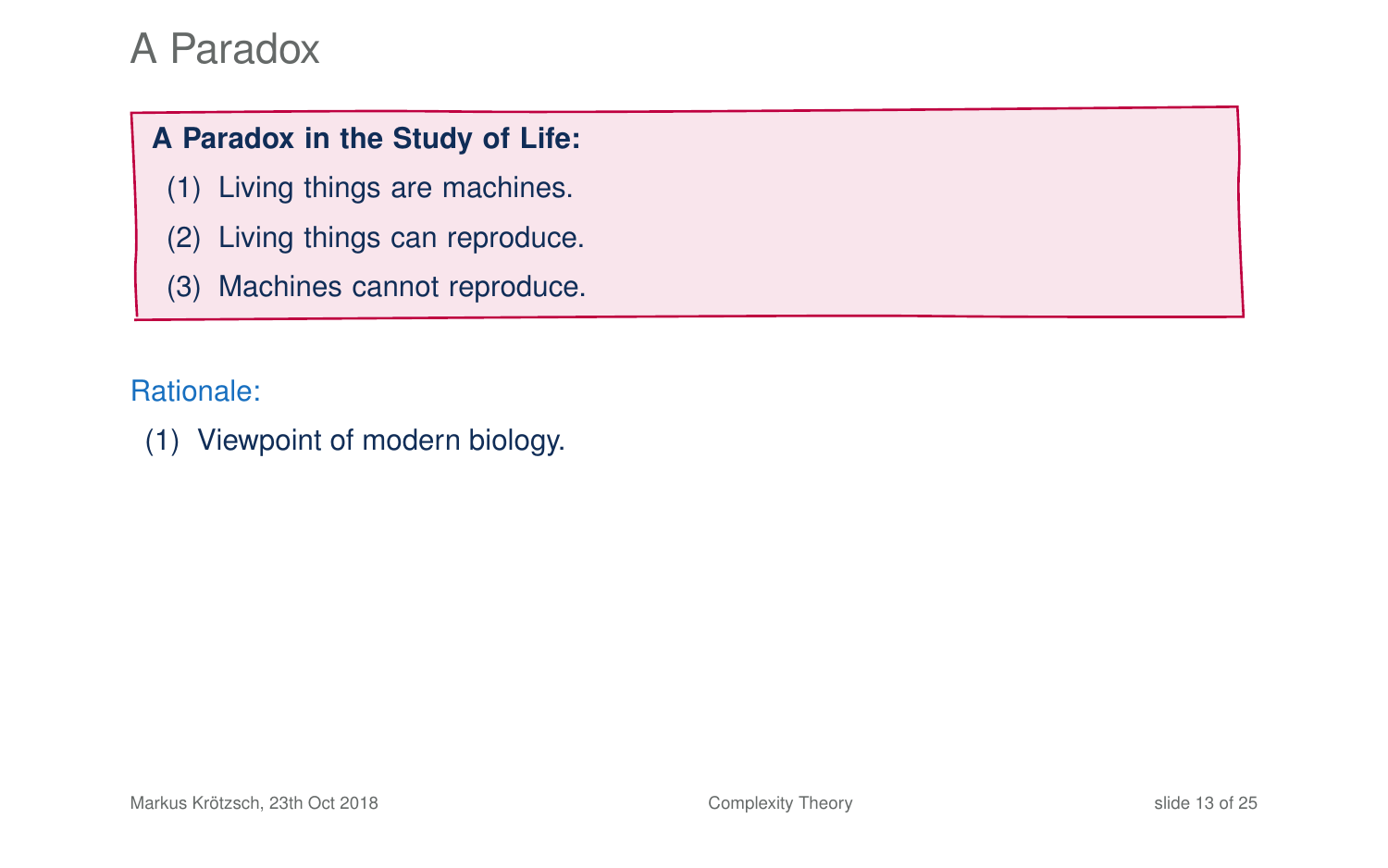#### **A Paradox in the Study of Life:**

- (1) Living things are machines.
- (2) Living things can reproduce.
- (3) Machines cannot reproduce.

Rationale:

(1) Viewpoint of modern biology.

(2) Clear.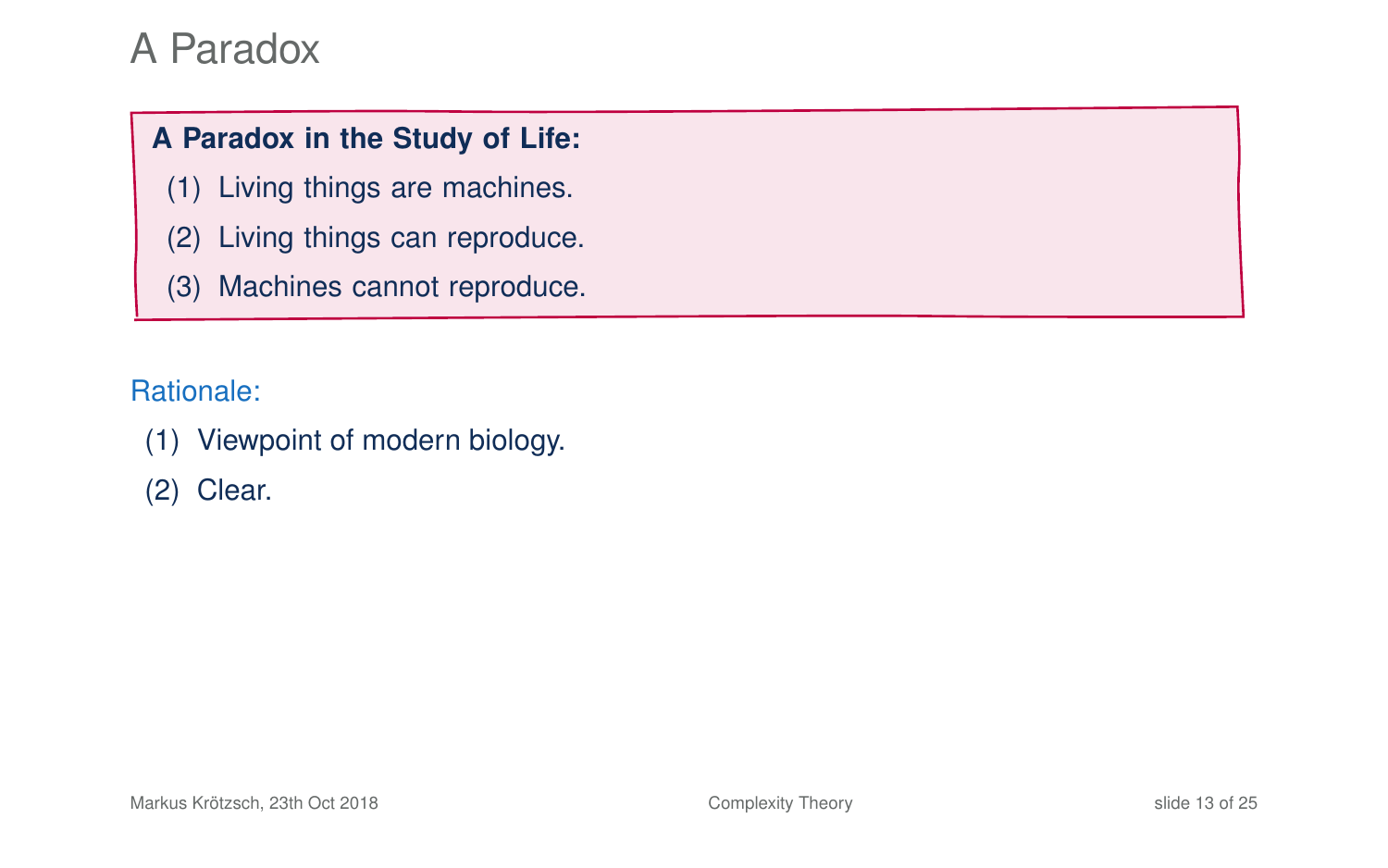#### **A Paradox in the Study of Life:**

- (1) Living things are machines.
- (2) Living things can reproduce.
- (3) Machines cannot reproduce.

Rationale:

- (1) Viewpoint of modern biology.
- (2) Clear.
- (3) If a machine *A* produces a machine *B*, then *A* must be more complex than *B*. For example, a car-producing factory is **more complex** than the cars it produces, as it contains the design of the cars and, **in addition**, the design of all manufacturing robots, among others. Since no machine is more complex than itself, a machine cannot reproduce itself.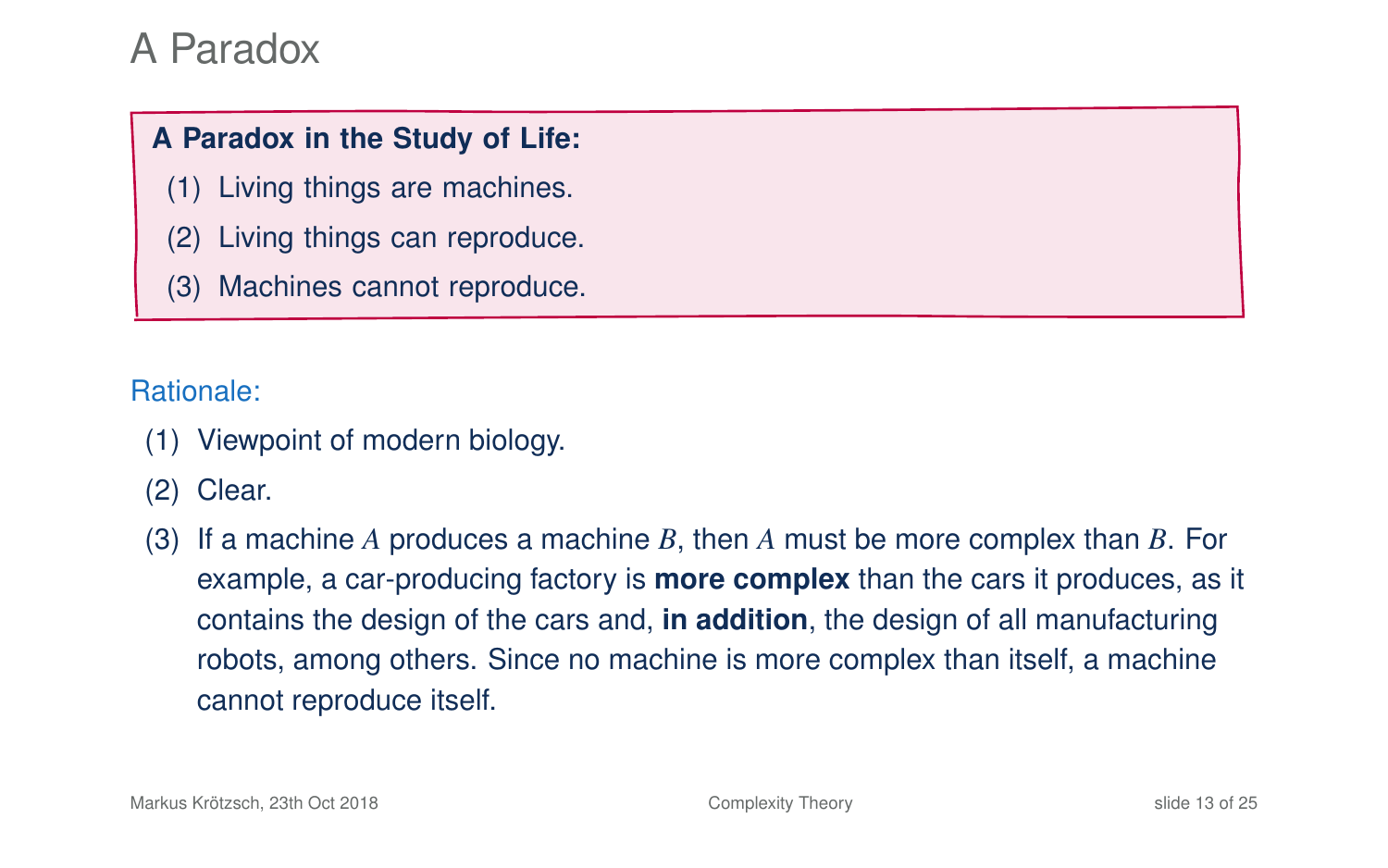### Resolving the Paradox

#### **A Paradox in the Study of Life:**

- (1) Living things are machines.
- (2) Living things can reproduce.
- (3) Machines cannot reproduce.

**Question:** How to resolve this paradox?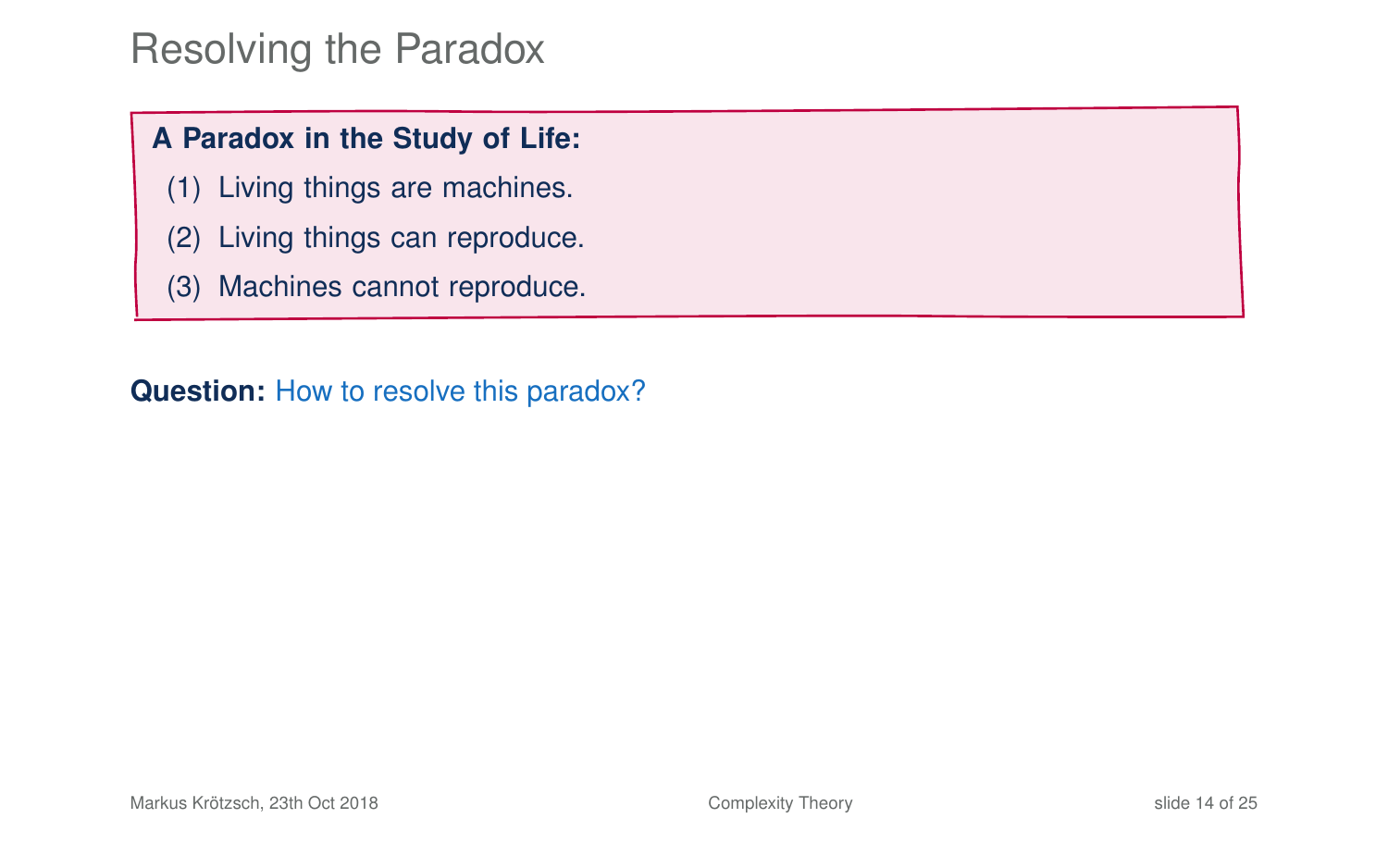### Resolving the Paradox

#### **A Paradox in the Study of Life:**

- (1) Living things are machines.
- (2) Living things can reproduce.
- (3) Machines cannot reproduce.

**Question:** How to resolve this paradox?

#### **Answer:** Assertion (3) is wrong.

In particular, the underlying argument of "more information" and "greater complexity" needed by the producing machine is flawed: there are TMs that reproduce themselves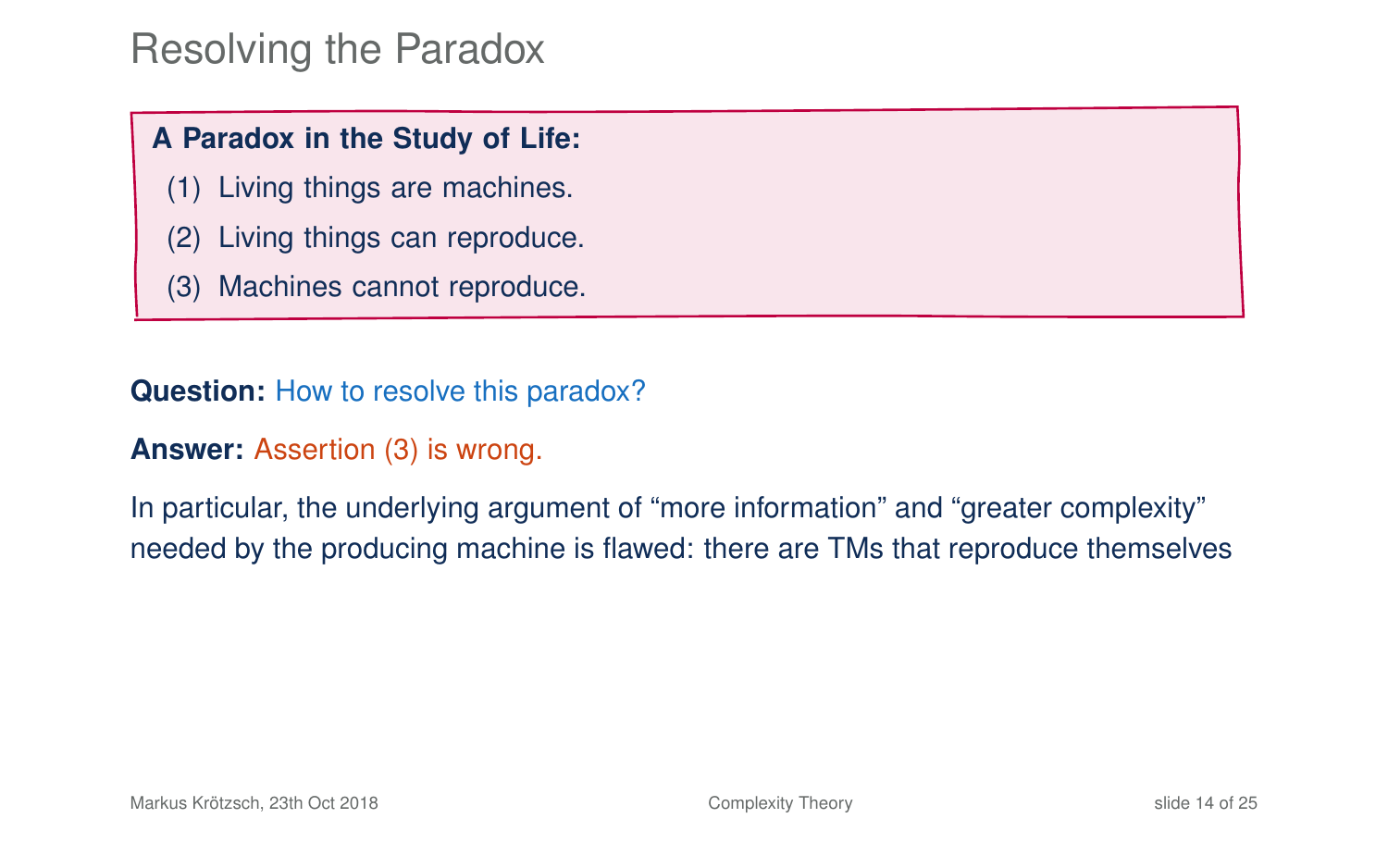Reproduction of TMs is closely related to the task of creating a program that prints its own source code:

**Definition 4.16:** A quine is a program that, when started without any input, will print out its own source code, and then stop.

Can Quines be created? How?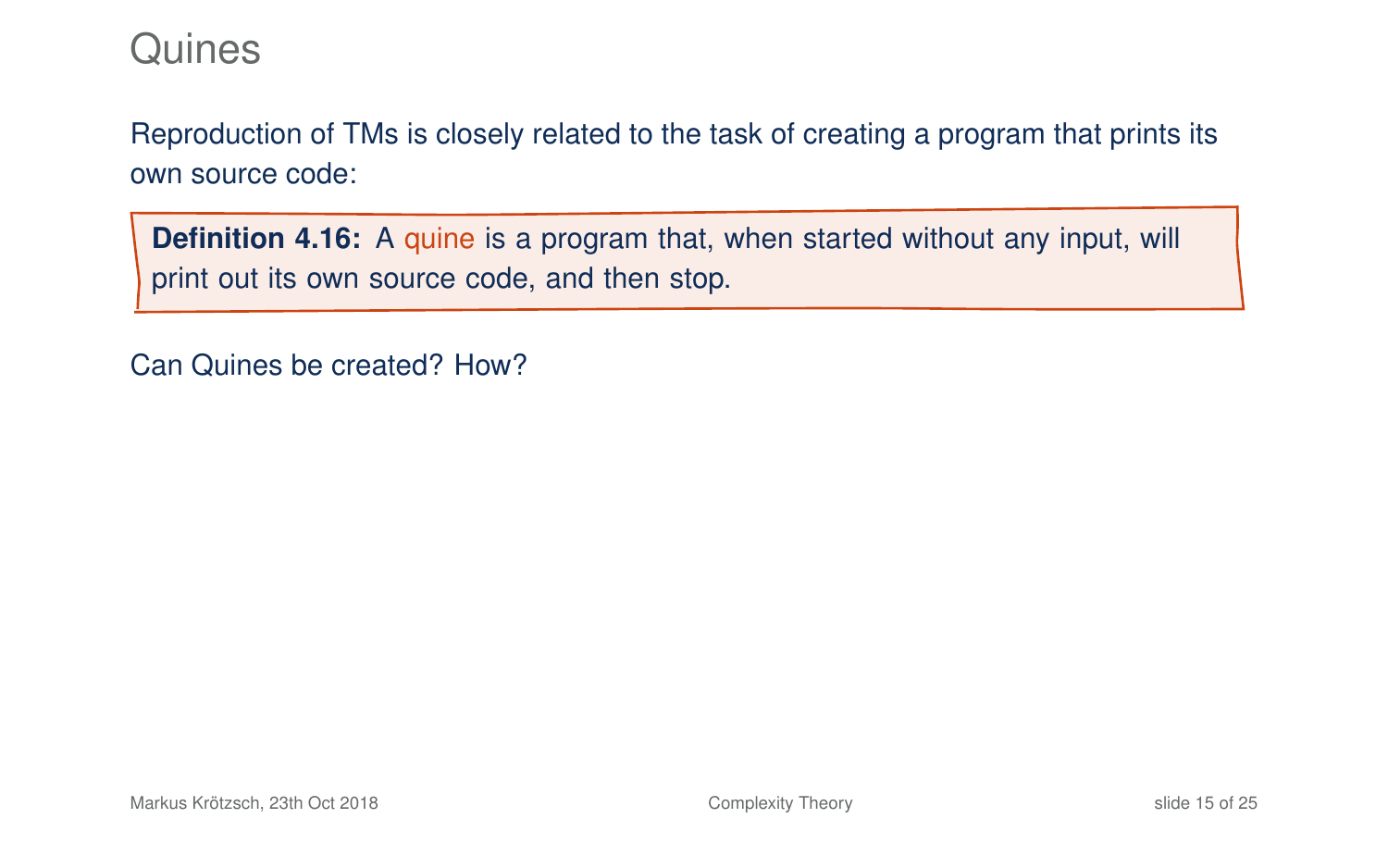Reproduction of TMs is closely related to the task of creating a program that prints its own source code:

**Definition 4.16:** A quine is a program that, when started without any input, will print out its own source code, and then stop.

Can Quines be created? How?

**Example 4.17 (A quine in English):** Print this sentence.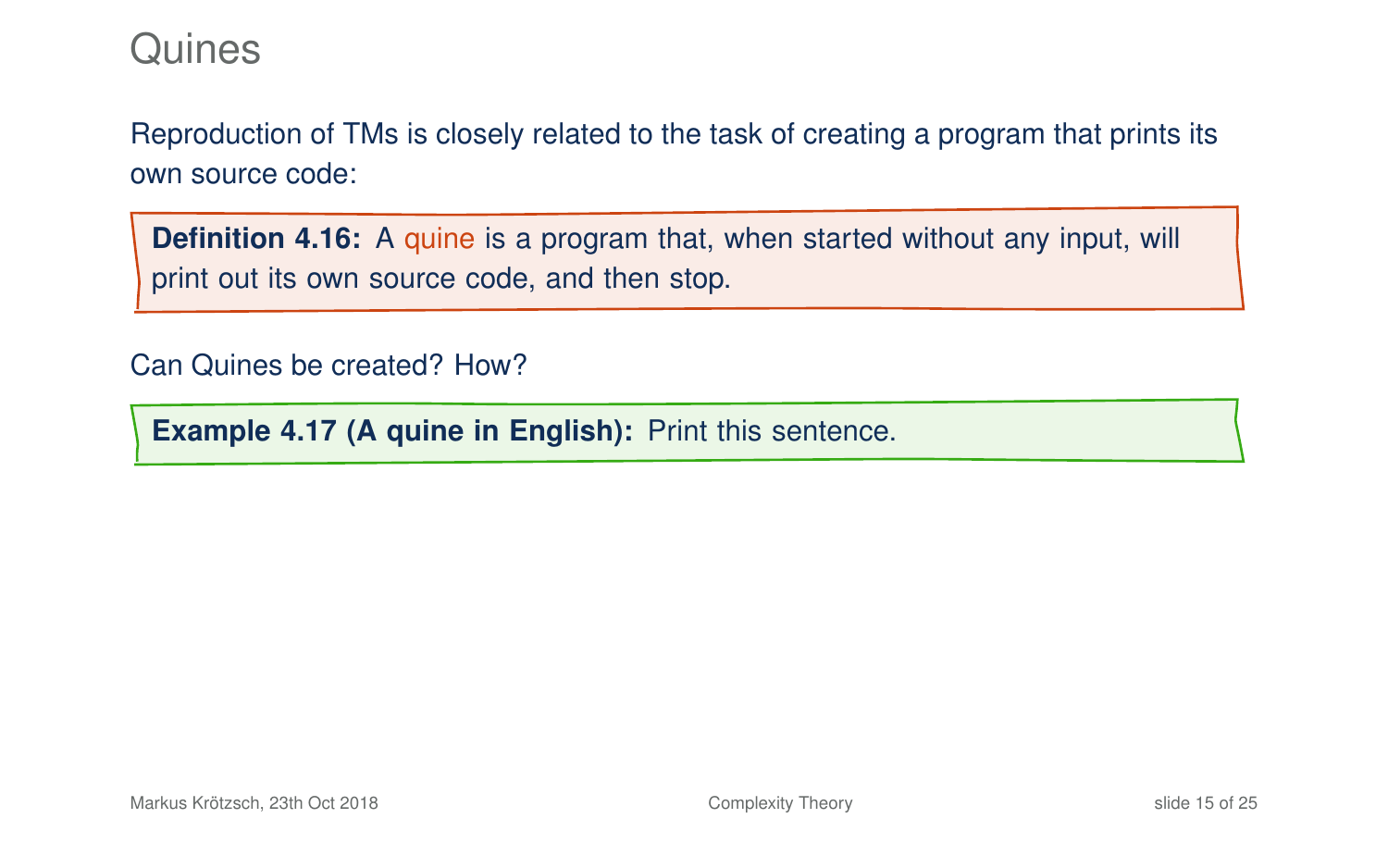Reproduction of TMs is closely related to the task of creating a program that prints its own source code:

**Definition 4.16:** A quine is a program that, when started without any input, will print out its own source code, and then stop.

#### Can Quines be created? How?

**Example 4.17 (A quine in English):** Print this sentence.

However, we cannot turn this into a program, since "this sentence" does often not correspond to available programming constructs.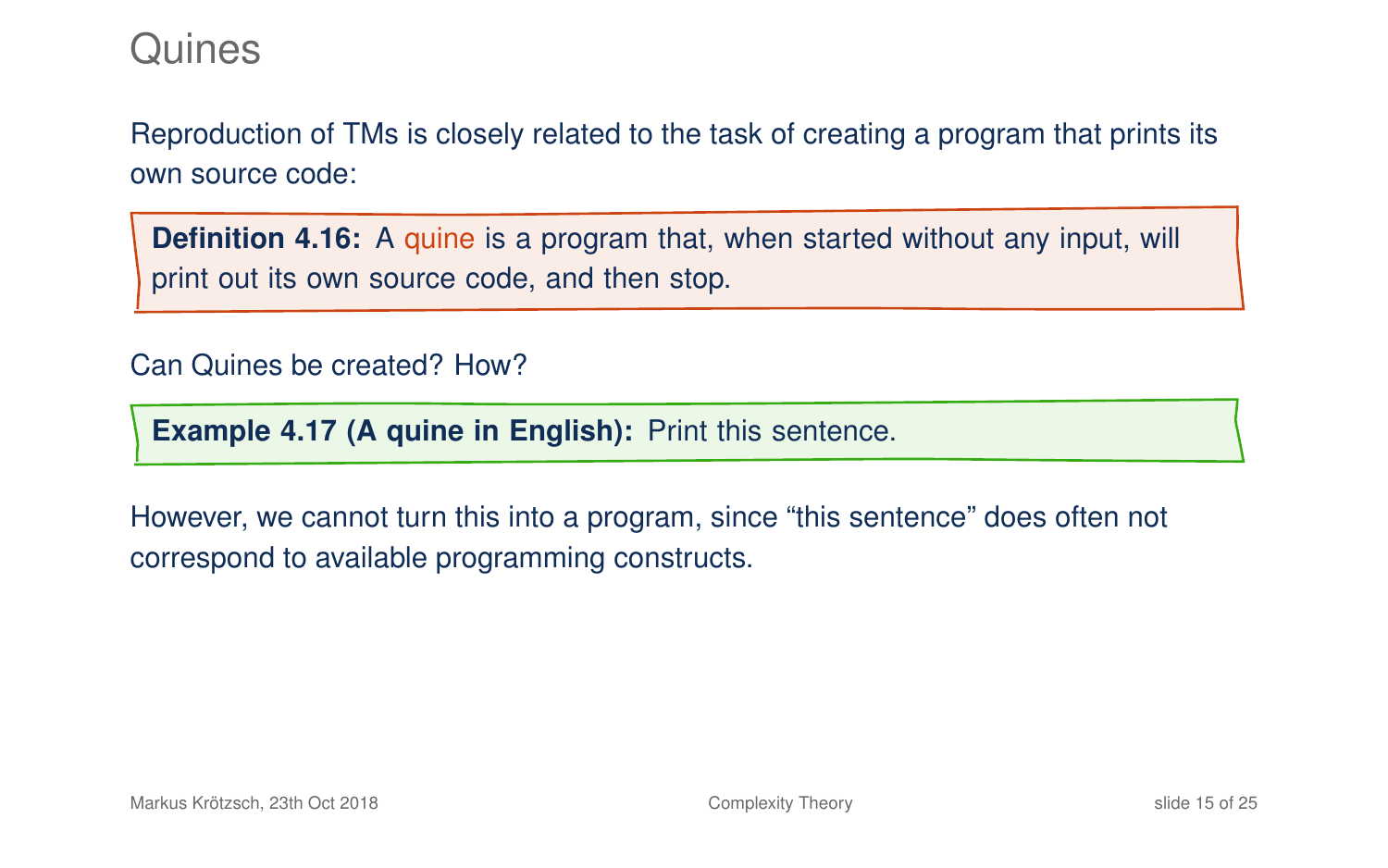Reproduction of TMs is closely related to the task of creating a program that prints its own source code:

**Definition 4.16:** A quine is a program that, when started without any input, will print out its own source code, and then stop.

#### Can Quines be created? How?

**Example 4.17 (A quine in English):** Print this sentence.

However, we cannot turn this into a program, since "this sentence" does often not correspond to available programming constructs.

**Example 4.18 (Another quine in English):** Print the following sentence twice, the second times in quotes. "Print the following sentence twice, the second times in quotes."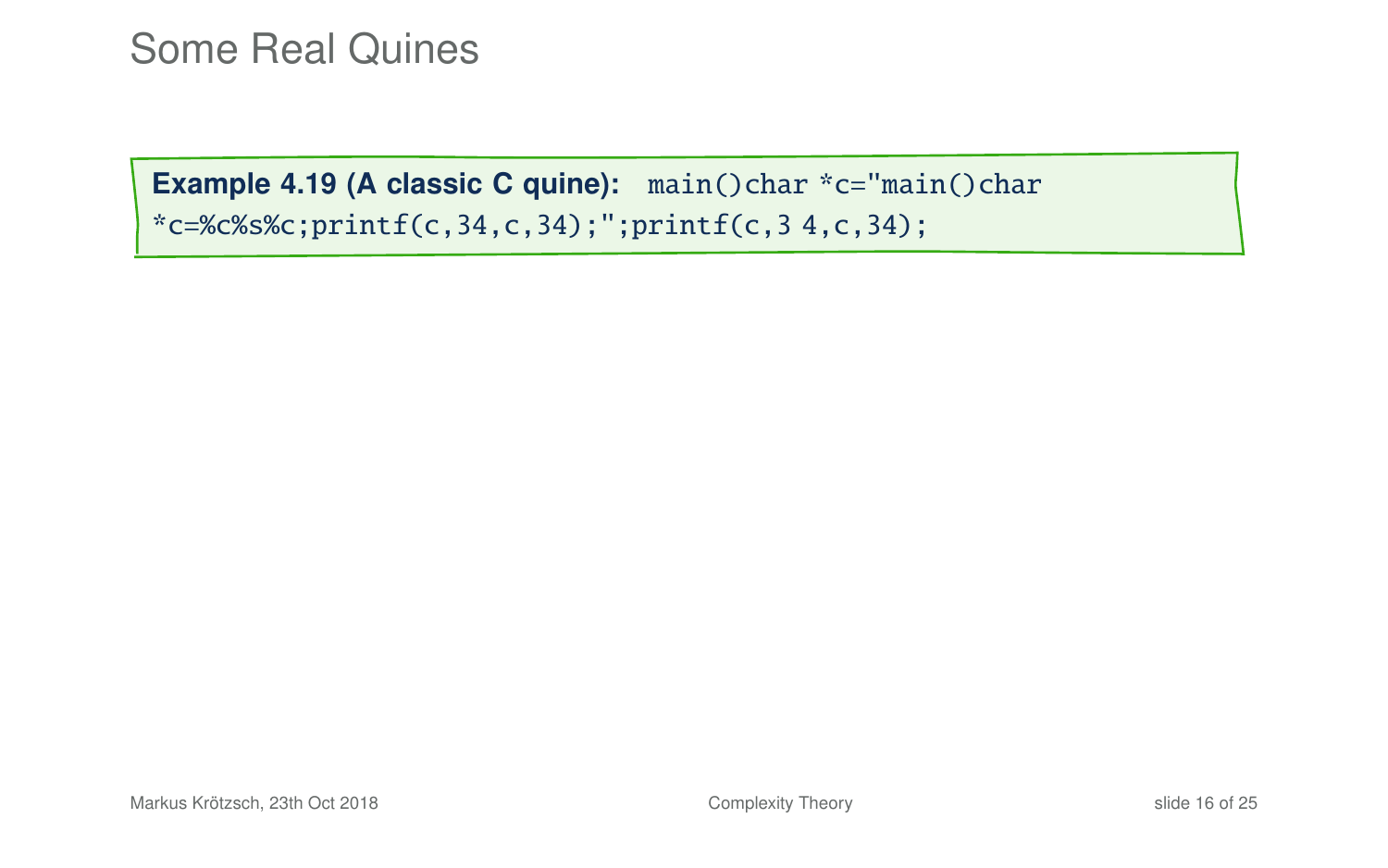**Example 4.20 (The shortest C quine, by Szymon Rusinkiewicz):**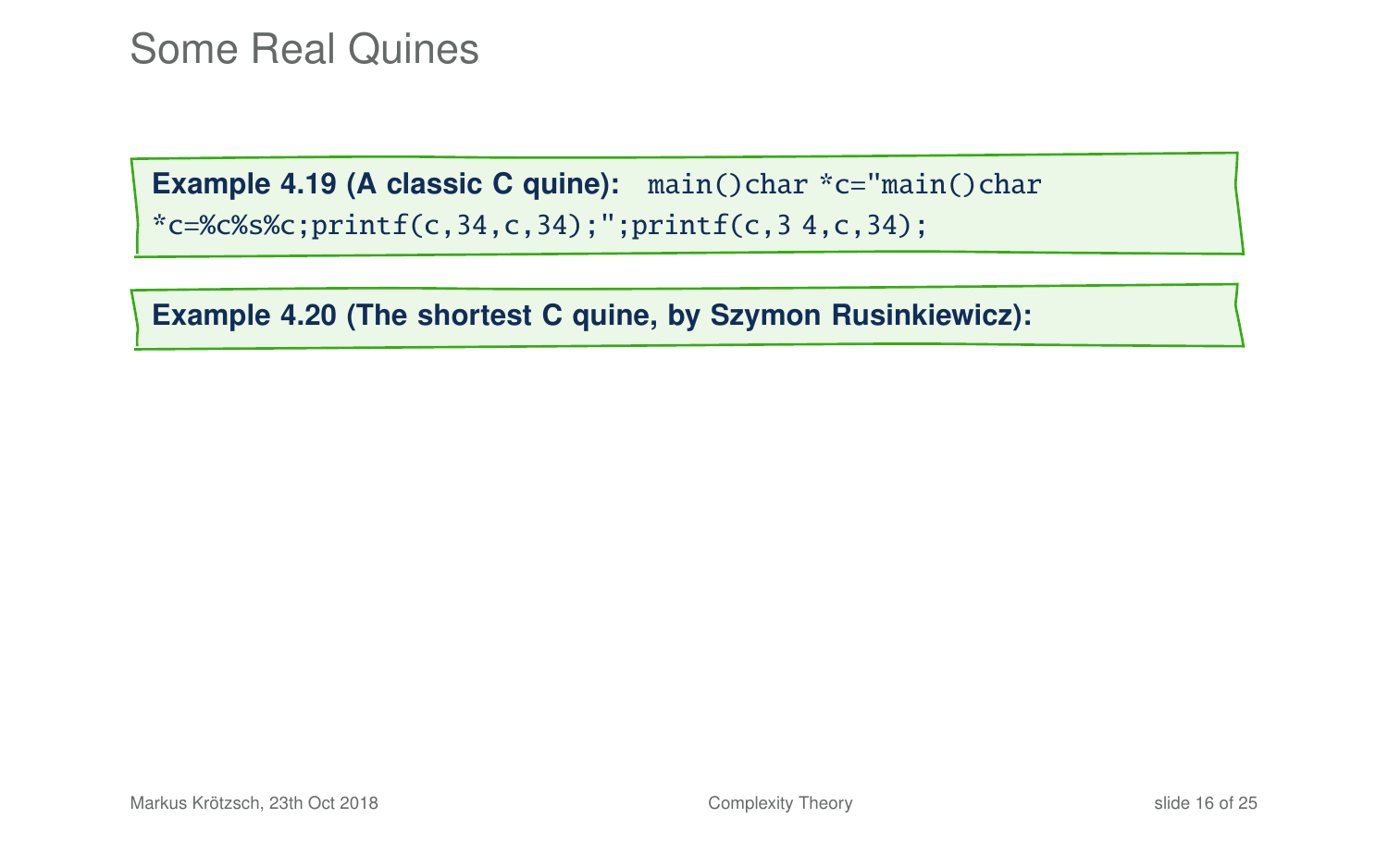**Example 4.20 (The shortest C quine, by Szymon Rusinkiewicz):**

**Example 4.21 (A Python quine by Frank Stajano):** l='l=%s;print l%%'l'';print l%'l'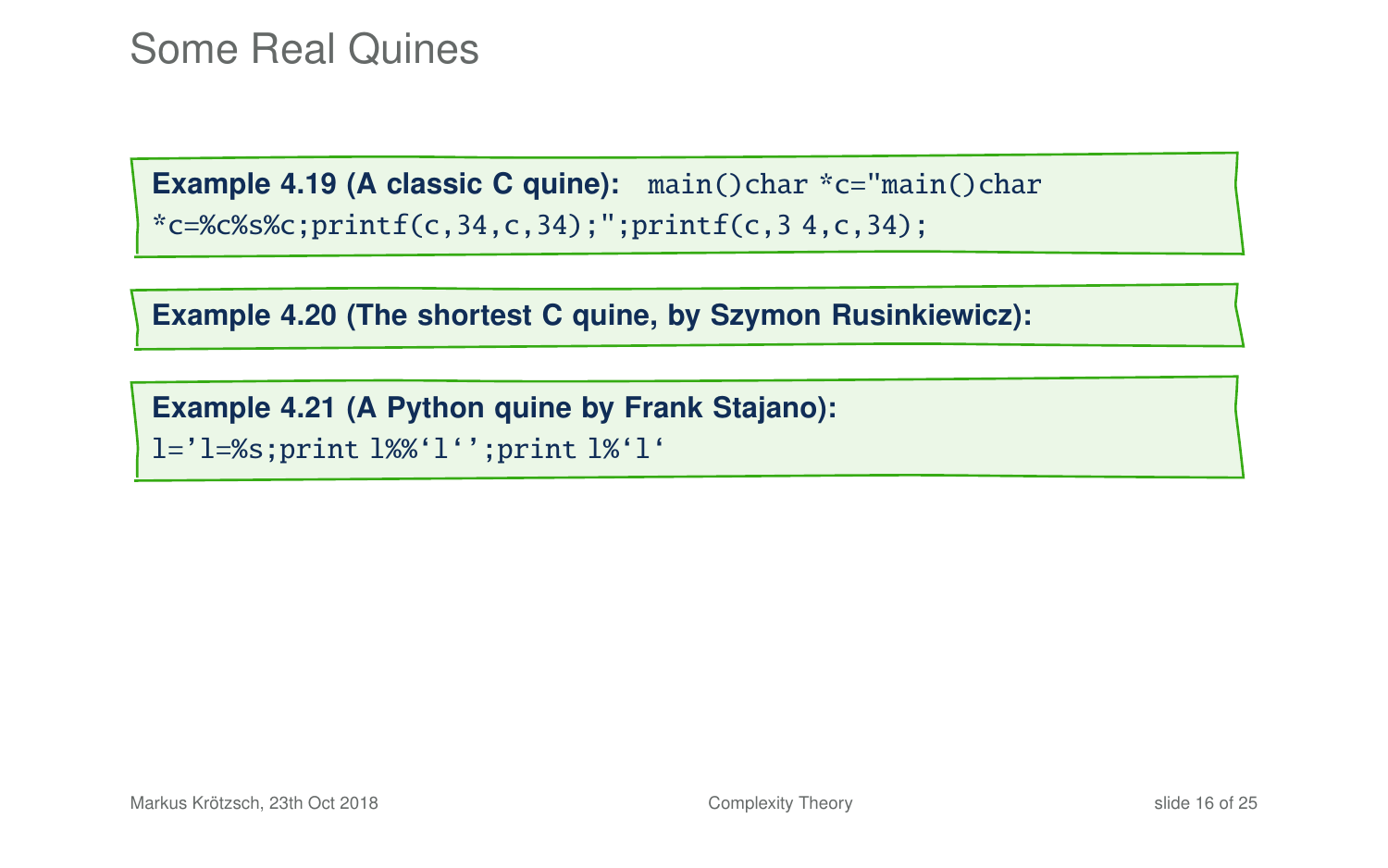**Example 4.20 (The shortest C quine, by Szymon Rusinkiewicz):**

**Example 4.21 (A Python quine by Frank Stajano):** l='l=%s;print l%%'l'';print l%'l'

**Note:** A variation are ouroboros quines that print out another program that prints out the original again. More steps are possible. See, e.g., <https://github.com/mame/quine-relay> for one with 100 steps.

Other variations exist [\(see Wikipedia\)](https://en.wikipedia.org/wiki/Quine_(computing)).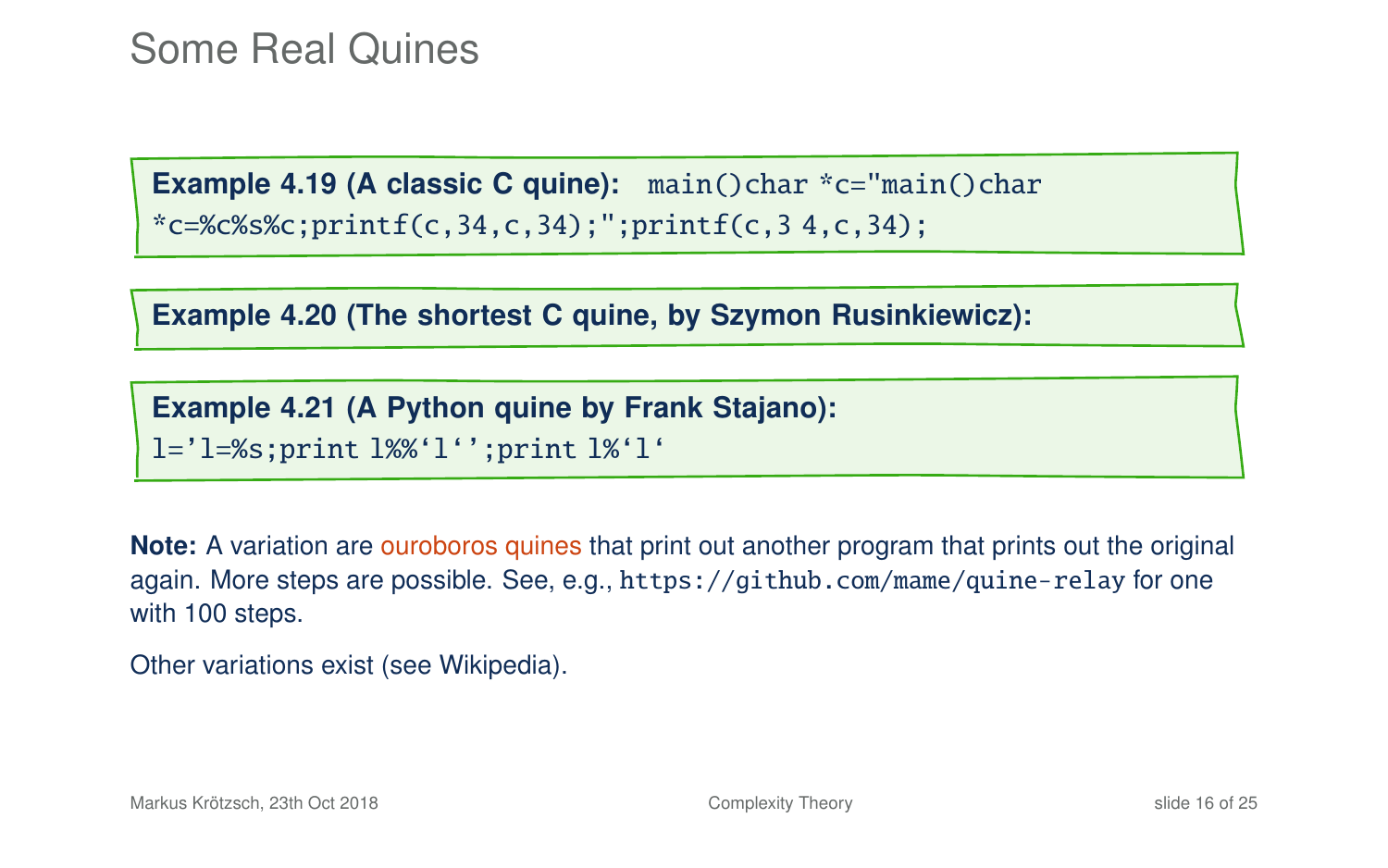### Towards a TM Quine

We define a TM SELF that ignores its input and prints out a description of itself. (A TM quine, where "source code" is interpreted as "encoding of the TM")

The following small result is helpful:

**Lemma 4.22:** There is a computable function  $q : \Sigma^* \to \Sigma^*$  such that, for each  $w \in \Sigma^*$ , the word  $q(w)$  is (the encoding of) a TM that prints *w* and halts.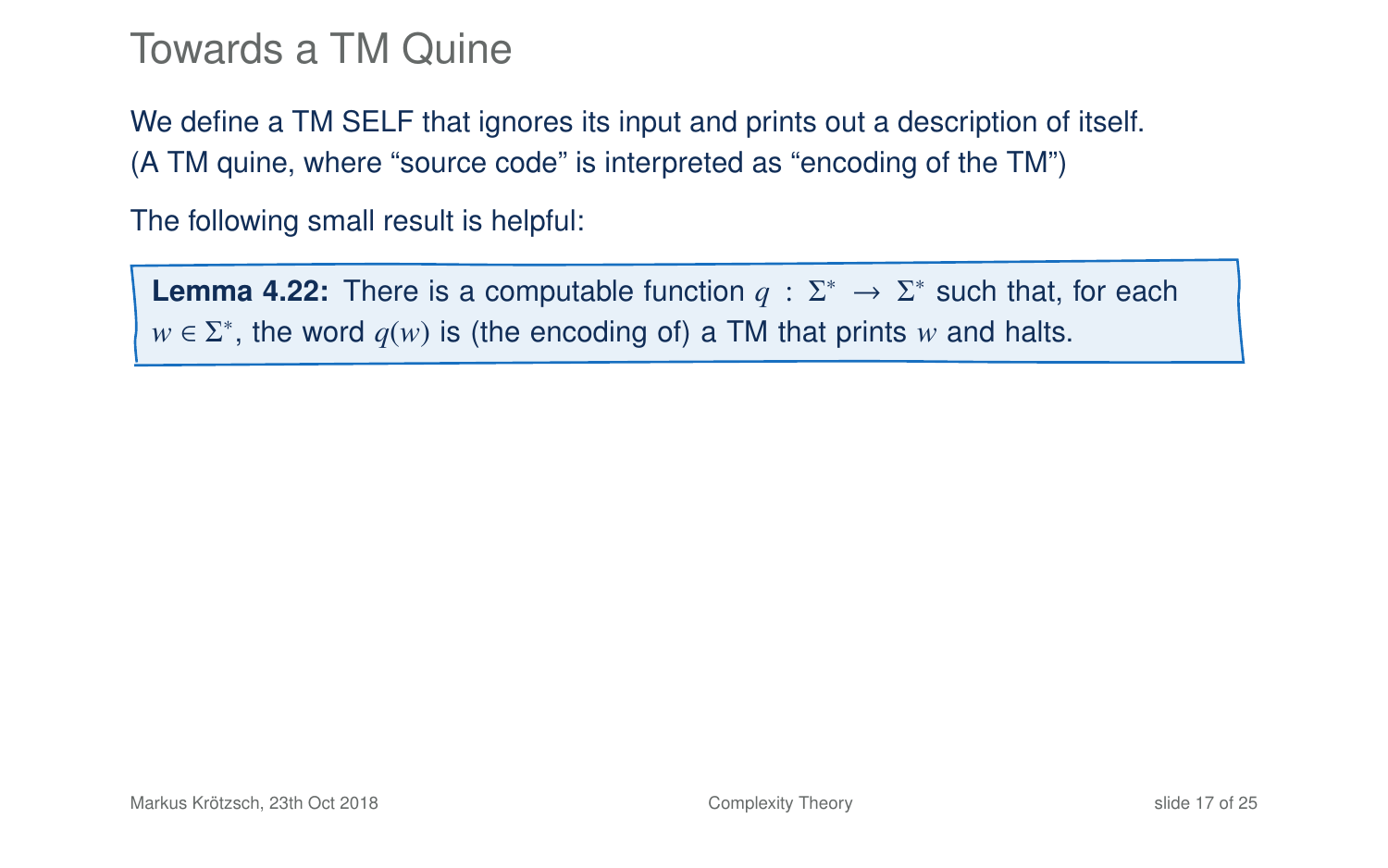### Towards a TM Quine

We define a TM SELF that ignores its input and prints out a description of itself. (A TM quine, where "source code" is interpreted as "encoding of the TM")

The following small result is helpful:

**Lemma 4.22:** There is a computable function  $q : \Sigma^* \to \Sigma^*$  such that, for each  $w \in \Sigma^*$ , the word  $q(w)$  is (the encoding of) a TM that prints *w* and halts.

**Proof:** For any word *w*, let  $\mathcal{P}_w$  be a TM that replaces the tape contents with the word *w* (clearly, this can easily be found for any *w*).

Now q is simply computed by a TM that, given w as input, constructs  $P_w$  and then computes and outputs  $\langle P_w \rangle$ .

**Intuition:** If we were using another programming language, the TM  $P_w$  might be, e.g.,  $print(w)$ , and the function we seek would simply turn input string w into output string "print(*w*)".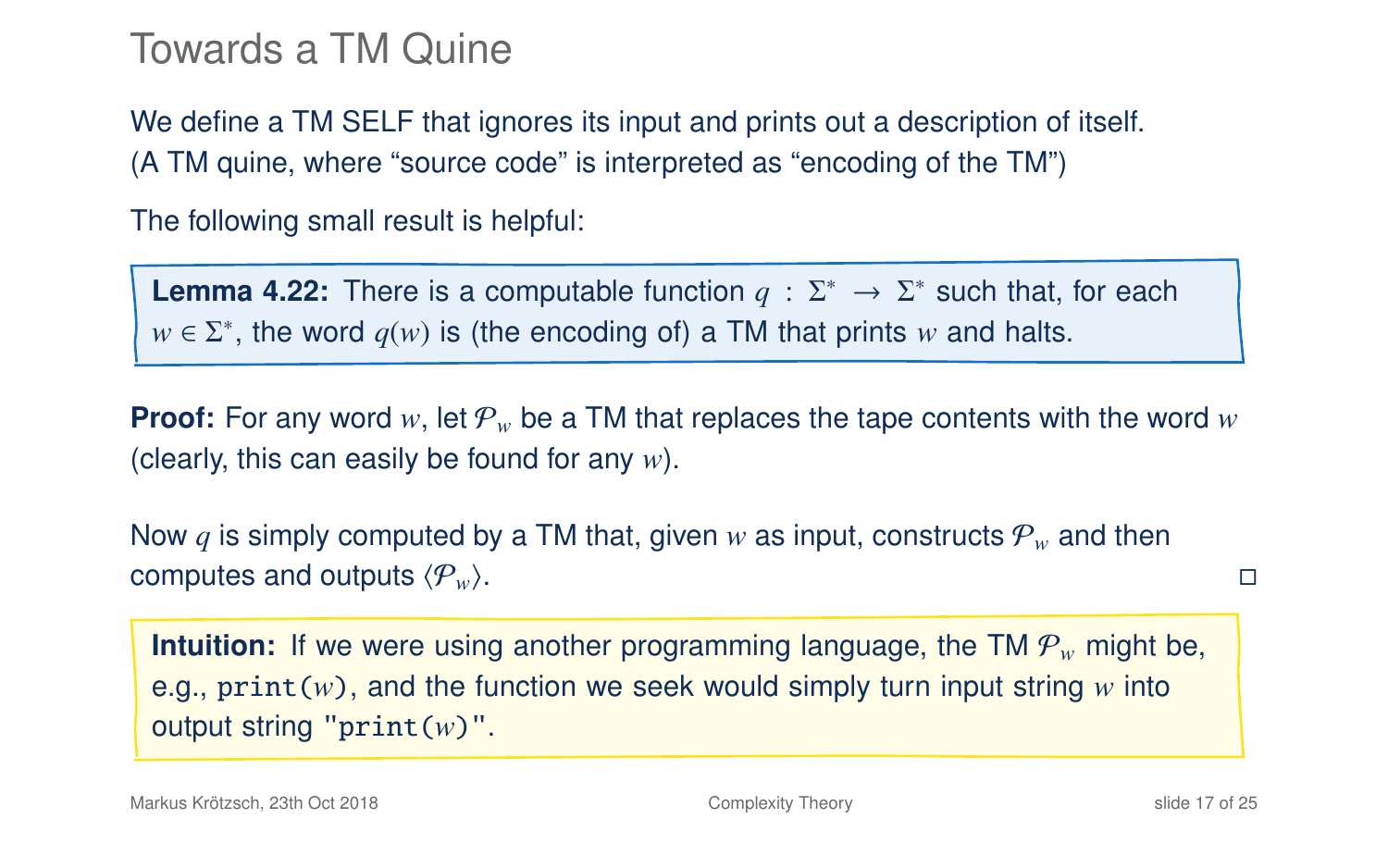# Defining the TM SELF

Like other quines, SELF consists of two parts:

- A Compute the "source code"  $\langle B \rangle$  of a suitable program *B*
- B Use  $\langle B \rangle$  to print out:

(1) source code  $\langle A \rangle$  that computes  $\langle B \rangle$  and (2) the source code  $\langle B \rangle$  itself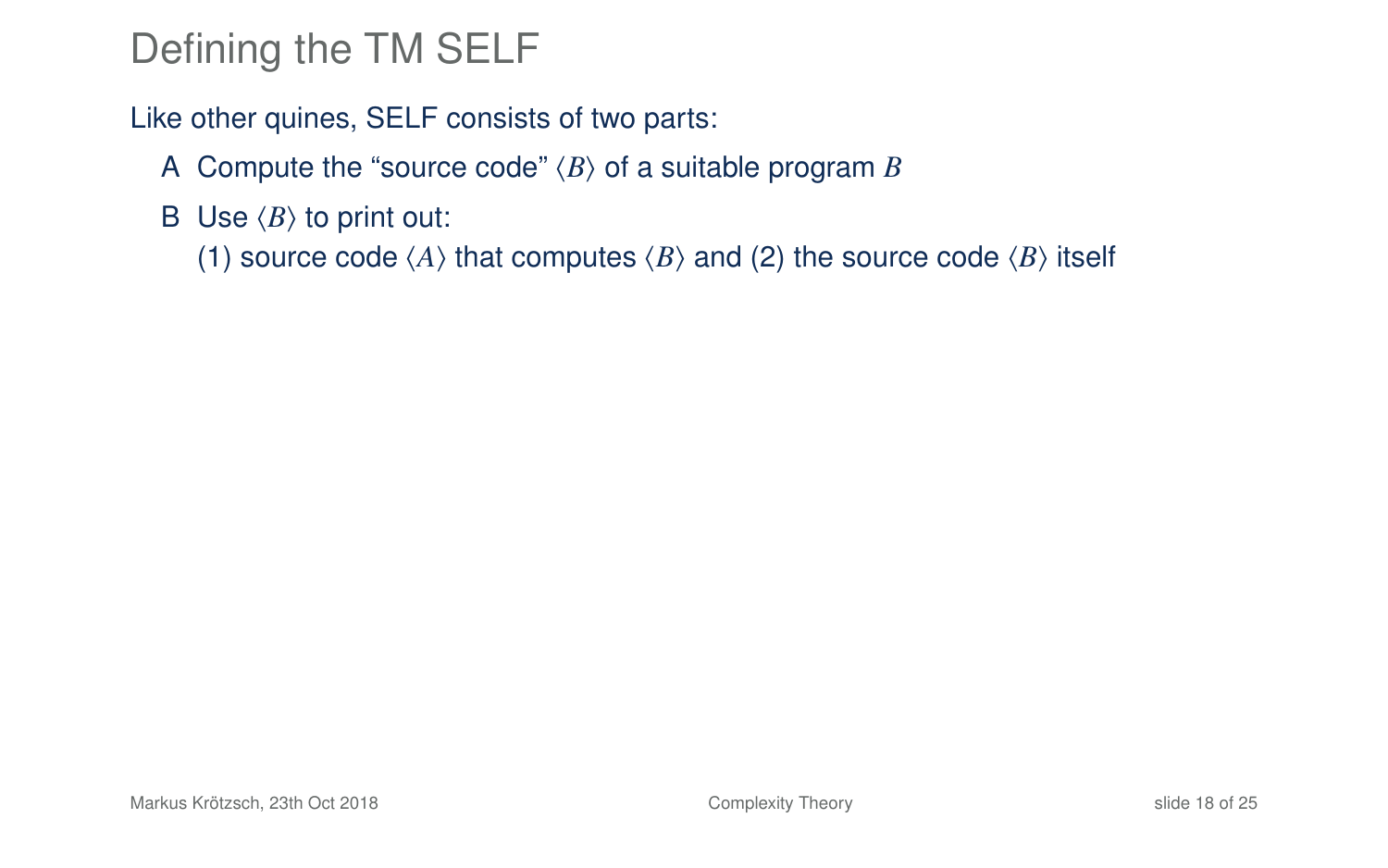# Defining the TM SELF

Like other quines, SELF consists of two parts:

A Compute the "source code"  $\langle B \rangle$  of a suitable program *B* 

B Use  $\langle B \rangle$  to print out:

(1) source code  $\langle A \rangle$  that computes  $\langle B \rangle$  and (2) the source code  $\langle B \rangle$  itself

#### We know how to implement part A: use the TM  $P_{\ell B}$

(however, to actually do this, we need to know *B* first)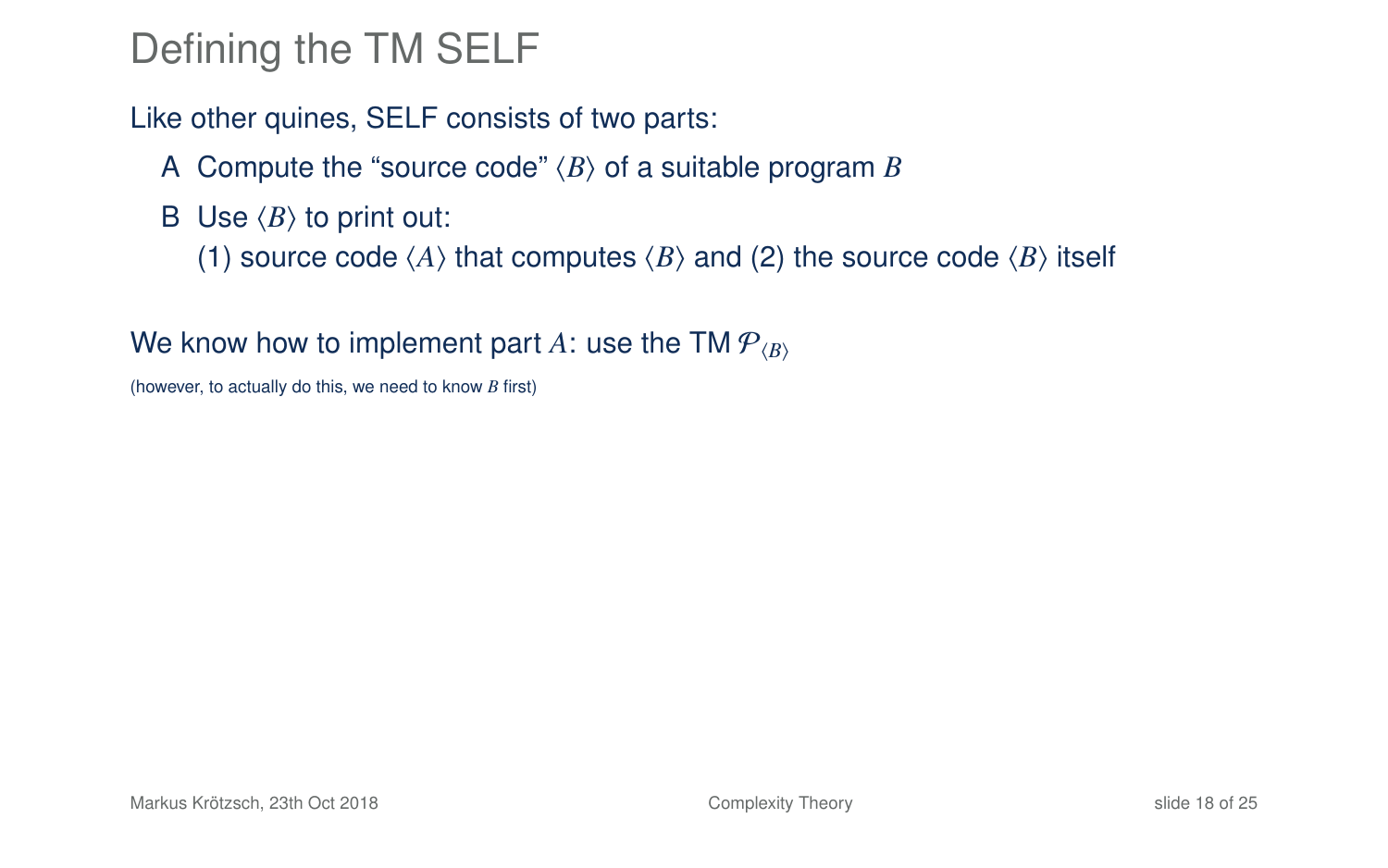# Defining the TM SELF

Like other quines, SELF consists of two parts:

A Compute the "source code"  $\langle B \rangle$  of a suitable program *B* 

B Use  $\langle B \rangle$  to print out:

(1) source code  $\langle A \rangle$  that computes  $\langle B \rangle$  and (2) the source code  $\langle B \rangle$  itself

#### We know how to implement part A: use the TM  $P_{\ell B}$

(however, to actually do this, we need to know *B* first)

#### *B* in turn can work as follows:

Given some input string  $\langle M \rangle$ :

- compute  $q(\langle M \rangle)$
- concatenate the TMs given by  $q(\langle M \rangle)$  and  $\langle M \rangle$ (take a disjoint union of states where any halting state of  $\langle M \rangle$  gets a transition to the starting state of  $q(\langle M \rangle)$ )
- output the encoding of the resulting machine

#### Then part *B* does not depend on *A*, so we can really define *A* as  $P_{\langle B \rangle}$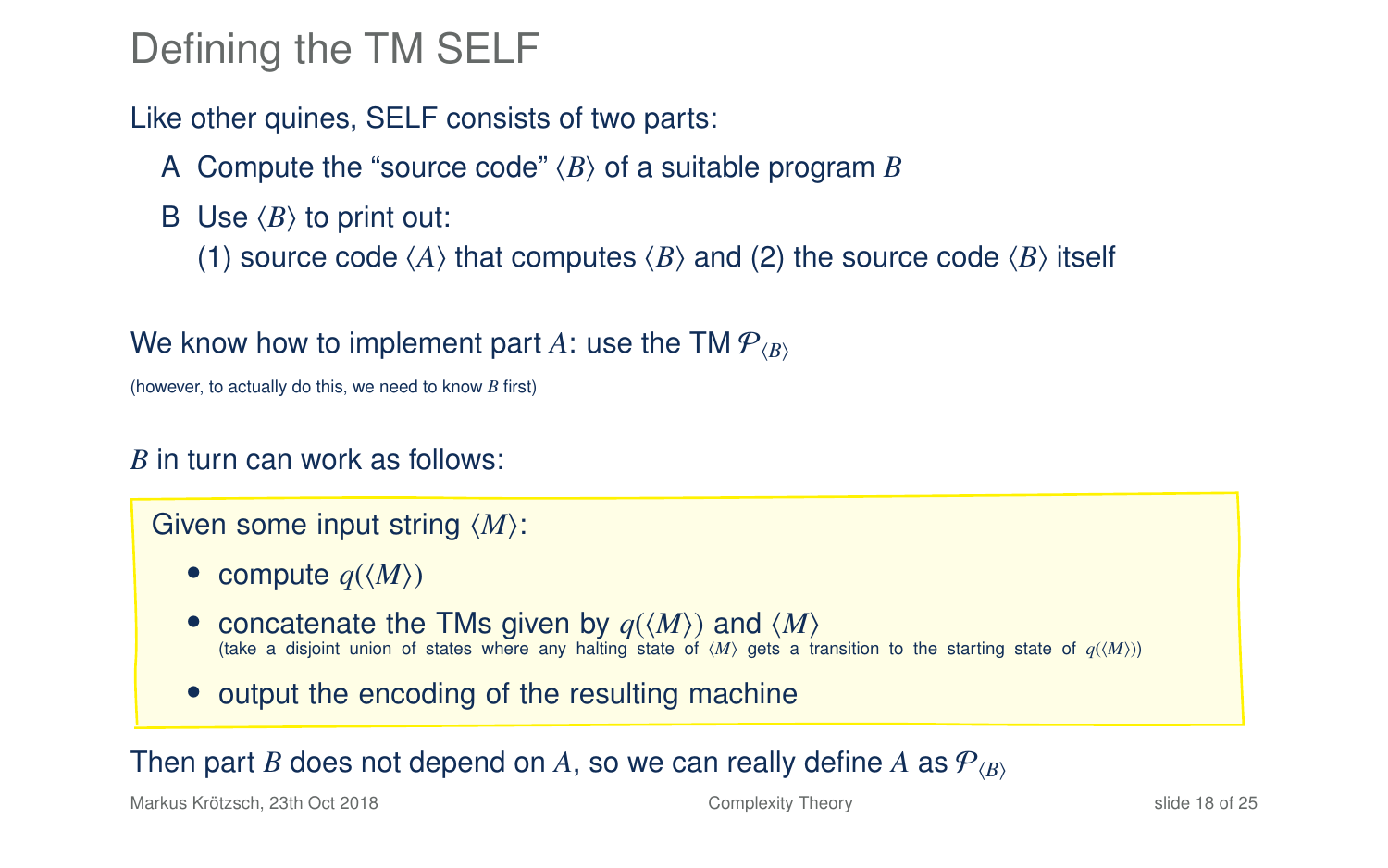# Summary: SELF TM

So how did we construct our TM quine now?

**Step 1:** We define some TM *B* that behaves as follows:

```
Given some input string \langle M \rangle:
```
- compute  $q(\langle M \rangle)$
- concatenate the TMs given by  $q(\langle M \rangle)$  and  $\langle M \rangle$  (take a disjoint union of states where any halting state of  $\langle M \rangle$  gets a transition to the starting state of  $q(\langle M \rangle)$
- output the encoding of the resulting machine

**Step 2:** We define SELF to be the TM constructed by *B* on input  $\langle B \rangle$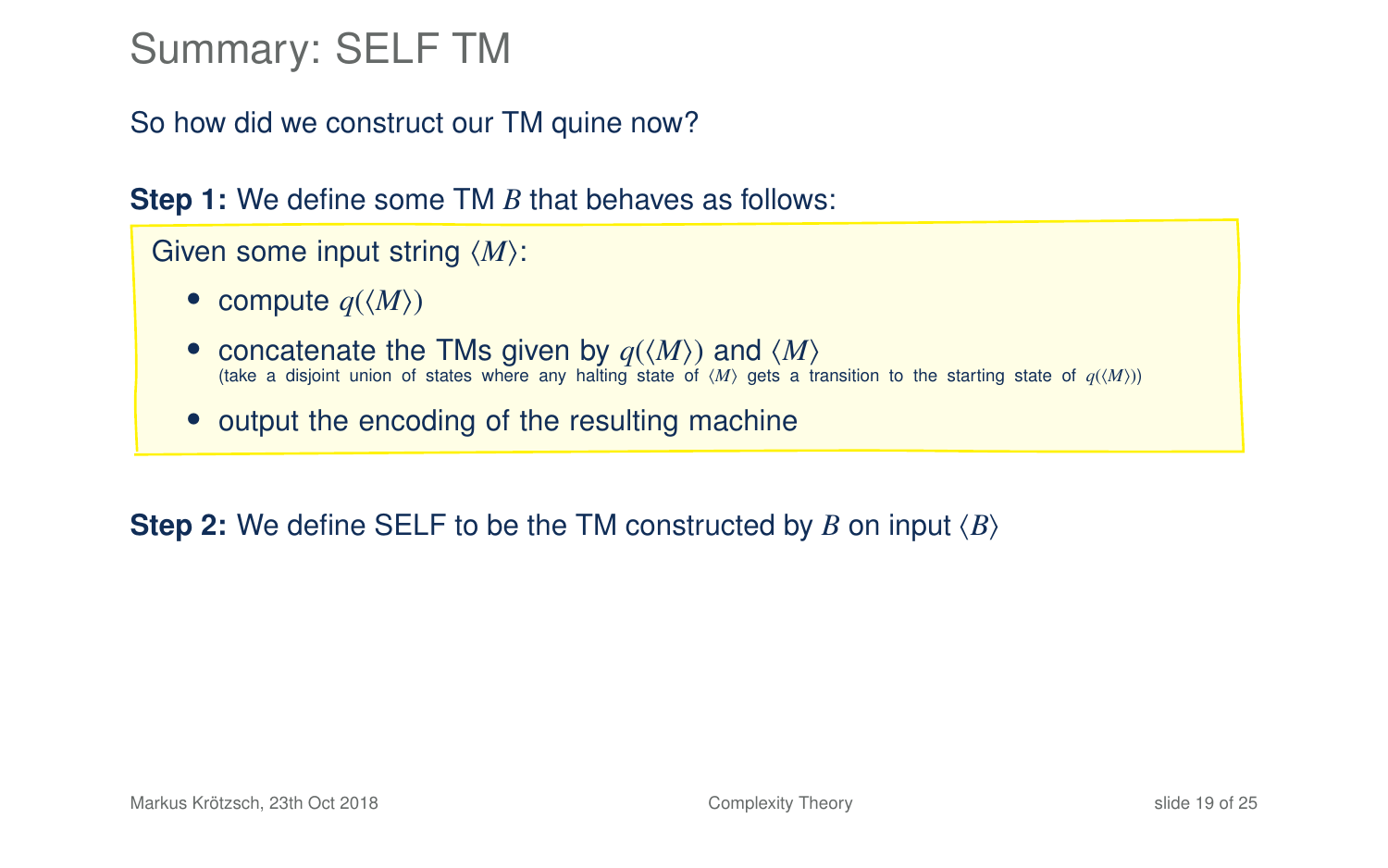# Summary: SELF TM

So how did we construct our TM quine now?

**Step 1:** We define some TM *B* that behaves as follows:

```
Given some input string \langle M \rangle:
```
- compute  $q(\langle M \rangle)$
- concatenate the TMs given by  $q(\langle M \rangle)$  and  $\langle M \rangle$  (take a disjoint union of states where any halting state of  $\langle M \rangle$  gets a transition to the starting state of  $q(\langle M \rangle)$
- output the encoding of the resulting machine

**Step 2:** We define SELF to be the TM constructed by *B* on input  $\langle B \rangle$ 

**Exercise:** Use this recipe to create a quine in your favourite programming language (or just use Python). What is the equivalent of "TM concatenation" here? Also note that the function *q* is often more complicated than one might think, due to character escaping.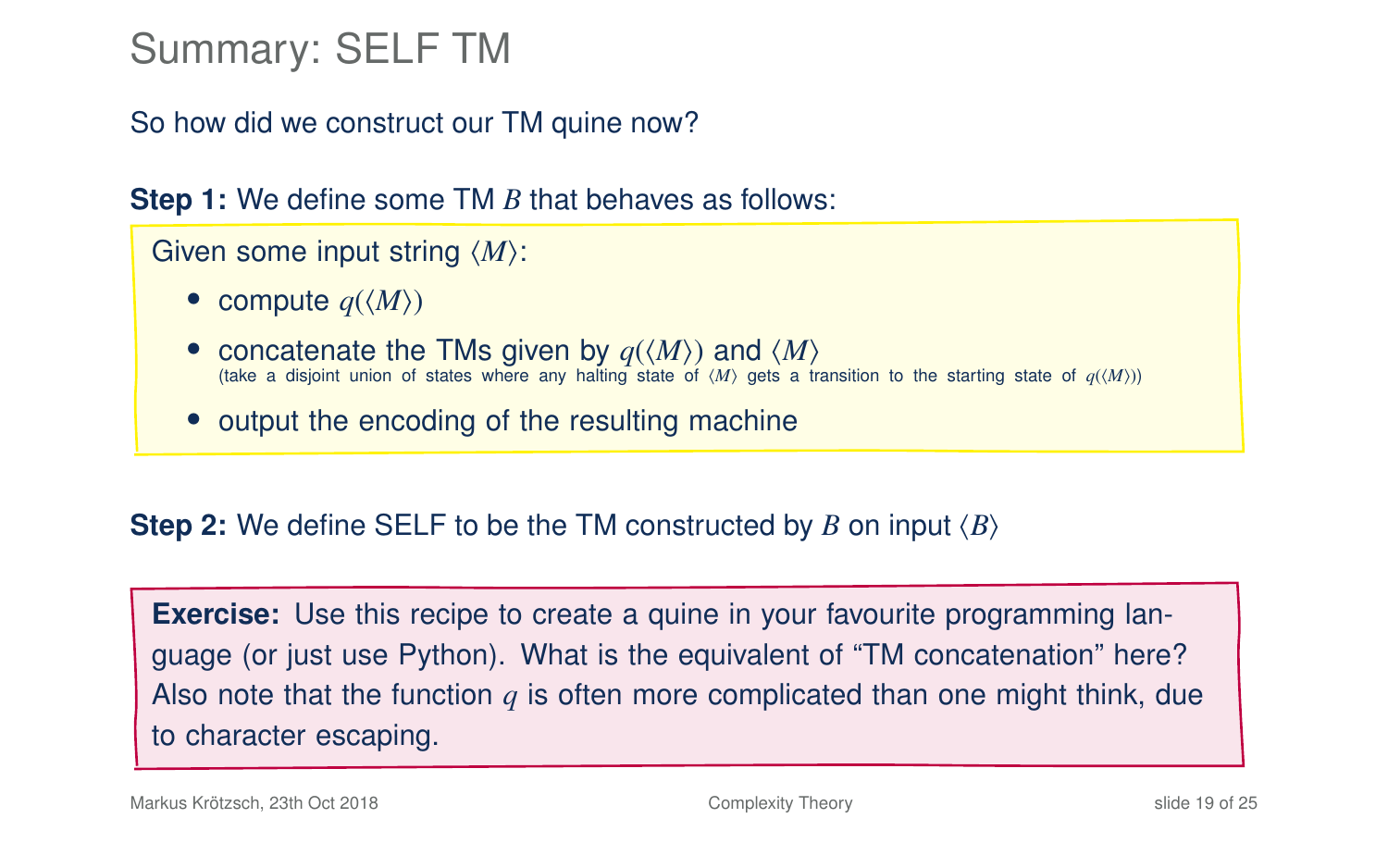### The Recursion Theorem

Going further, we can allow any TM to access its own description during the computation:

**Theorem 4.23 (Recursion Theorem):** Let  $t : \Sigma^* \times \Sigma^* \to \Sigma^*$  be a function computed by some TM  $\mathcal T$  (assuming a suitable encoding of pairs of words over  $\Sigma^*$ ). Then there is a TM  $\mathcal R$  that computes a function  $r : \Sigma^* \to \Sigma^*$  such that

<span id="page-53-0"></span> $r(w) = t(\langle \mathcal{R} \rangle, w)$ 

for every  $w \in \Sigma^*$ .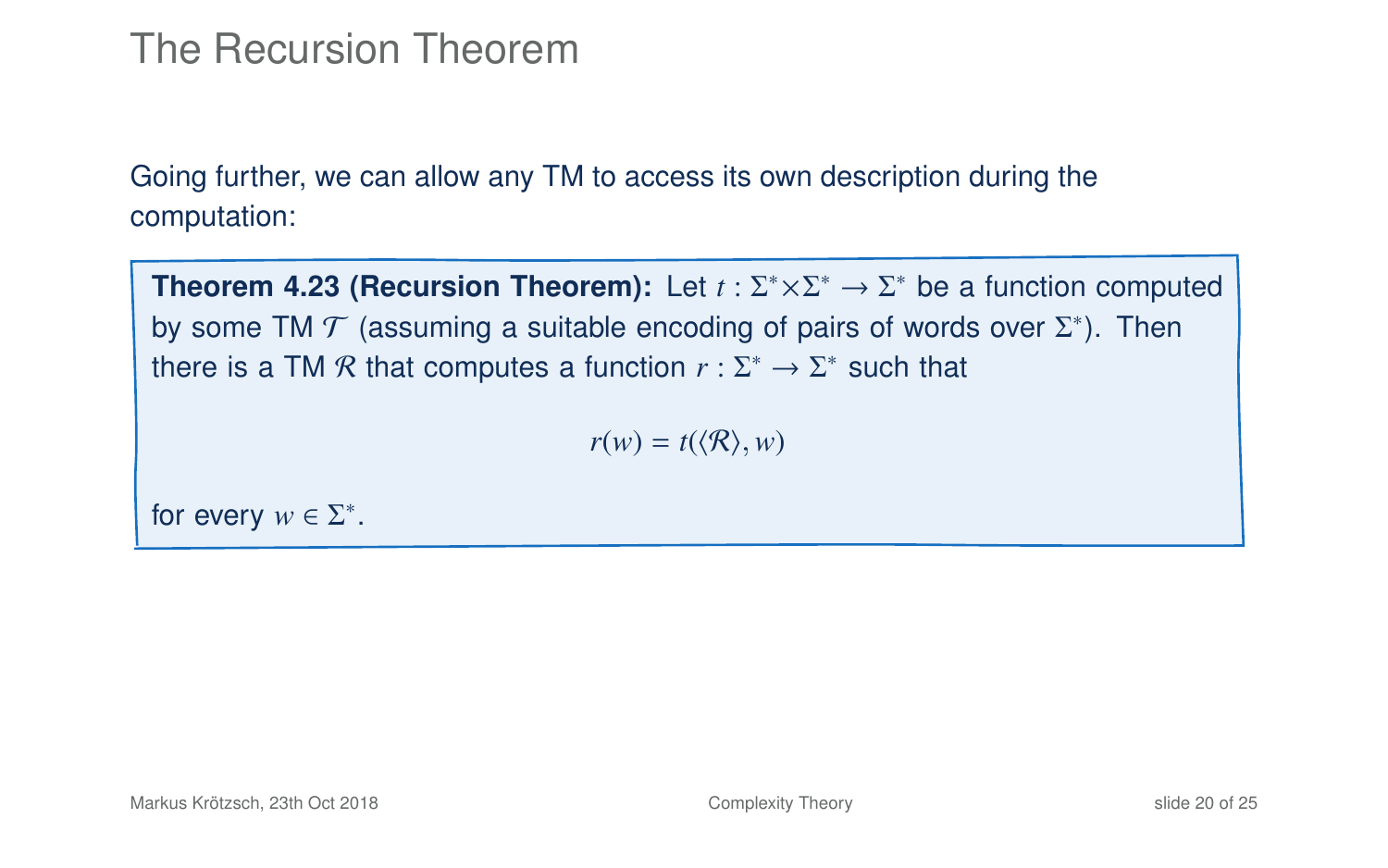### The Recursion Theorem

Going further, we can allow any TM to access its own description during the computation:

**Theorem 4.23 (Recursion Theorem):** Let  $t : \Sigma^* \times \Sigma^* \to \Sigma^*$  be a function computed by some TM  $\mathcal T$  (assuming a suitable encoding of pairs of words over  $\Sigma^*$ ). Then there is a TM  $\mathcal R$  that computes a function  $r : \Sigma^* \to \Sigma^*$  such that

$$
r(w) = t(\langle \mathcal{R} \rangle, w)
$$

for every  $w \in \Sigma^*$ .

**Intuition:** To make a TM that can use its own description, we first devise a TM T (to compute *t*) that receives the description of a machine as extra input. The theorem yields a TM  $R$  that operates like  $R$  does but with  $R$ 's description filled in automatically.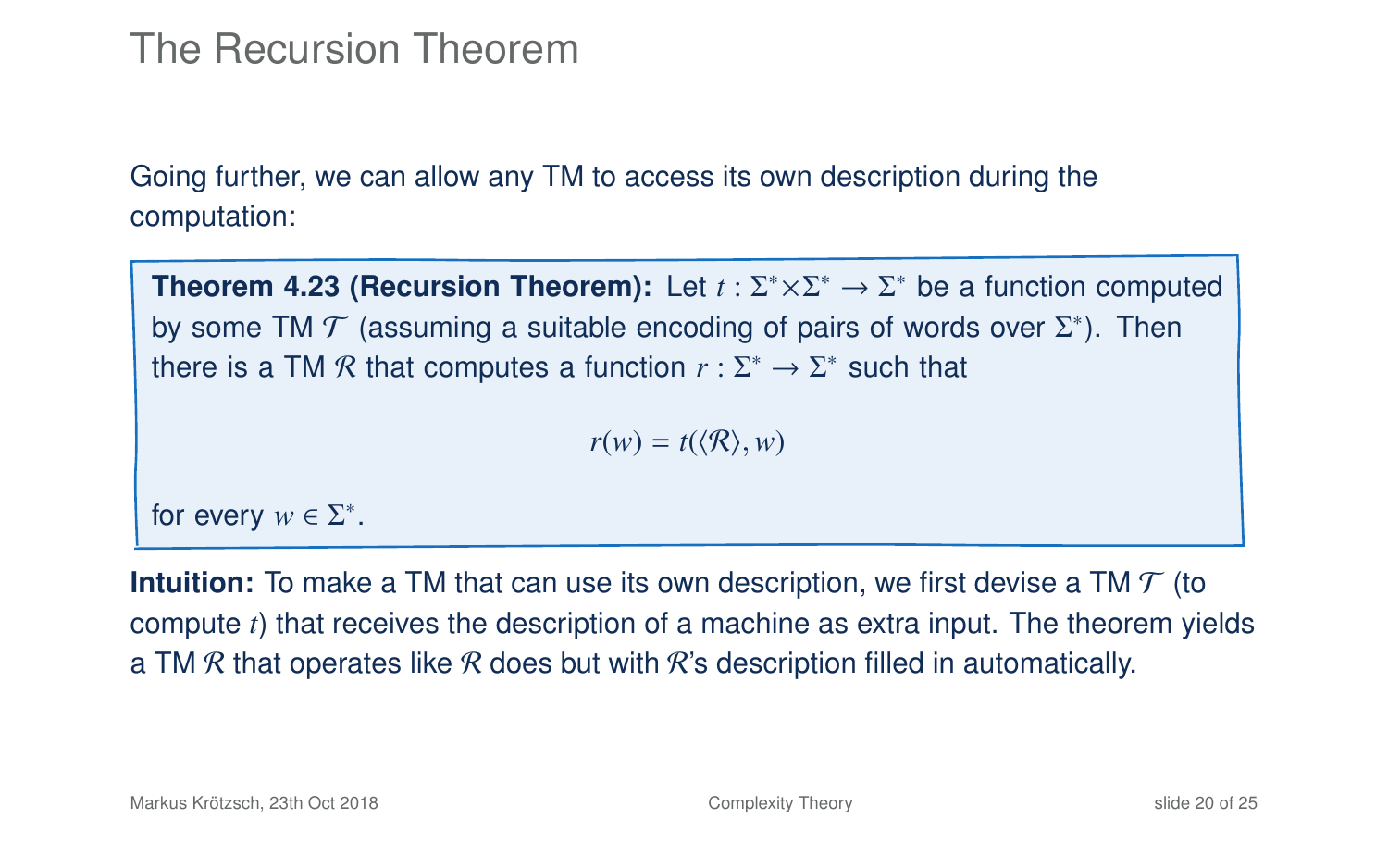**Theorem 4[.23](#page-53-0) (Recursion Theorem):** Let  $t : \Sigma^* \times \Sigma^* \to \Sigma^*$  be a function computed by some TM  $\mathcal T$  (assuming a suitable encoding of pairs of words over  $\Sigma^*$ ). Then there is a TM R that computes a function  $r : \Sigma^* \to \Sigma^*$  such that  $r(w) = t(\langle \mathcal{R} \rangle, w)$  for every  $w \in \Sigma^*$ .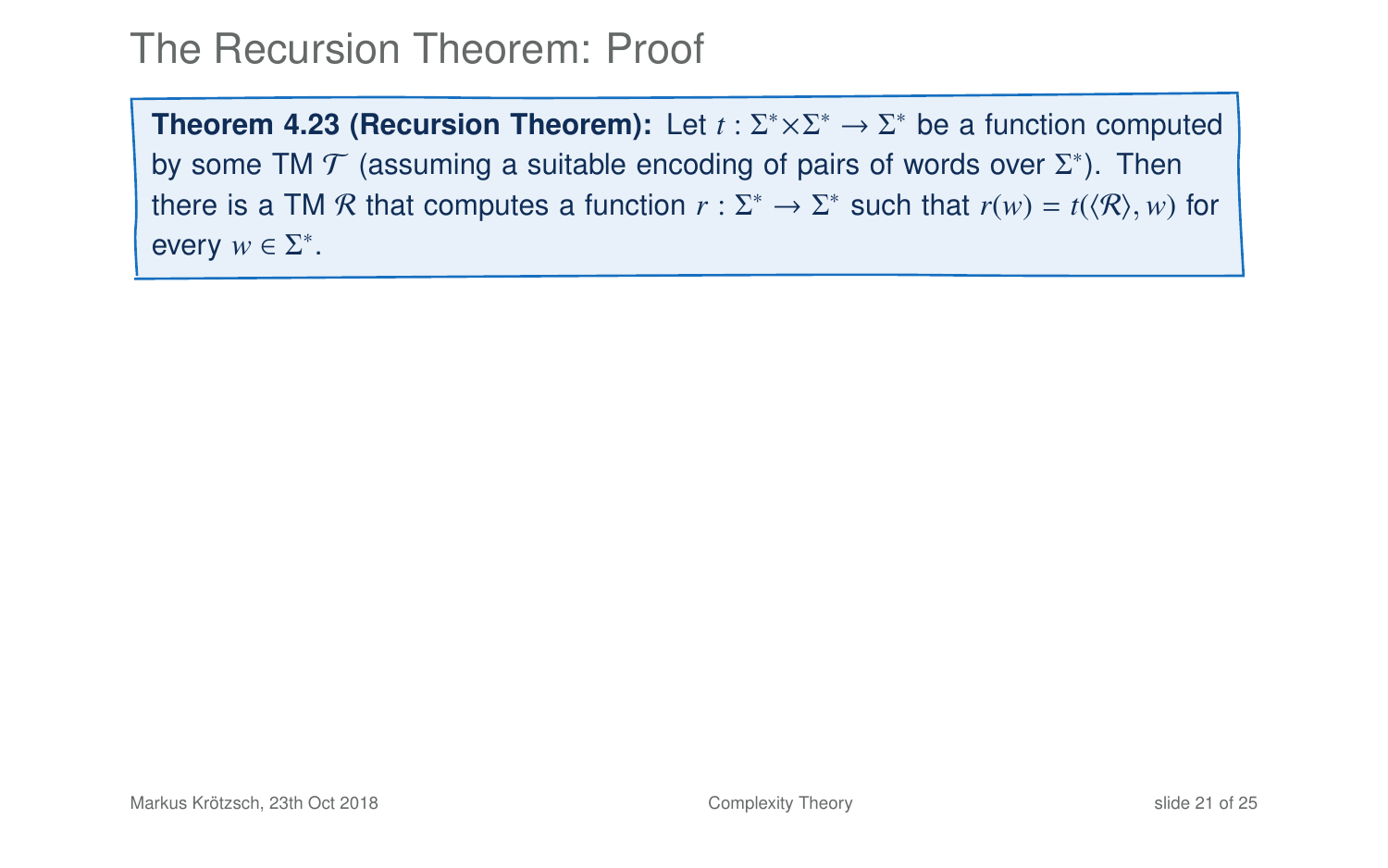**Theorem 4[.23](#page-53-0) (Recursion Theorem):** Let  $t : \Sigma^* \times \Sigma^* \to \Sigma^*$  be a function computed by some TM  $\mathcal T$  (assuming a suitable encoding of pairs of words over  $\Sigma^*$ ). Then there is a TM R that computes a function  $r : \Sigma^* \to \Sigma^*$  such that  $r(w) = t(\langle \mathcal{R} \rangle, w)$  for every  $w \in \Sigma^*$ .

**Proof:** The proof is similar to the construction of SELF, using a TM with three parts *A*, *B* and *T*: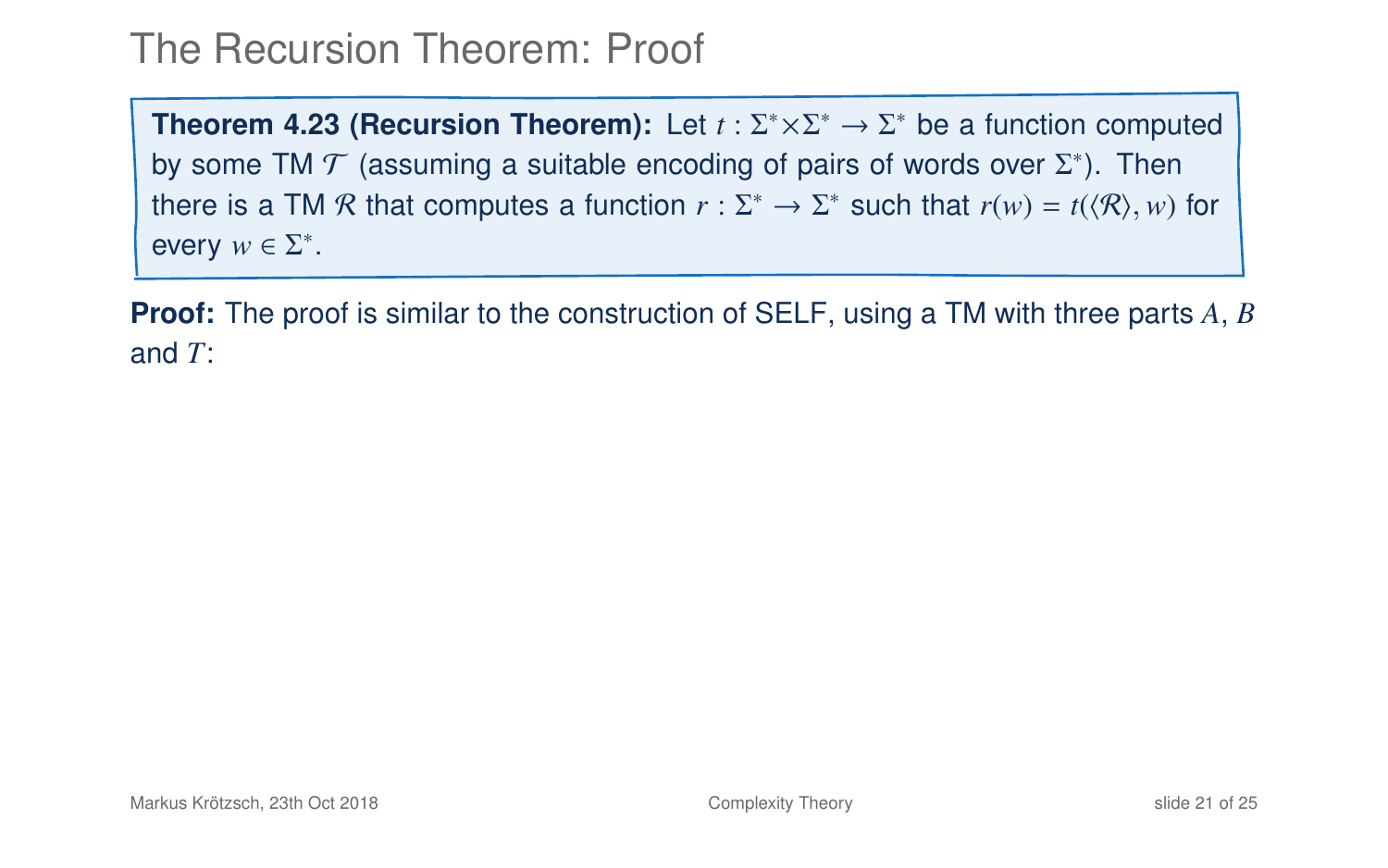**Theorem 4[.23](#page-53-0) (Recursion Theorem):** Let  $t : \Sigma^* \times \Sigma^* \to \Sigma^*$  be a function computed by some TM  $\mathcal T$  (assuming a suitable encoding of pairs of words over  $\Sigma^*$ ). Then there is a TM R that computes a function  $r : \Sigma^* \to \Sigma^*$  such that  $r(w) = t(\langle \mathcal{R} \rangle, w)$  for every  $w \in \Sigma^*$ .

**Proof:** The proof is similar to the construction of SELF, using a TM with three parts *A*, *B* and *T*:

• A: print  $\langle BT \rangle$  (like  $P_{\langle BT \rangle}$  but without deleting the input)

we use *BT* to denote the concatenation of the TM parts *B* and *T* in one TM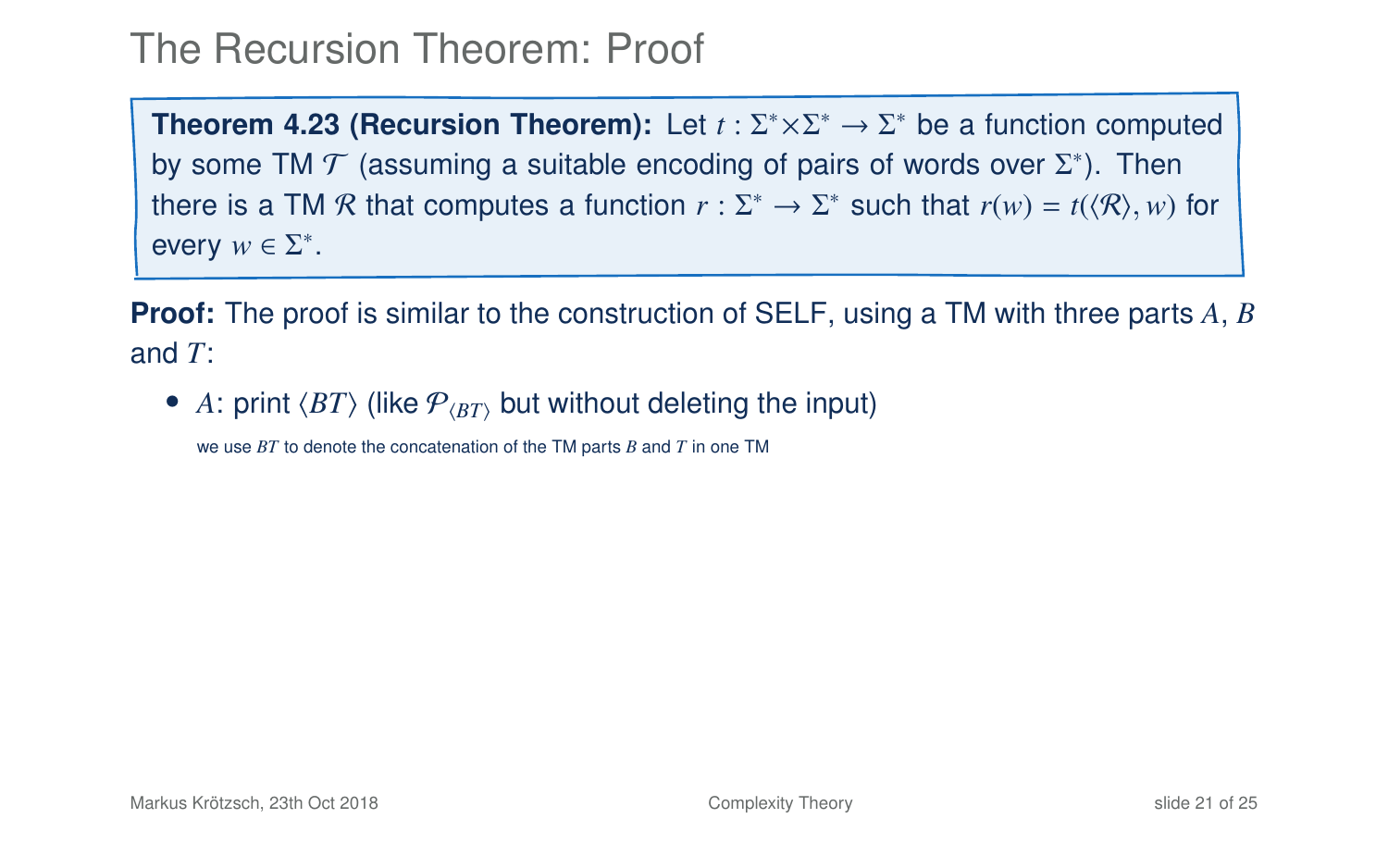**Theorem 4[.23](#page-53-0) (Recursion Theorem):** Let  $t : \Sigma^* \times \Sigma^* \to \Sigma^*$  be a function computed by some TM  $\mathcal T$  (assuming a suitable encoding of pairs of words over  $\Sigma^*$ ). Then there is a TM R that computes a function  $r : \Sigma^* \to \Sigma^*$  such that  $r(w) = t(\langle \mathcal{R} \rangle, w)$  for every  $w \in \Sigma^*$ .

**Proof:** The proof is similar to the construction of SELF, using a TM with three parts *A*, *B* and *T*:

• A: print  $\langle BT \rangle$  (like  $P_{\langle BT \rangle}$  but without deleting the input)

we use *BT* to denote the concatenation of the TM parts *B* and *T* in one TM

• *B*: on an input of form  $w\langle M \rangle$ , replace  $\langle M \rangle$  by an encoding of the concatenation of  $q'(\langle M \rangle)$  and  $\langle M \rangle$ 

where  $q'(v)$  is like  $q$  but returns a TM that adds  $v$  at the end of the tape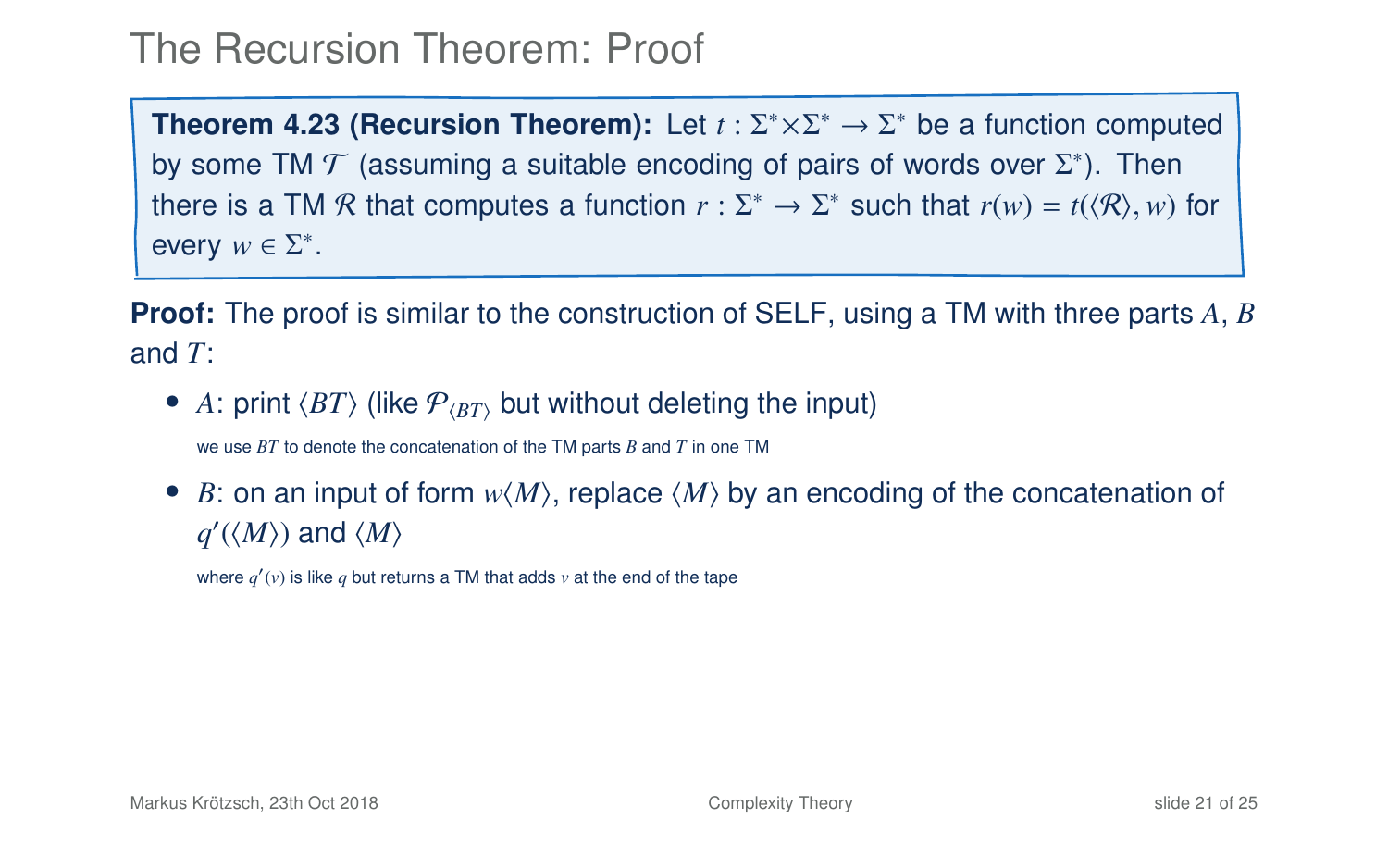**Theorem 4[.23](#page-53-0) (Recursion Theorem):** Let  $t : \Sigma^* \times \Sigma^* \to \Sigma^*$  be a function computed by some TM  $\mathcal T$  (assuming a suitable encoding of pairs of words over  $\Sigma^*$ ). Then there is a TM R that computes a function  $r : \Sigma^* \to \Sigma^*$  such that  $r(w) = t(\langle \mathcal{R} \rangle, w)$  for every  $w \in \Sigma^*$ .

**Proof:** The proof is similar to the construction of SELF, using a TM with three parts *A*, *B* and *T*:

• A: print  $\langle BT \rangle$  (like  $P_{\langle BT \rangle}$  but without deleting the input)

we use *BT* to denote the concatenation of the TM parts *B* and *T* in one TM

• *B*: on an input of form  $w\langle M \rangle$ , replace  $\langle M \rangle$  by an encoding of the concatenation of  $q'(\langle M \rangle)$  and  $\langle M \rangle$ 

where  $q'(v)$  is like  $q$  but returns a TM that adds  $v$  at the end of the tape

• *T*: run  $T$  on an input of form  $w\langle N \rangle$ 

We assume here that our TM encoding can be written next to the input *w* without risk of confusion.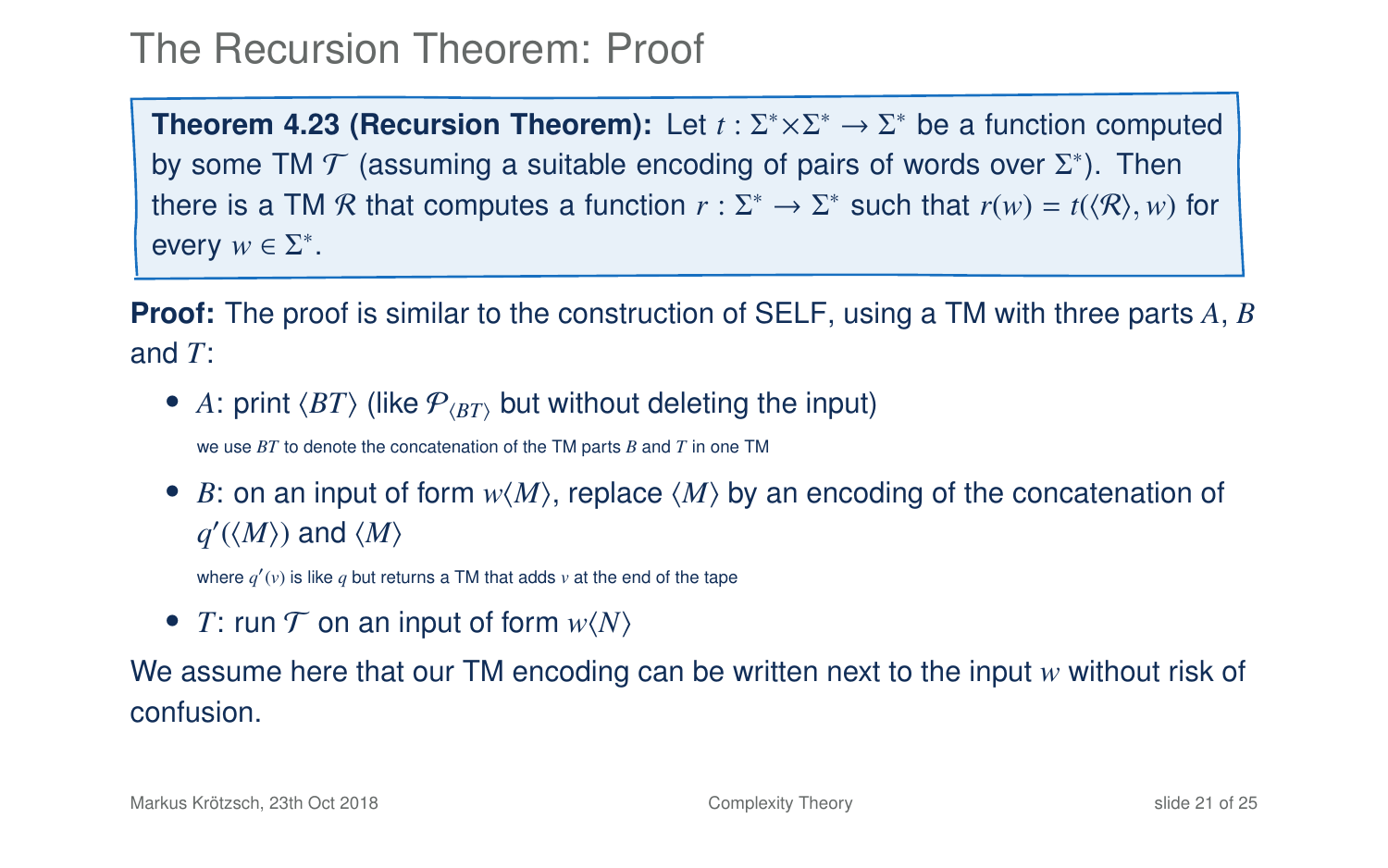**Theorem 4[.23](#page-53-0) (Recursion Theorem):** Let  $t : \Sigma^* \times \Sigma^* \to \Sigma^*$  be a function computed by some TM  $\mathcal T$  (assuming a suitable encoding of pairs of words over  $\Sigma^*$ ). Then there is a TM R that computes a function  $r : \Sigma^* \to \Sigma^*$  such that  $r(w) = t(\langle \mathcal{R} \rangle, w)$  for every  $w \in \Sigma^*$ .

**Proof:** The proof is similar to the construction of SELF, using a TM with three parts *A*, *B* and *T*:

• A: print  $\langle BT \rangle$  (like  $P_{\langle BT \rangle}$  but without deleting the input)

we use *BT* to denote the concatenation of the TM parts *B* and *T* in one TM

• *B*: on an input of form  $w\langle M \rangle$ , replace  $\langle M \rangle$  by an encoding of the concatenation of  $q'(\langle M \rangle)$  and  $\langle M \rangle$ 

where  $q'(v)$  is like  $q$  but returns a TM that adds  $v$  at the end of the tape

• *T*: run  $T$  on an input of form  $w\langle N \rangle$ 

We assume here that our TM encoding can be written next to the input *w* without risk of confusion. Then R is the TM obtained as the concatenation of *A*, *B*, and *T*.

This is the TM whose encoding *B* would write on some input  $w(BT)$ 

Markus Krötzsch, 23th Oct 2018 [Complexity Theory](#page-0-0) slide 21 of 25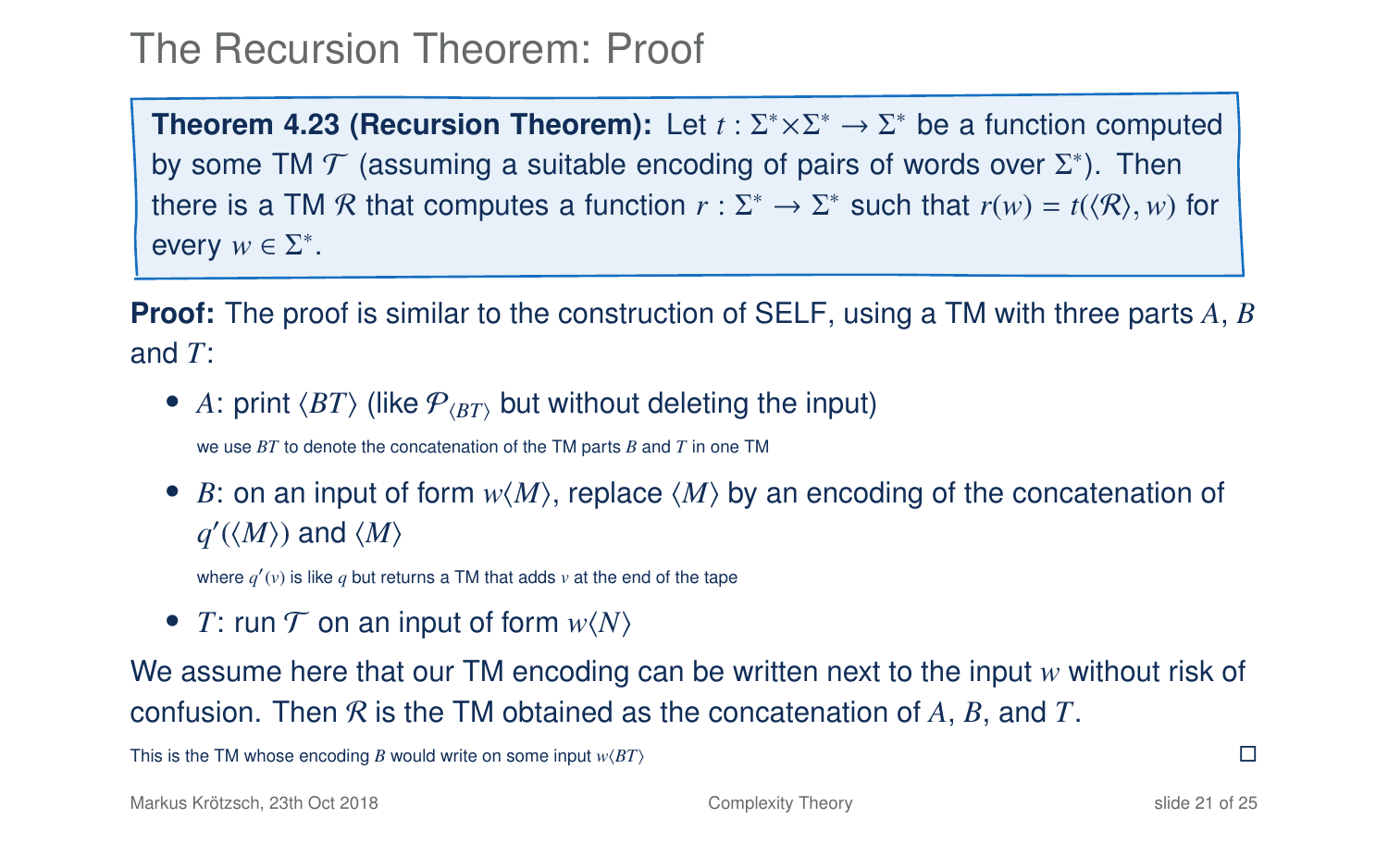# Using the Recursion Theorem

By the Recursion Theorem, we can now use instructions like "obtain own description  $\langle \mathcal{M} \rangle$ " in our informal descriptions of TMs.

**Example 4.24:** We can describe a TM quine in the style of our previous SELF as follows:

On any input:

- Obtain own description  $\langle M \rangle$
- Print  $\langle M \rangle$

We can construct such a TM by applying the Recursion Theorem to the TM  $\mathcal T$ described as follows:

On input  $\langle w, M \rangle$ , print  $\langle M \rangle$ 

The Recursion Theorem turns this into a TM  $\mathcal R$  that is a quine.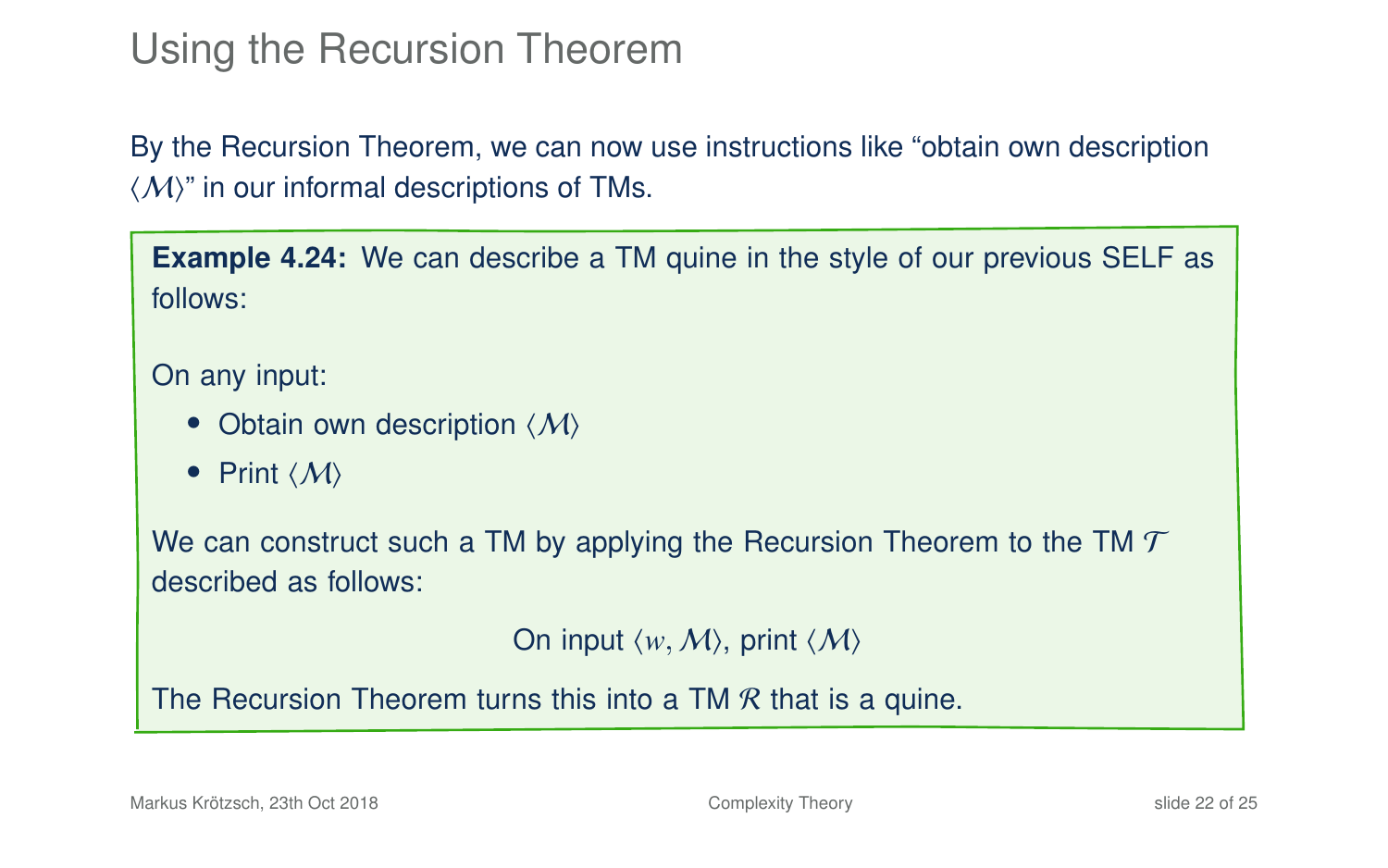# Halting is Undecidable: Proof by Introspection

We can also use the Recursion Theorem for alternative proofs: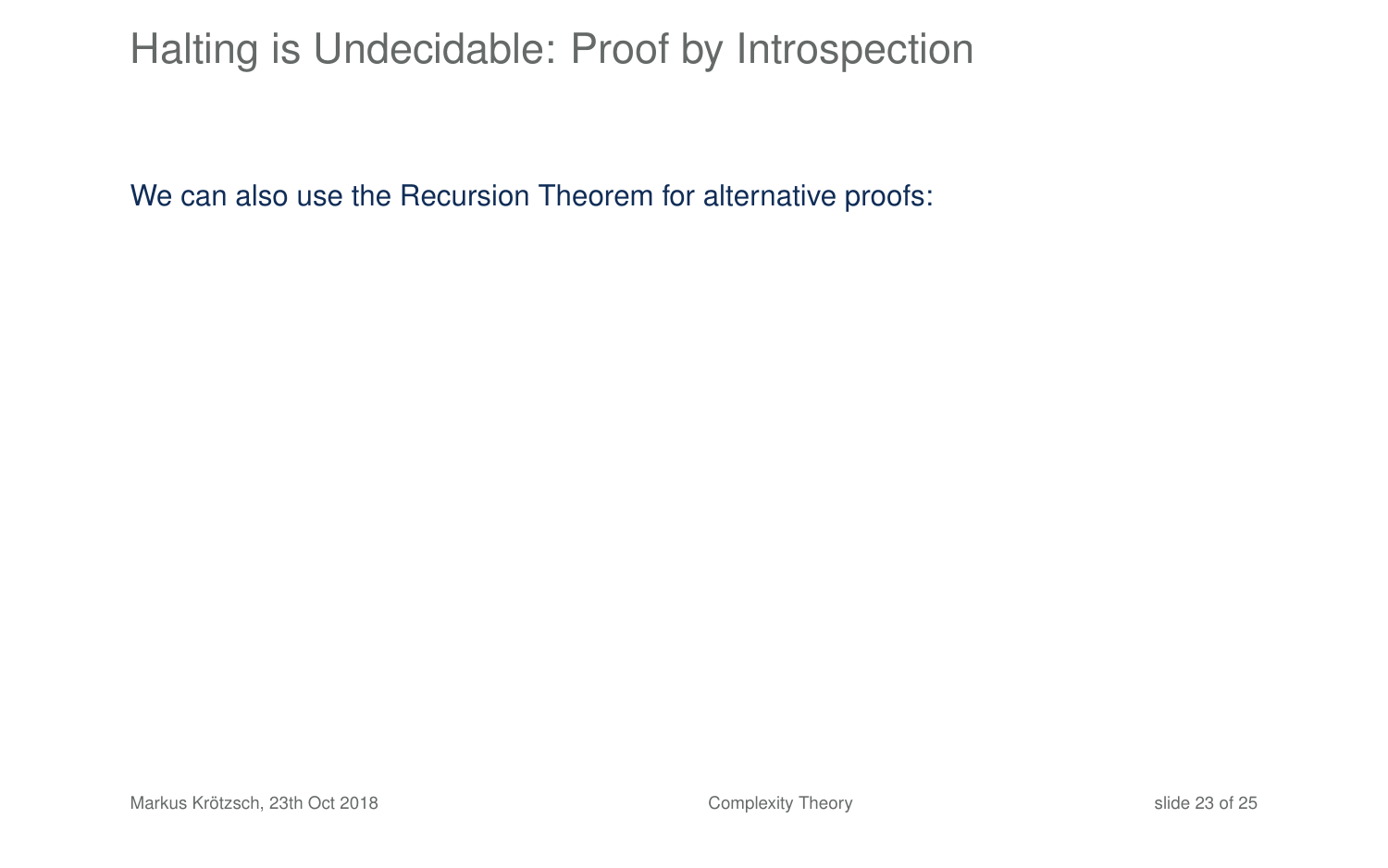# Halting is Undecidable: Proof by Introspection

We can also use the Recursion Theorem for alternative proofs:

**Theorem 3.11** The Halting Problem **P**<sub>Halt</sub> is undecidable.

**Proof:** By contradiction: Suppose there is a decider  $H$  for the Halting Problem

We construct a TM M that, on input *w*, acts as follows:

- (1) Obtain own description  $\langle M \rangle$
- (2) Simulate H on input  $\langle M \rangle$ ## $\langle w \rangle$ , that is, check if M halts on *w*
- (3) If yes, enter an infinite loop; if no, halt and accept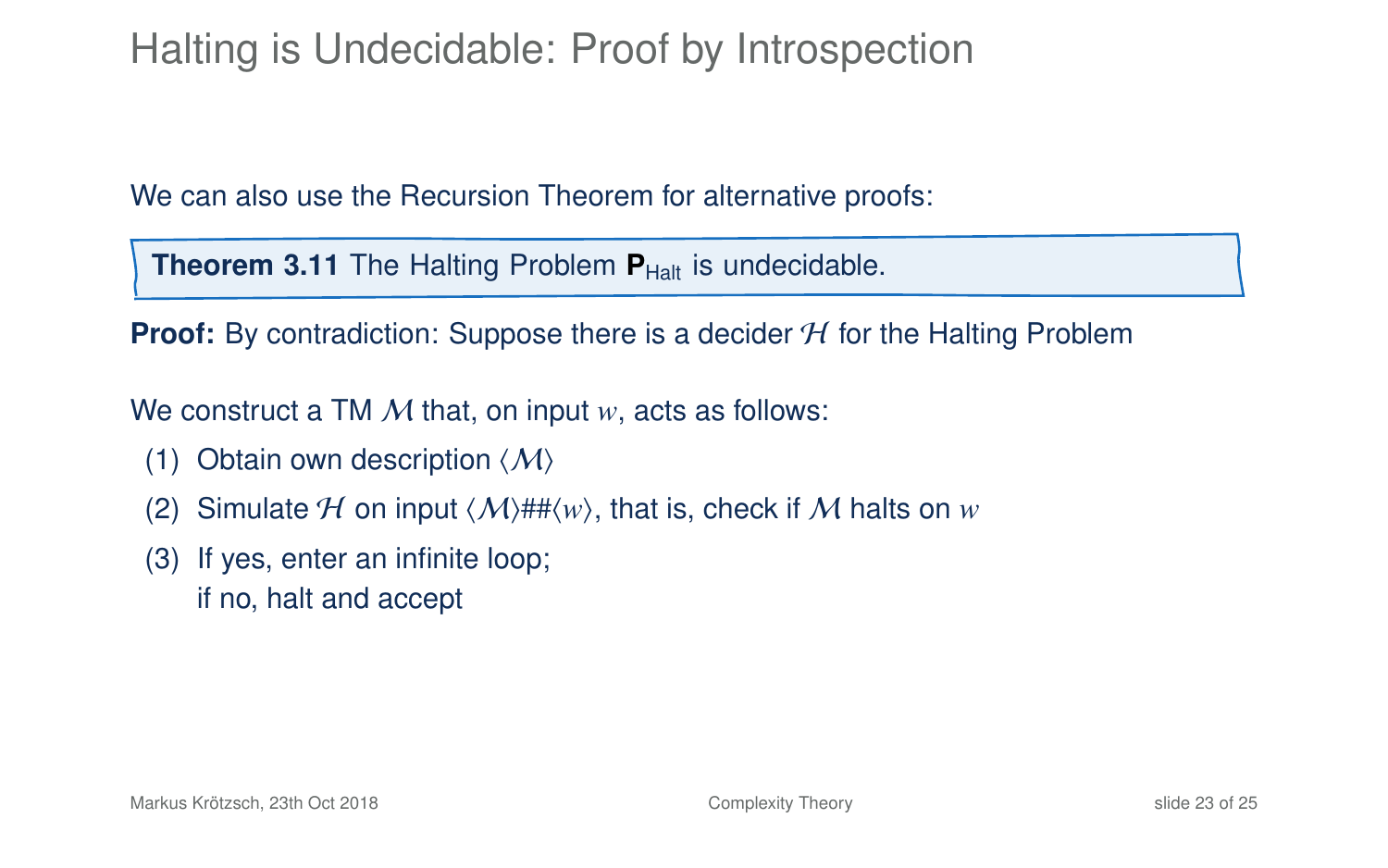# Halting is Undecidable: Proof by Introspection

We can also use the Recursion Theorem for alternative proofs:

**Theorem 3.11** The Halting Problem **P**<sub>Halt</sub> is undecidable.

**Proof:** By contradiction: Suppose there is a decider H for the Halting Problem

We construct a TM M that, on input *w*, acts as follows:

- (1) Obtain own description  $\langle M \rangle$
- (2) Simulate H on input  $\langle M \rangle$ ## $\langle w \rangle$ , that is, check if M halts on *w*
- (3) If yes, enter an infinite loop; if no, halt and accept

Then M halts on *w* if and only if it doesn't – contradiction.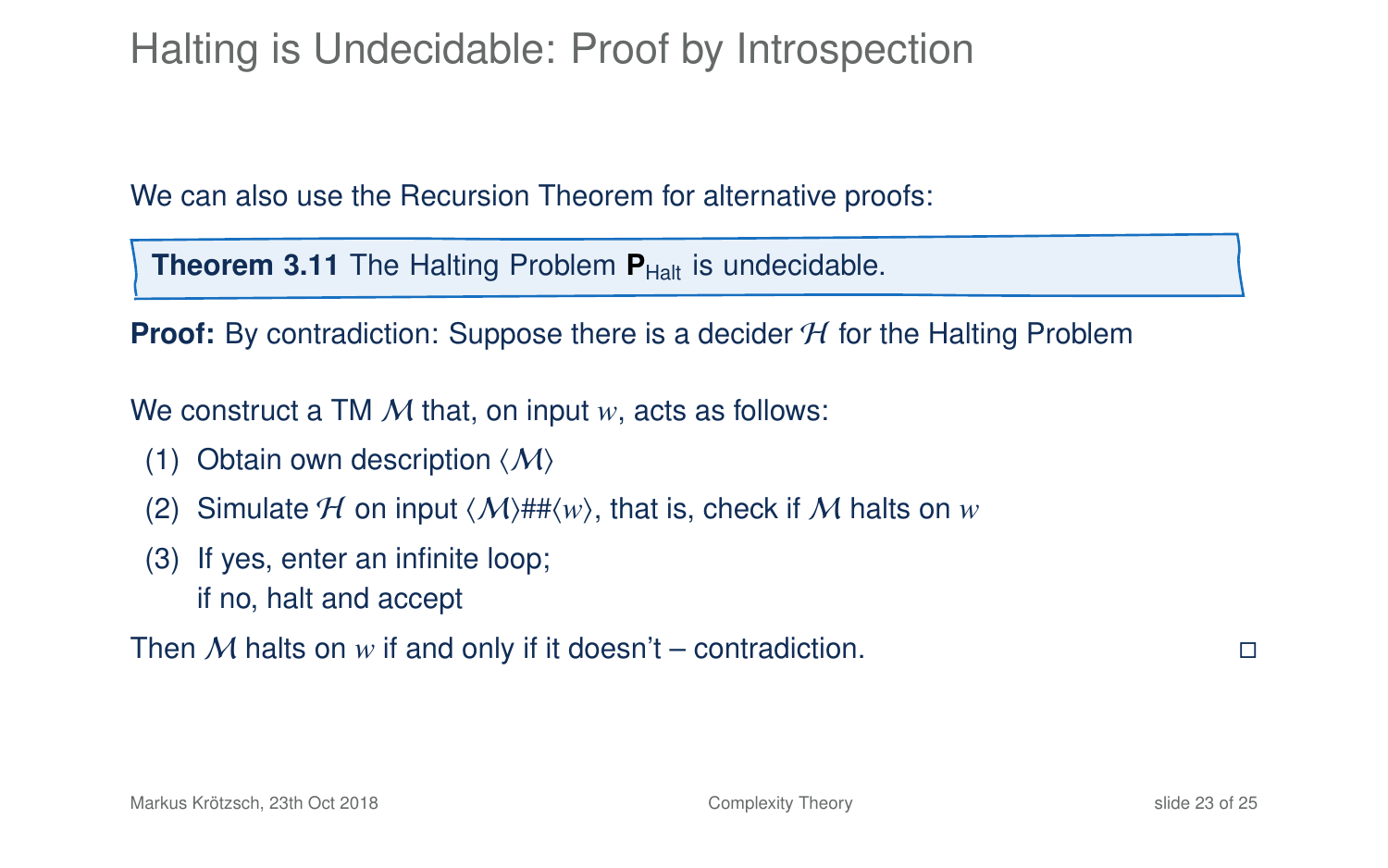**Definition 4.25:** A TM M is called minimal if there is no TM equivalent to M that has a shorter description. The problem of deciding if a TM is minimal is:

**MIN**<sub>TM</sub> = { $\langle M \rangle$  | M is a minimal *TM*}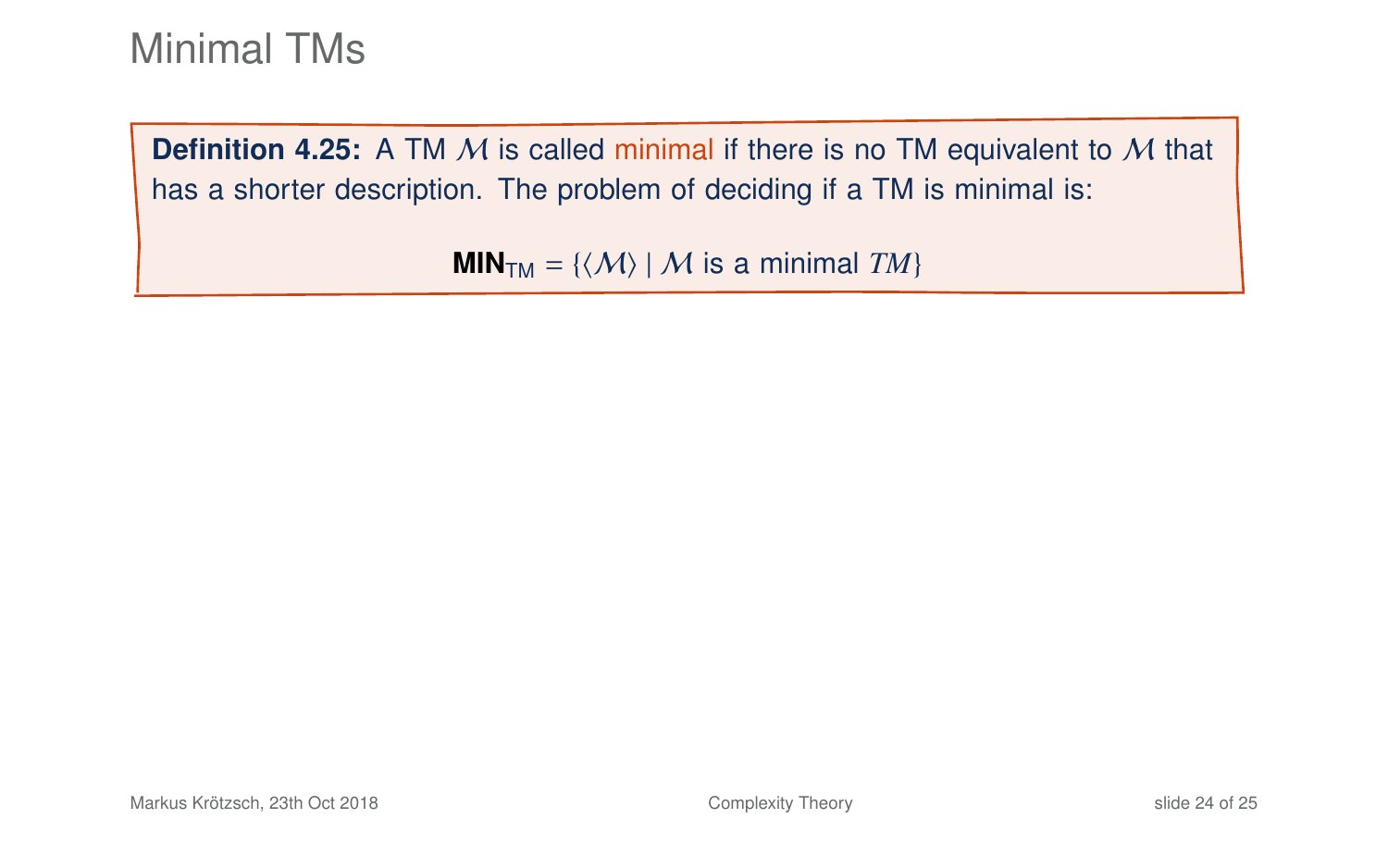**Definition 4.25:** A TM M is called minimal if there is no TM equivalent to M that has a shorter description. The problem of deciding if a TM is minimal is:

**MIN**<sub>TM</sub> = { $\langle M \rangle$  | M is a minimal *TM*}

**Theorem 4.26: MIN<sub>TM</sub>** is not Turing-recognisable.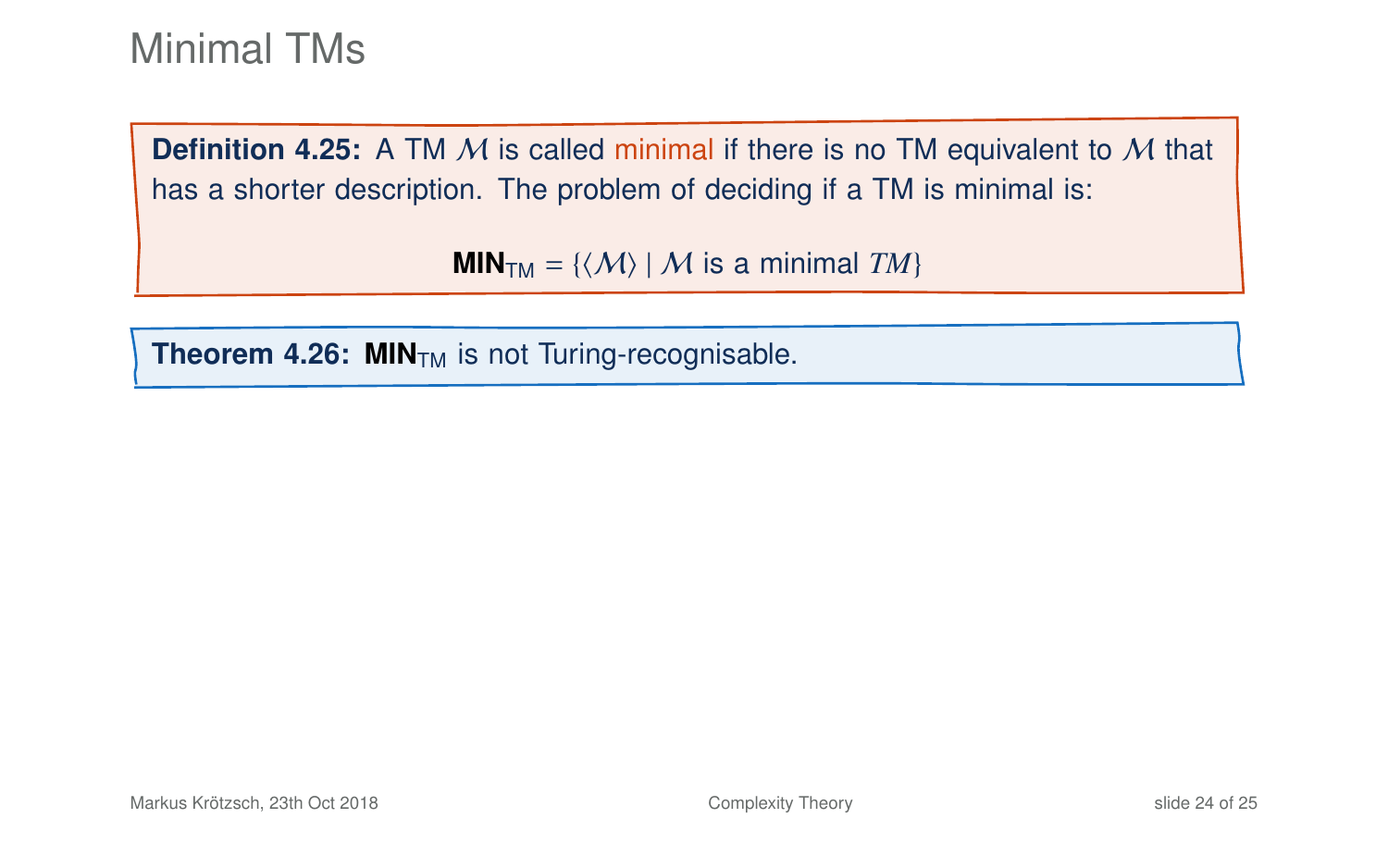**Definition 4.25:** A TM M is called minimal if there is no TM equivalent to M that has a shorter description. The problem of deciding if a TM is minimal is:

**MIN**<sub>TM</sub> = { $\langle M \rangle$  | M is a minimal *TM*}

**Theorem 4.26: MIN<sub>TM</sub>** is not Turing-recognisable.

**Proof:** Assume there is some TM  $\mathcal{E}$  enumerating  $MIN_{TM}$ .

We define a TM C that processes an input *w* as follows:

- (1) Obtain own description  $\langle C \rangle$
- (2) Simulate E until some TM D is printed such that  $\langle D \rangle$  is longer than  $\langle C \rangle$
- $(3)$  Simulate  $\mathcal D$  on  $w$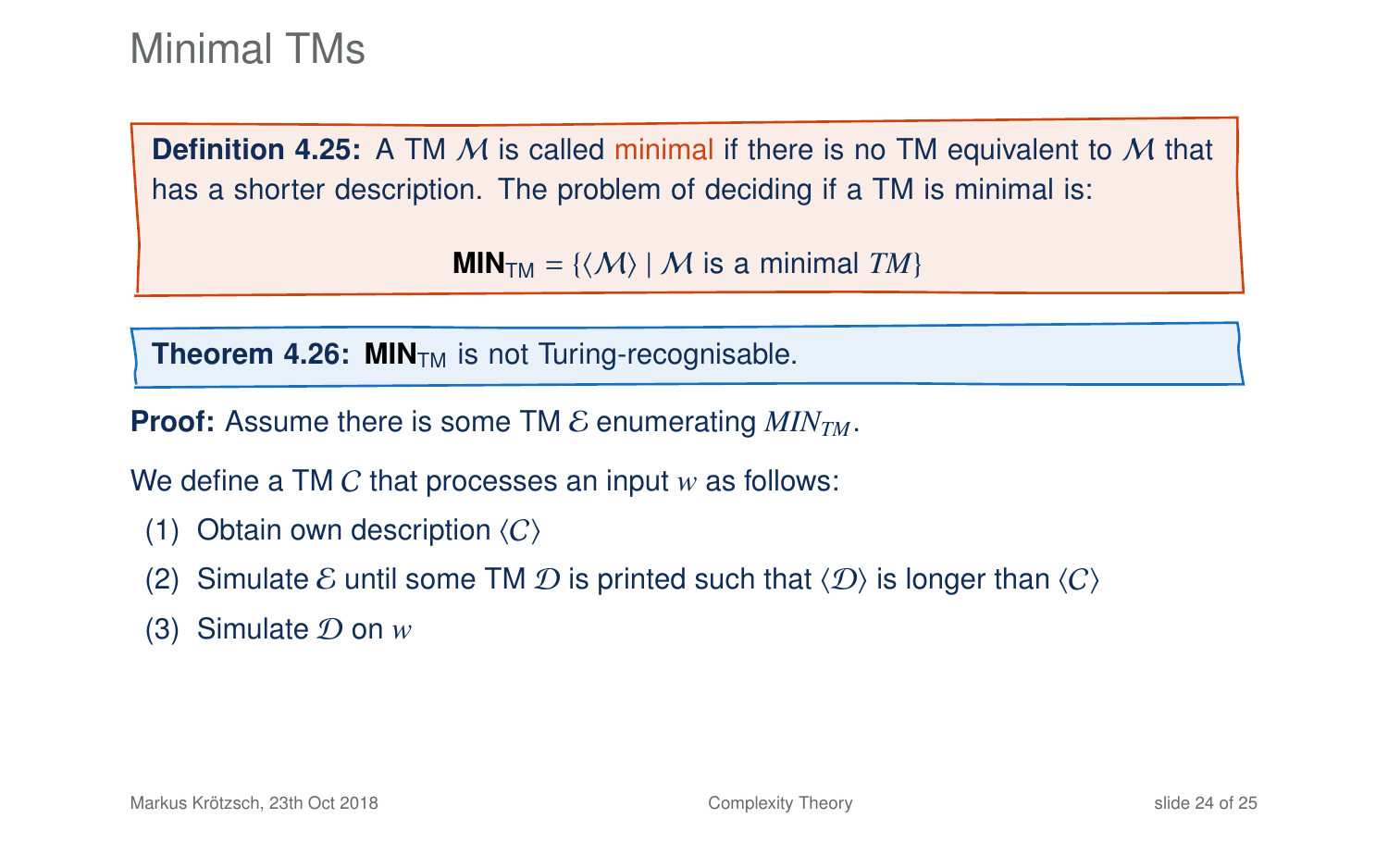**Definition 4.25:** A TM M is called minimal if there is no TM equivalent to M that has a shorter description. The problem of deciding if a TM is minimal is:

**MIN**<sub>TM</sub> = { $\langle M \rangle$  | M is a minimal *TM*}

**Theorem 4.26: MIN<sub>TM</sub>** is not Turing-recognisable.

**Proof:** Assume there is some TM E enumerating *MINTM*.

We define a TM C that processes an input *w* as follows:

- (1) Obtain own description  $\langle C \rangle$
- (2) Simulate E until some TM D is printed such that  $\langle D \rangle$  is longer than  $\langle C \rangle$
- $(3)$  Simulate  $\mathcal D$  on  $w$

Then C is equivalent to  $\mathcal{D}$ , but it has a shorter description, contradicting the assumption that D is minimal.  $\square$